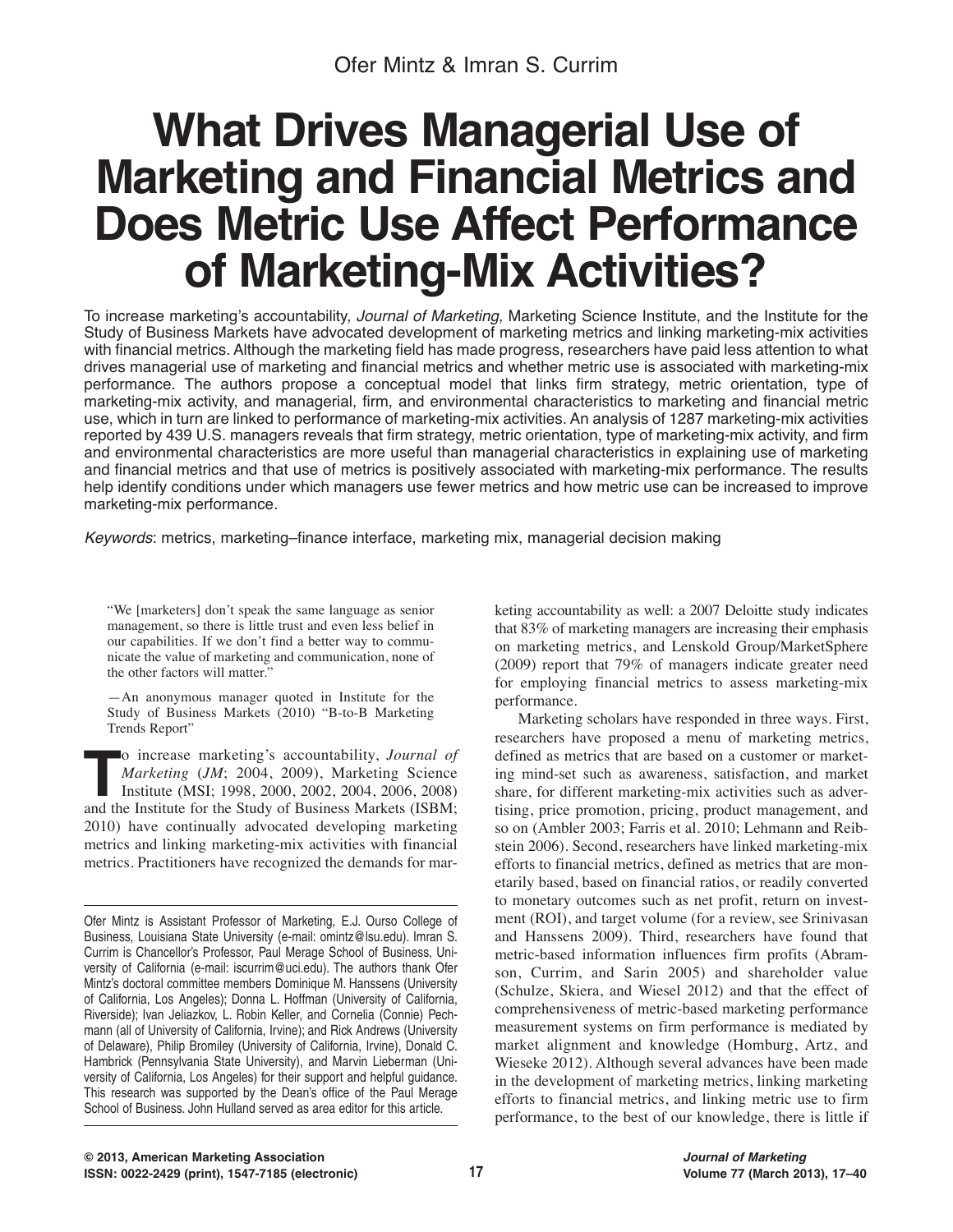any understanding of what drives the use of marketing or financial metrics in a managerial marketing-mix decision setting and whether metric use is associated with the performance of the marketing-mix decision (in contrast to firm performance).

Thus, the primary objective and key theoretical contribution of the current study is to propose and test a conceptual model of how factors such as firm strategy including market and strategic orientation and organizational involvement in the marketing-mix decision, metric-based compensation and training, the type of marketing-mix decision considered, and other characteristics of managers, firms, and the environment drive use of marketing and financial metrics in managerial marketing decisions. The main result is that it is not managerial characteristics but rather the setting in which the manager operates that drives metric use. The secondary objective is to link use of marketing and financial metrics to perceived performance of the marketing-mix activity. We find that increase in metric use is associated with improved marketing-mix performance. The key managerial contribution of the current study is that the two results noted previously enable us to identify several conditions, described in the "Results" and "Discussion" sections, under which managers are less likely to use metrics and five methods to increase managers' metrics use in such situations to increase marketing-mix performance. Such theoretical and managerial contributions are important steps toward the "accountability" of marketing (Lehmann 2004) and marketing "regaining a seat at the table" (Deshpandé and Zaltman 1982; Reibstein, Day, and Wind 2009).

# **Conceptual Model**

In this section, we provide the rationale for selection and definition of each construct, which is based on a review of literature streams in marketing, finance, strategy, accounting, and organizational behavior and discussions with 22 marketing executives who varied on their level in the organization, function, and industry. Because this is the first study on drivers of metric use and we identify a large number of potential drivers, we focus on establishing their main effects. Our main two dependent variables of interest are the number of marketing and financial metrics that managers employ when making a marketing-mix decision. In line with previous work (Ambler 2003; Farris et al. 2010; Lehmann and Reibstein 2006) and conversations with marketing executives, we consider (1) general marketing and financial metrics, defined as metrics suited to many marketing-mix decisions, and (2) specific marketing and financial metrics, defined as metrics largely suited to each of ten marketingmix decisions considered (Table 1).

Our first driver of metric use is firm strategy (see Figure 1). Both the organizational behavior and the strategy literature theorize that firm strategy drives homophily, which results in managers employing similar decision-making processes throughout the firm (Finkelstein, Hambrick, and Cannella 2009). Homophily theory potentially explains why a manager in a particular firm setting employs a larger or smaller number of metrics when making marketing-mix decisions. Firm strategy is based on three strategic variables

studied extensively in the marketing literature: (1) market orientation, defined as the extent to which the firm measures, monitors, and communicates customer needs and experiences throughout the firm and whether the firm's strategy is based on this information (Kohli and Jaworski 1990); (2) strategic orientation, defined as the strategy a firm employs to compete in an industry or market (Olson, Slater and Hult 2005); and (3) organizational involvement in managerial decision making, defined as the extent to which a firm's marketing-mix decision is based on the involvement of a wide range of managers across functions (Noble and Mokwa 1999).

Second, we consider metric orientation, which comprises (1) metric-based compensation, defined as the importance of metrics in a manager's compensation package, and (2) metric-based training, defined as a manager's level of training on the use of metrics as indicated by professional and educational experiences. Agency theory (Fama 1980; Jensen and Meckling 1976) suggests that compensation incentives align managers' goals with those of principals; consequently, principals who aim to promote metric use can design metric-based incentives. Whereas metric-based compensation could incentivize metric use, metric-based training could facilitate its use. Third, prior marketing and strategy research has suggested that managerial characteristics can influence a manager's priorities, abilities, and, thus, their use of information (Curren, Folkes, and Steckel 1992; Lehmann 2004; Lehmann and Reibstein 2006; Perkins and Rao 1990; Rust et al. 2004). Consequently, we consider the manager's (1) functional area (defined as marketing vs. nonmarketing), (2) level (vice president [VP] and higher vs. lower than VP), (3) length of experience (based on overall career, at the firm, and in the current position), and (4) quantitative background (based on education and work experience).

Fourth, the resource-based view of the firm (March 1991; Wernerfelt 1984) suggests that firm characteristics account for differences in resources, motivations, and abilities, which can affect information use. Thus, we consider (1) firm size (number of full-time employees), (2) ownership (private vs. public), (3) chief marketing officer (CMO) presence, (4) recent business performance (relative to the firm's expectations and competitors' performance), and the extent to which sales come from (5) business-to-business (B2B) versus business-to-consumer (B2C) markets and (6) goods versus service markets. Fifth, contingency theory (Donaldson 2001; Homburg, Workman, and Krohmer 1999) suggests that firms aim to match managerial decisions and information use with environmental conditions because the environment in which the manager operates can affect their priorities, abilities, and need for information. Consequently, we consider (1) stage of the product life cycle (introductory/ growth vs. maturity/decline), (2) industry concentration (percentage of sales controlled by four largest businesses), (3) market growth (annual growth/decline of the company and industry), and (4) market turbulence (rate at which products/services become obsolete). Verhoef and Leeflang (2009), Homburg, Workman, and Krohmer (1999), Deshpandé and Zaltman (1982), and Kuester, Homburg, and Robertson (1999) consider such firm and environmental variables to understand the use of information, managerial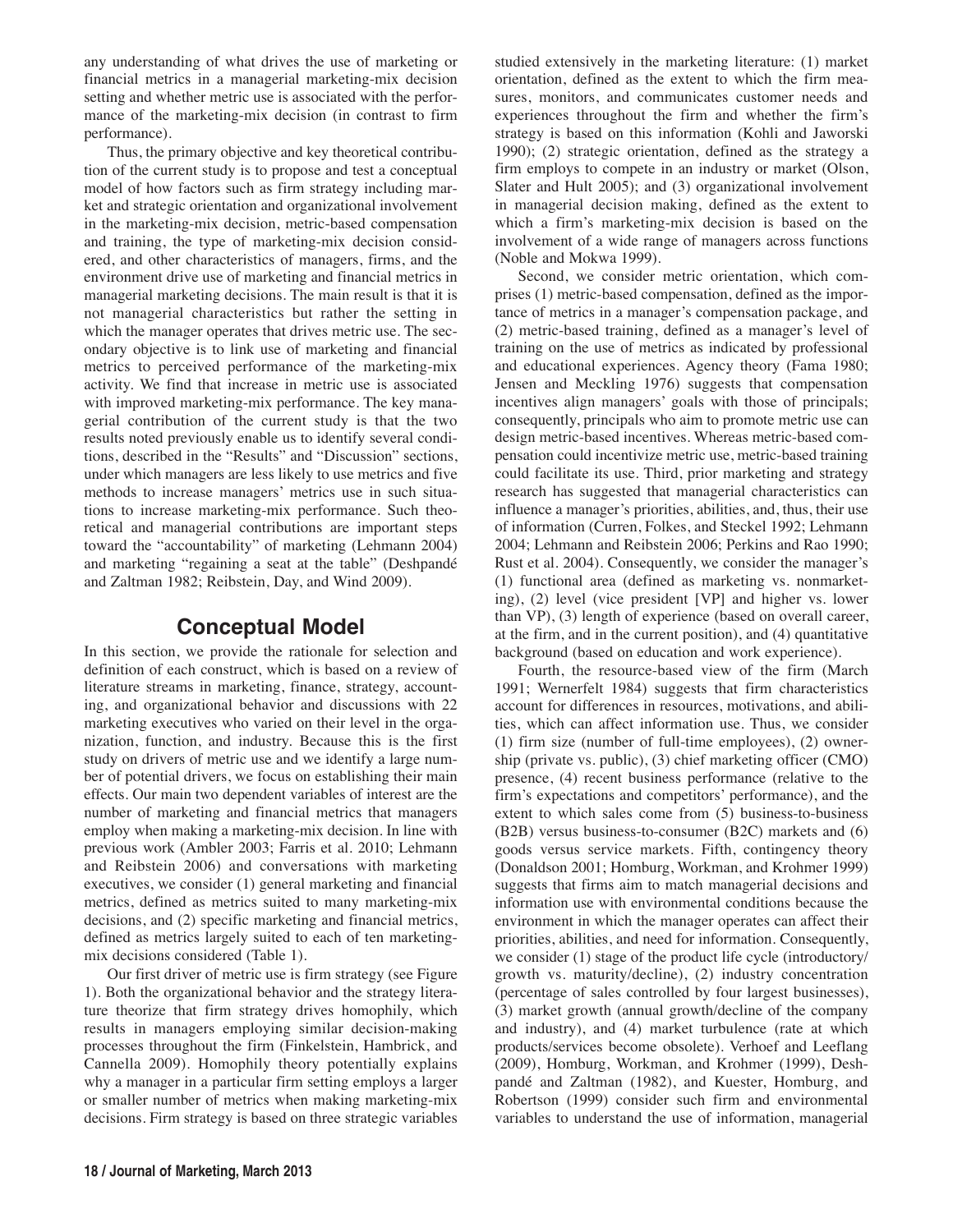**FIGURE 1 Conceptual Model**



decision making, and marketing's influence in the firm. Sixth, Lehmann and Reibstein (2006) discuss a value chain–based theory for metrics and identify the marketingmix decision as a driver of the use of marketing and financial metrics. Consequently, we consider ten marketing-mix decisions as our final construct driving metric use: (1) traditional advertising, (2) Internet advertising, (3) direct to consumer, (4) social media, (5) price promotions, (6) pricing, (7) new product development, (8) sales force, (9) distribution, and (10) public relations (PR)/sponsorships.

Finally, following the literature on the relationship between use of information and decision making (Abramson, Currim, and Sarin 2005; Menon et al. 1999), we expect use of metrics, defined as employment of metrics as decision aids (e.g., for considering, benchmarking, monitoring) when making a marketing-mix decision, to be associated with perceived performance of the marketing-mix activity, defined as a firm's stated marketing (customer satisfaction, loyalty, and market share), financial (sales, profitability, and ROI), and overall outcomes relative to a firm's stated objec-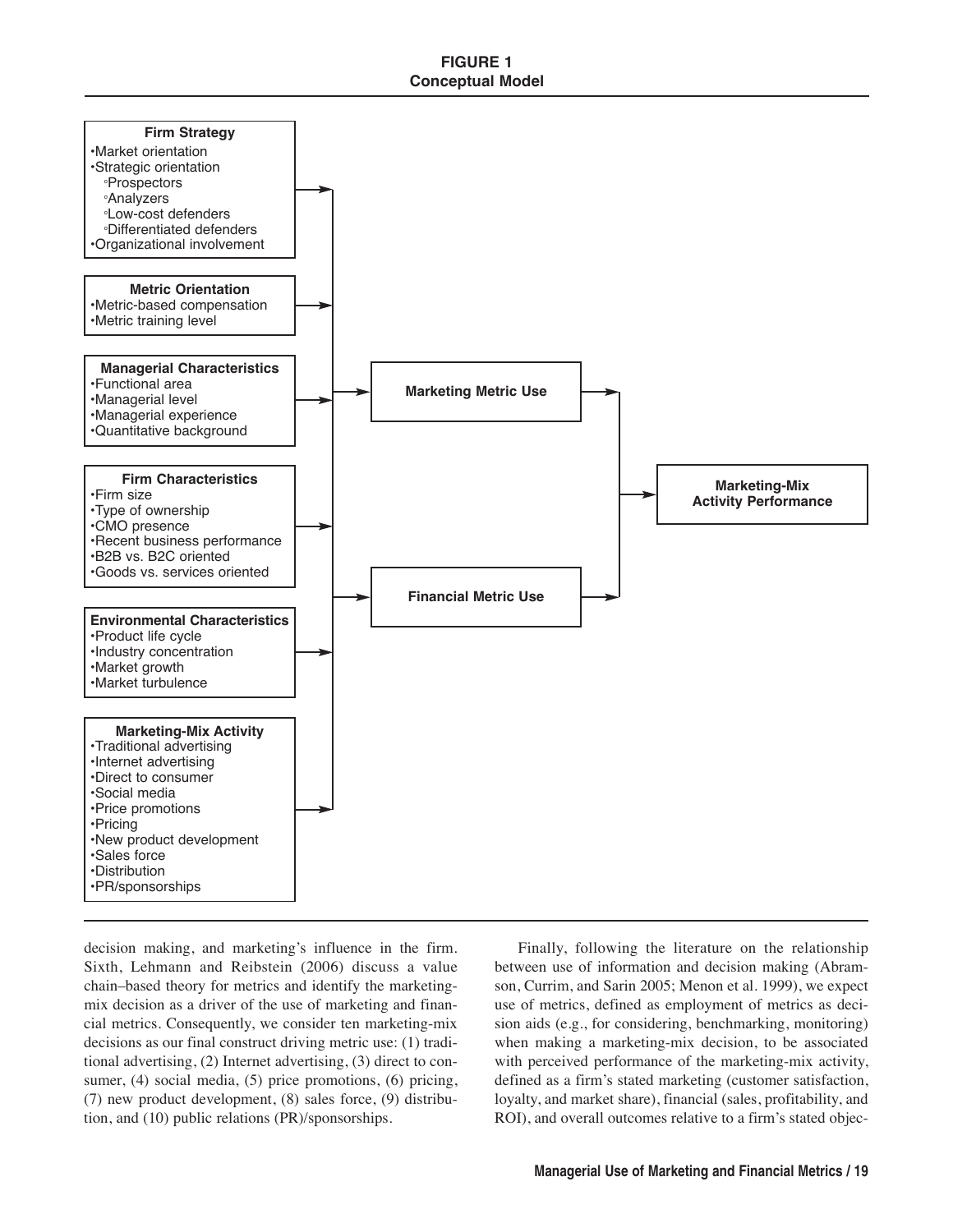### **TABLE 1 Marketing and Financial Metrics**

| <b>Marketing-Mix Activity</b> | <b>Marketing Metrics</b>                                                                                                                                                                                                                                                                                                                                                          | <b>Financial Metrics</b>                                                                                                                                                                                                                                                                                                                                                                                                                                                                                                                                                                                                                                                                           |  |
|-------------------------------|-----------------------------------------------------------------------------------------------------------------------------------------------------------------------------------------------------------------------------------------------------------------------------------------------------------------------------------------------------------------------------------|----------------------------------------------------------------------------------------------------------------------------------------------------------------------------------------------------------------------------------------------------------------------------------------------------------------------------------------------------------------------------------------------------------------------------------------------------------------------------------------------------------------------------------------------------------------------------------------------------------------------------------------------------------------------------------------------------|--|
| General metrics               | •Market share (units or dollars)<br>•Awareness (product or brand)<br>•Satisfaction (product or brand)<br>•Likeability (product or brand)<br>•Preference (product or brand)<br>.Willingness to recommend (product or brand)<br>•Loyalty (product or brand)<br>•Perceived product quality<br>•Consideration set<br>•Total customers<br>•Share of customer wallet<br>•Share of voice | •Net profit<br>•Return on investment<br>•Return on sales<br>•Return on marketing investment<br>•Net present value<br>•Economic value added<br>·Marketing expenditures (percentage specifi-<br>cally on brand building activities)<br>•Stock prices/stock returns<br>•Tobin's q<br>•Target volume (units or sales)<br>•Customer segment profitability<br>•Customer lifetime value<br>impressions<br>•Lead generation<br>. Internal rate of return<br>•Cost per click<br><b>Conversion rate</b><br>. Internal rate of return<br>•Cost per customer acquired<br>•Conversion rate<br>•Lead generation<br>•Lead generation<br>•Cost per exposure<br>•Total costs<br>•Promotional sales/incremental lift |  |
| Traditional advertising       | ·Impressions<br>$\cdot$ Reach<br>·Recall                                                                                                                                                                                                                                                                                                                                          | •Cost per customer acquired/cost per thousand                                                                                                                                                                                                                                                                                                                                                                                                                                                                                                                                                                                                                                                      |  |
| Internet advertising          | ·Impressions<br>•Hits/visits/page views<br>•Click-through rate                                                                                                                                                                                                                                                                                                                    |                                                                                                                                                                                                                                                                                                                                                                                                                                                                                                                                                                                                                                                                                                    |  |
| Direct to consumer            | •Reach<br>.Number of responses by campaign<br>•New customer retention rate                                                                                                                                                                                                                                                                                                        |                                                                                                                                                                                                                                                                                                                                                                                                                                                                                                                                                                                                                                                                                                    |  |
| Social media                  | •Hits/visits/page views<br>•Number of followers/tags<br>·Volume of coverage by media                                                                                                                                                                                                                                                                                              |                                                                                                                                                                                                                                                                                                                                                                                                                                                                                                                                                                                                                                                                                                    |  |
| Price promotions              | ·Impressions<br>•Reach<br>·Trial/repeat volume (or ratio)                                                                                                                                                                                                                                                                                                                         | •Redemption rates (e.g., coupons)<br>. Internal rate of return                                                                                                                                                                                                                                                                                                                                                                                                                                                                                                                                                                                                                                     |  |
| Pricing                       | ·Price premium<br>·Reservation price<br>·Relative price                                                                                                                                                                                                                                                                                                                           | •Unit margin/margin percentage<br>•Price elasticity<br>•Optimal price                                                                                                                                                                                                                                                                                                                                                                                                                                                                                                                                                                                                                              |  |
| New product development       | •Belief in new product concept<br>•Attitude toward product/brand<br><b>Expected annual growth rate</b>                                                                                                                                                                                                                                                                            | $\cdot$ Expected margin (%)<br>•Level of cannibalization/cannibalization rate<br>. Internal rate of return                                                                                                                                                                                                                                                                                                                                                                                                                                                                                                                                                                                         |  |
| Sales force                   | ∙Reach<br>.Number of responses by campaign<br>•New customer retention rate                                                                                                                                                                                                                                                                                                        | •Sales potential forecast<br>·Sales force productivity<br>·Sales funnel/sales pipeline                                                                                                                                                                                                                                                                                                                                                                                                                                                                                                                                                                                                             |  |
| <b>Distribution</b>           | .Out-of-stock percentage/availability<br>·Strength of channel relationships<br>•Product category volume                                                                                                                                                                                                                                                                           | •Total inventory/total distributors<br>•Channel margins<br>·Sales per store/stockkeeping units                                                                                                                                                                                                                                                                                                                                                                                                                                                                                                                                                                                                     |  |
| PR/sponsorship                | ·Volume of coverage by media<br>•Reach<br>·Recall                                                                                                                                                                                                                                                                                                                                 | •Lead generation<br>•Cost per exposure<br>•Total costs                                                                                                                                                                                                                                                                                                                                                                                                                                                                                                                                                                                                                                             |  |

tives and to similar prior activities (Jaworski and Kohli 1993; Moorman and Rust 1999; Verhoef and Leeflang 2009).

# **Hypotheses**

#### *Antecedents of Marketing and Financial Metric Use*

*Firm strategy*. Organizational behavior and strategy literatures suggest that managers in an organization follow similar decision-making processes largely shaped by overall firm strategy (Finkelstein et al. 2009). To shed light on whether and how firm strategy drives use of metrics, we consider three widely studied strategic concepts in the marketing literature: (1) market orientation (Deshpandé and Farley 1998; Kirca, Jayachandran, and Bearden 2005; Kohli and Jaworski 1990), (2) strategic orientation (Olson, Slater, and Hult 2005; Walker and Ruekert 1987), and (3) organizational involvement in managerial decision making (Noble and Mokwa 1999; Palmatier, Dant, and Grewal 2007).

*Market orientation*. Ambler, Kokkinaki, and Puntoni (2004) find that top managers in market-oriented firms emphasize marketing over financial metrics in their marketingmix decisions because top management in market-oriented firms maintains more interest in assessing customer satisfaction and needs, the relationship between satisfaction and brand assets, and how marketing efforts influence satisfac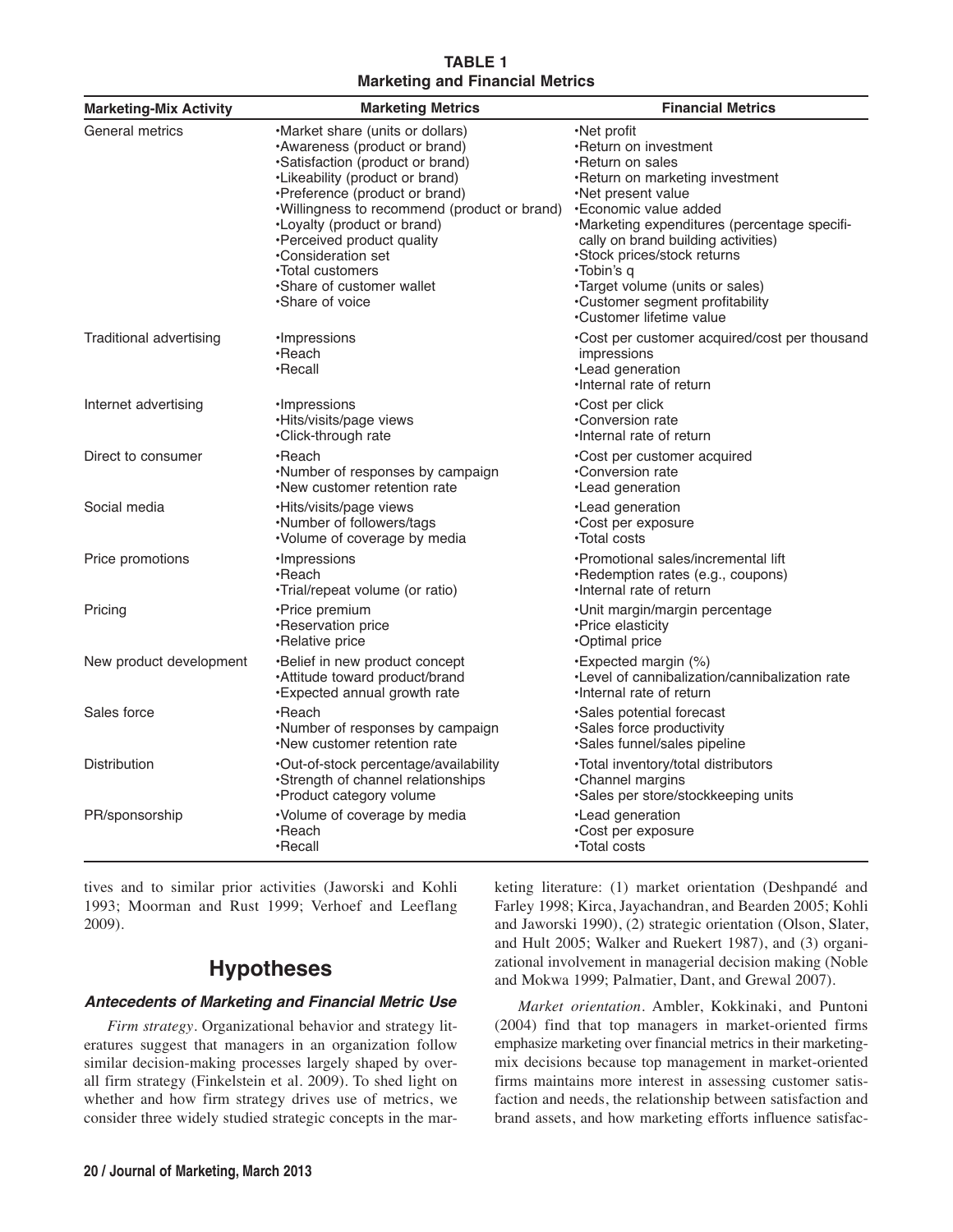tion than in how marketing efforts influence profits. Due to the customer-based focus of top management in market and customer oriented firms, we expect managers involved in generation and dissemination of marketwide intelligence in such firms to face greater pressure to employ marketing metrics but less pressure to employ financial metrics in their marketing-mix decisions.

 $H<sub>1</sub>$ : The greater the market orientation of the firm, the more the use of marketing metrics and the less the use of financial metrics in marketing decisions.

*Strategic orientation*. Olson, Slater, and Hult (2005) combine Miles and Snow's (1978) and Porter's (1980) frameworks and contend that companies are classified into one of four strategic orientations: prospectors, analyzers, low-cost defenders, and differentiated defenders (for formal definitions, see Appendix A). We expect analyzers and both types of defenders to employ more marketing and financial metrics than prospectors for three reasons. First, prospectors are driven toward innovative new product-markets (Miles and Snow 1978), which comprise greater uncertainty about customers (e.g., who the customers will be, how will they react to the new product) and competition (e.g., where competition will come from, what types of competitive products will be introduced). Thus, it may be premature for managers in prospector firms to measure general marketing metrics such as satisfaction, preferences, loyalty, consideration sets, and share of market and predict general financial metrics such as net profit, ROI, return on sales (ROS), return on marketing investment (ROMI), and economic value added (EVA). In contrast, because analyzers and defenders enter a market subsequent to prospectors, there is less product-market uncertainty about customers and competition; thus, marketing and financial metrics may be less difficult to measure. Second, because analyzers and defenders do not have pioneering or first-mover advantages (Kalyanaram, Robinson, and Urban 1995), it becomes more important for such companies to ensure market success, which requires more reliance on metrics.

Third, prospectors usually have innovation-based company cultures, which reward discontinuous innovation (Finkelstein, Hambrick, and Cannella 2009), facilitate complex and disorderly innovation processes through significant latitude in decision making (Olson, Slater, and Hult 2005), and substitute rigid rules and policies with discretion and informal coordination mechanisms (Walker and Ruekert 1987). Thus, we expect managers in these firms to encounter less top management pressure for justification of marketing expenditures through formal marketing and financial metric use. In contrast, analyzers and both types of defenders maintain a cost–benefit perspective (Vorhies and Morgan 2003) that aims to improve on prospectors' offerings (Matsuno and Mentzer 2000); thus, decision making is more likely to require justification based on marketing and financial metrics with less latitude and flexibility to depart from norms. For efficiency purposes, we present all six expectations (three strategic orientations  $\times$  two types of metrics) in Table 2 but summarize them here in one hypothesis:

H2: Managers in analyzer, low-cost defender, and differentiated defender organizations employ more marketing and financial metrics than managers in prospector organizations.

*Organizational involvement*. The level of organizational involvement in marketing-mix decisions can be important because selection of metrics can depend on whether constituencies other than marketing are included in the decision (Palmatier, Dant, and Grewal 2007). In a longitudinal study, Palmatier, Dant, and Grewal (2007) consider a variety of theoretical perspectives to show that commitment–trust is the immediate precursor to and the key driver of exchange performance between constituencies involved in a decision. They define "commitment" as an enduring desire to maintain a valued relationship and "trust" as confidence in the reliability and integrity of exchange partners. To build trust and commitment between organizational groups (e.g., finance, accounting), marketers must consider goals and metrics relevant to each organizational group. Consequently, we expect that the greater the organizational involvement in the marketing-mix decision, the more frequent is the use of financial metrics. In addition, the more the use of financial metrics is being considered, we expect that for purposes of organizational balance between marketing and nonmarketing groups, firms will use more marketing metrics.

 $H_3$ : The greater the organizational involvement in marketing decisions, the more the use of marketing and financial metrics in managerial marketing decisions.

*Metric orientation*. Agency theory (Fama 1980) suggests that incentive pay aligns the interests of principals and agents to which principals delegate their duties (Jensen and Meckling 1976). Thus, if principals are interested in managers employing metrics in their managerial decisions, they can develop metric-based compensation incentives. Rajgopal and Shevlin (2002) and Coles, Daniel, and Naveen (2006) find that compensation-based incentives affect managerial decision making and firm value. Thus, we expect managers with greater metric-based compensation to employ more metrics in their marketing-mix decisions. Whereas metric-based compensation incentivizes the use of metrics, metric-based training facilitates the use of metrics. Clark, Abela, and Ambler (2006) show that training and use of dashboard systems populated with metrics helps employees employ metrics in their marketing-mix decisions. Thus:

H4: The greater the extent of metric-based compensation and the greater the level of metric-based training, the more the use of marketing and financial metrics in marketing decisions.

*Managerial characteristics*. Following the decision maker's perspective (Curren, Folkes, and Steckel 1992) and our interviews with managers, we posit that a manager's characteristics can influence his or her priorities, abilities, information use, and thus metric use (Lehmann 2004; Lehmann and Reibstein 2006; Perkins and Rao 1990; Rust et al. 2004). First, we include the manager's functional area (marketing vs. nonmarketing). Much has been written about marketing's lack of financial accountability, which has undermined its credibility in the eyes of top management (Anderson 2006; Day and Fahey 1988; Rust et al. 2004;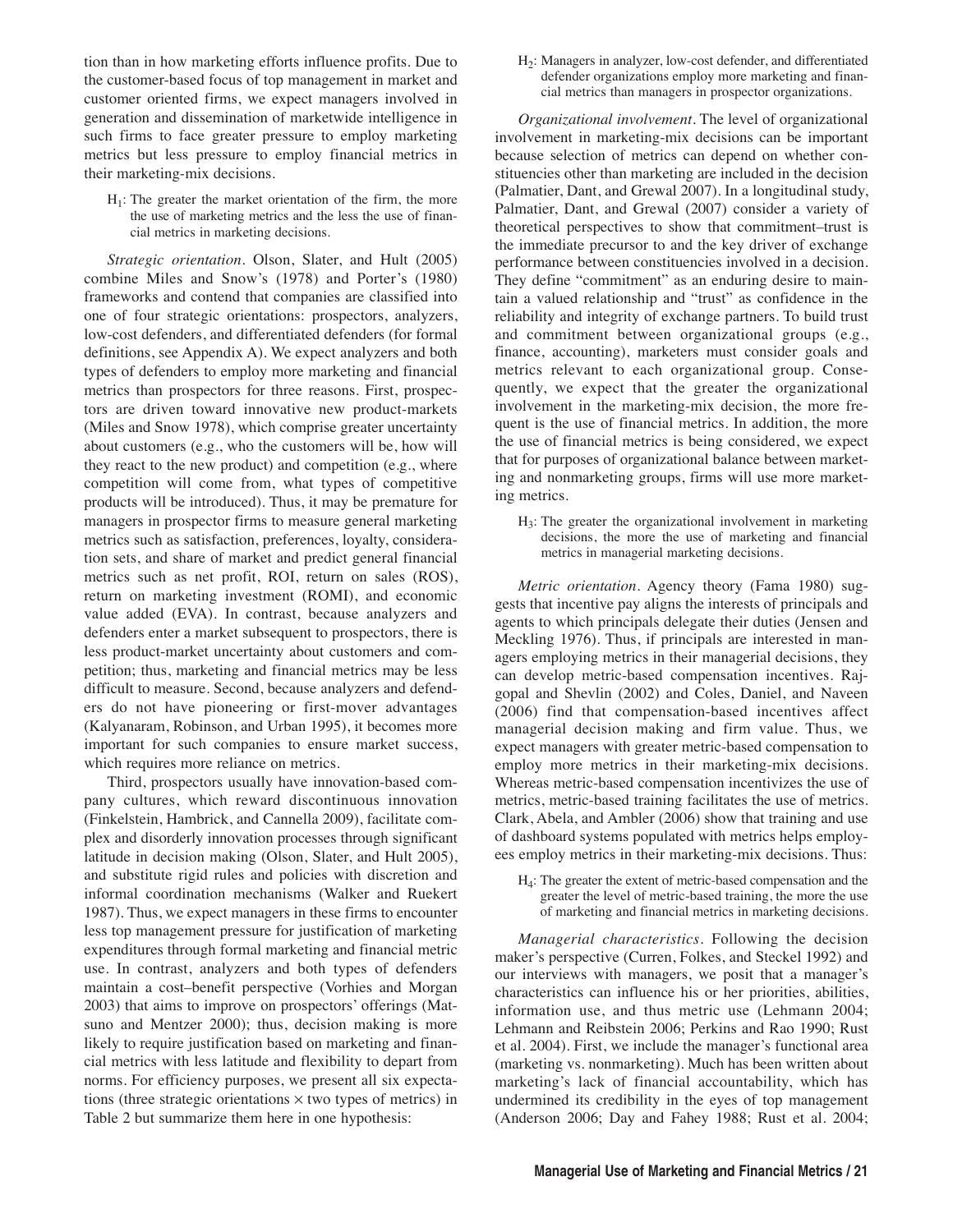| <b>TABLE 2</b>               |
|------------------------------|
| <b>Summary of Hypotheses</b> |

|                                      | <b>Effect on Financial Metric Use</b><br><b>Effect on Marketing Metric Use</b> |                          |                                                 |                  |  |  |
|--------------------------------------|--------------------------------------------------------------------------------|--------------------------|-------------------------------------------------|------------------|--|--|
| <b>Variable</b>                      | <b>Hypothesis</b>                                                              | <b>Supported</b>         | <b>Hypothesis</b>                               | <b>Supported</b> |  |  |
| Firm Strategy <sup>a</sup>           |                                                                                |                          |                                                 |                  |  |  |
| Market orientation                   | $\ddot{}$                                                                      | Yes                      |                                                 | No               |  |  |
| Analyzers                            | $\ddot{}$                                                                      | Yes                      | $\ddot{}$                                       | Yes              |  |  |
| Low-cost defenders                   | $+$                                                                            | Yes                      | $\ddot{}$                                       | Yes              |  |  |
| Differentiated defenders             | $+$                                                                            | <b>No</b>                | $+$                                             | Yes              |  |  |
| Organizational involvement           | $+$                                                                            | Yes                      | $\ddot{}$                                       | Yes              |  |  |
| <b>Metric Orientation</b>            |                                                                                |                          |                                                 |                  |  |  |
| Metric-based compensation            | $\ddot{}$                                                                      | Yes                      | $\ddot{}$                                       | Yes              |  |  |
| Metric training level                | $+$                                                                            | Yes                      | $+$                                             | Yes              |  |  |
| <b>Managerial Characteristics</b>    |                                                                                |                          |                                                 |                  |  |  |
| Functional area (marketing)          | $\ddot{}$                                                                      | No                       |                                                 | No               |  |  |
| Managerial level                     |                                                                                | No                       | $\ddot{}$                                       | No               |  |  |
| Managerial experience                | $+$                                                                            | No                       | $\ddot{}$                                       | <b>No</b>        |  |  |
| Quantitative background              | $\ddot{}$                                                                      | No                       | $\ddot{}$                                       | Yes              |  |  |
| <b>Firm Characteristics</b>          |                                                                                |                          |                                                 |                  |  |  |
| Firm size                            | $\ddot{}$                                                                      | No                       | $\ddot{}$                                       | <b>No</b>        |  |  |
| Type of ownership (public)           | $\overline{\phantom{a}}$                                                       |                          | $\ddot{}$                                       | Yes              |  |  |
| CMO presence                         | $\ddot{}$                                                                      | No                       | $\ddot{}$                                       | Yes              |  |  |
| Recent business performance          | $\ddot{}$                                                                      | Yes                      | $\ddot{}$                                       | Yes              |  |  |
| (better)                             |                                                                                |                          |                                                 |                  |  |  |
| B <sub>2</sub> C                     | $\ddot{}$                                                                      | Yes                      | $\ddot{}$                                       | Yes              |  |  |
| Services                             |                                                                                | Yes                      | ÷                                               | Yes              |  |  |
| <b>Environmental Characteristics</b> |                                                                                |                          |                                                 |                  |  |  |
| Product life cycle stage             |                                                                                | No                       | $\ddot{}$                                       | <b>No</b>        |  |  |
| (maturity/declining)                 |                                                                                |                          |                                                 |                  |  |  |
| Industry concentration               | $\ddot{}$                                                                      | Yes                      | $\ddot{}$                                       | Yes              |  |  |
| Market growth                        |                                                                                | <b>No</b>                |                                                 | <b>No</b>        |  |  |
| Market turbulence                    |                                                                                | Yes                      | $\ddot{}$                                       | Yes              |  |  |
|                                      | $\ddot{}$                                                                      |                          |                                                 |                  |  |  |
| <b>Marketing-Mix Activityb</b>       |                                                                                |                          |                                                 |                  |  |  |
| Traditional advertising              | $\ddot{}$                                                                      | No                       | $\ddot{}$                                       | Yes              |  |  |
| Internet advertising                 | $\ddot{}$                                                                      | Yes                      | $\ddot{}$                                       | Yes              |  |  |
| Direct to consumer                   | $\ddot{}$                                                                      | No                       | $\ddot{}$                                       | Yes              |  |  |
| Social media                         | $\ddot{}$                                                                      | No                       | ?                                               |                  |  |  |
| Price promotions                     | $\overline{\phantom{a}}$                                                       | —                        | $\ddot{}$                                       | Yes              |  |  |
| Pricing                              | $\overline{\phantom{a}}$                                                       | $\overline{\phantom{0}}$ | $\ddot{}$                                       | Yes              |  |  |
| New product development              | $^{+}$                                                                         | Yes                      | $\ddot{}$                                       | Yes              |  |  |
| Sales force                          | $\ddot{\phantom{0}}$                                                           |                          | $\ddot{}$                                       | Yes              |  |  |
| <b>Distribution</b>                  | $\gamma$                                                                       |                          | $+$                                             | <b>No</b>        |  |  |
|                                      |                                                                                |                          | <b>Effect on Marketing Activity Performance</b> |                  |  |  |
| <b>Variable</b>                      | <b>Hypothesis</b>                                                              |                          |                                                 | <b>Supported</b> |  |  |

Marketing metric use  $\begin{array}{ccc} & + & \end{array}$  Yes<br>
Financial metric use  $\begin{array}{ccc} & + & \end{array}$  Yes Financial metric use  $+$ 

aAnalyzers, low-cost defenders, and differentiated defenders are compared with prospectors.

bAll marketing-mix activities are compared with PR/sponsorships decisions.

Notes: + = a positive hypothesized relationship, - = a negative hypothesized relationship, ? = unclear relationship, and - = not tested.

Srinivasan and Hanssens 2009). Therefore, in comparison with nonmarketing managers, we expect marketing managers to use more marketing but fewer financial metrics when making marketing decisions. Second, we include the level of the manager (VP and above vs. below VP). Managers at different levels have different goals that affect metric use: higher-level executives (VP, senior VP, CMO, chief financial officer, chief executive officer) are responsible for conveying performance of the firm through financial report-

ing, which affects firm valuation, whereas lower-level managers (marketing, product, and brand managers) focus on metrics more relevant to their own decisions (Lehmann and Reibstein 2006; Menon et al. 1999). Therefore, we expect higher-level managers to use more financial metrics and fewer marketing metrics than managers at lower levels.

Third, we include managerial experience. The literature comparing experts with novices suggests that experts have more highly developed cognitive structures, information in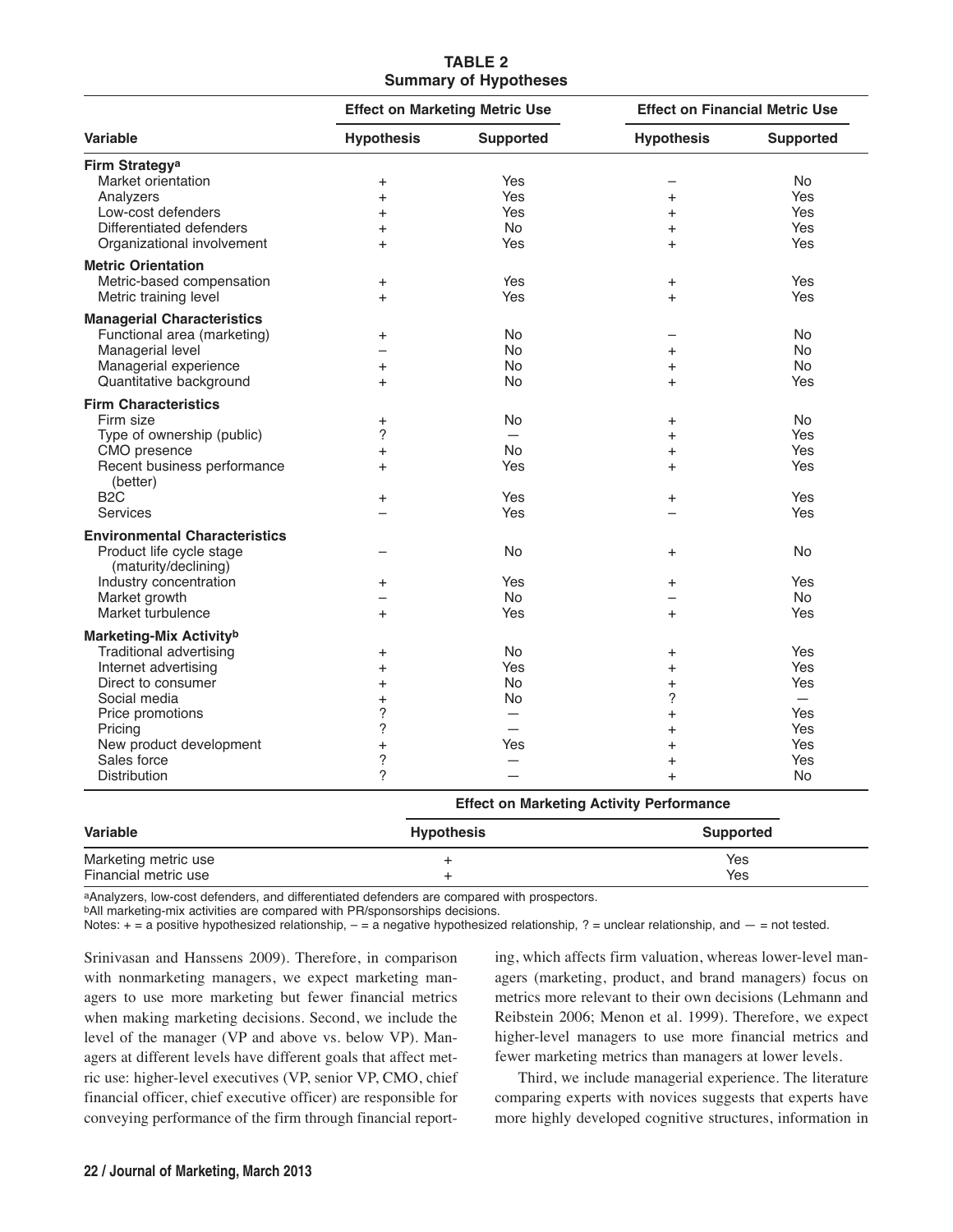memory, and rules for using information, all of which facilitate more effective problem structuring and successful problem solving (Harmon and King 1985; Sujan, Sujan, and Bettman 1988). Perkins and Rao (1990) find that more experienced managers view more kinds of information as useful and make more financially conservative decisions. Consequently, we expect more experienced managers to employ more marketing and financial metrics in their marketing-mix decisions. Fourth, we include the quantitative background of the manager with the expectation that managers who are more quantitative will use more formal metrics in their marketing decisions. For efficiency purposes, we summarize our eight expectations in the following two hypotheses.

- $H<sub>5</sub>$ : Managers with marketing (vs. nonmarketing) titles, lowerlevel titles (lower than VP), more managerial experience, and more quantitative background employ more marketing metrics in their marketing decisions.
- H6: Managers with nonmarketing (vs. marketing) titles, higher-level titles (VP and above), more managerial experience, and more quantitative background employ more financial metrics in their marketing decisions.

*Firm characteristics*. The resource-based view of the firm suggests that firm characteristics influence resources, which in turn influence a manager's priorities, abilities, decisions, and information use (March 1991; Wernerfelt 1984). First, we include firm size. In larger firms, managers are able to access greater financial and marketing managerial resources and experience from previous marketing efforts (March 1991). Thus, we expect managers in larger firms to assemble and employ more marketing and financial metrics in their marketing-mix decisions. Second, we include type of ownership (private vs. public). Publicly traded firms rely on external financing from public equity markets, which demand financial statements and earnings reports (Burgstahler, Hail, and Leuz 2006). Hence, we expect managers in publicly traded firms to be incentivized to use more financial metrics in their marketing decisions. Third, we include CMO presence. Nath and Mahajan (2008) indicate that firms employ a CMO to reduce uncertainty top management faces in marketing areas. We expect the presence of a CMO to reduce such uncertainty through greater reliance on marketing metrics. In addition, as a member of top management, the CMO will convey the importance of financial metrics to other top managers, and as a result, we expect the CMO to encourage and facilitate use of financial metrics for marketing decisions.

Fourth, we include recent business performance. When performance falls below expectation levels, firms are expected to hold employees more accountable through financial metrics. However, our expectation follows Bromiley (1991), who argues that when recent business performance falls below expected aspiration levels, firms are more likely to undertake new risky investments involving greater uncertainty and difficulty in measurement of metrics. In contrast, when recent business performance is better than expected, managers are less pressured to undertake new risky investments and more likely to use metrics, either because they have more time to develop metrics or because measurement of metrics is simplified for continuing investments. Fifth, we consider whether the firm has a B2C or B2B orientation. Managers in B2C-oriented firms are more likely to focus their marketing efforts on "one-to-many," while those in B2B oriented firms are more likely to focus their marketing efforts on "one-to-one." We expect that it is more difficult to observe results achieved from many customers than it is to observe results from a single customer, so it will be more important and useful to develop and use metrics in B2C-oriented firms. Sixth, we consider the firm's goods versus service orientation. Coviello et al. (2002) find that managers in goods-oriented firms are more transaction focused than managers in service-oriented firms, which suggests that managers in goods-oriented firms may be more likely to rely on metrics than managers in service-oriented firms.

- H7: Managers in larger firms, firms with (vs. without) CMO presence, firms with better recent performance, and B2C and goods-oriented firms employ more marketing metrics in marketing decisions.
- $H_8$ : Managers in larger firms, public (vs. private) firms, firms with (vs. without) CMO presence, firms with better recent performance, and B2C and goods-oriented firms employ more financial metrics in marketing decisions.

*Environmental characteristics*. Contingency theory suggests that managers make decisions to match environmental and industry conditions because environmental conditions affect the manager's priorities, abilities, and need for information (Donaldson 2001; Homburg, Workman, and Krohmer 1999), which could influence metric use. Thus, we first consider stage of the product life cycle. In the introductory and growth stages of the product life cycle, managers are typically most concerned about customer acquisition and growth (Kotler and Keller 2009; Porter 1980) and thus are more likely to employ marketing metrics. In contrast, in maturity and decline stages, the market is not growing, and consequently, we expect managers to focus on financial-based efficiencies such as profit, ROI, and other financial metrics (Gupta, Lehmann, and Stuart 2004; Morgan, Anderson, and Mittal 2005). Second, we consider the level of concentration in the industry. Managers whose firms are in more concentrated industries face fewer major competitors, so metric computation is less complex than when there are a larger number of major competitors. Consequently, we expect managers of firms in more concentrated industries to employ more marketing and financial metrics.

Third, we consider market growth often associated with economic growth. Fiscal effectiveness is of less concern when markets are growing (Kohli and Jaworski 1990); thus, there may be less pressure for metric use. Conversely, when market's are shrinking, companies require greater financial accountability (Deleersnyder et al. 2009), so there may be more pressure for metric use. Fourth, we consider the level of market turbulence. In stable markets, consumers exhibit relatively invariant choices (Morgan, Anderson, and Mittal 2005), and as a result managers have less need for metrics. Conversely, in turbulent markets, there is more uncertainty as consumers exhibit more variant choices (Kohli and Jaworski 1990), so managers have greater need for metrics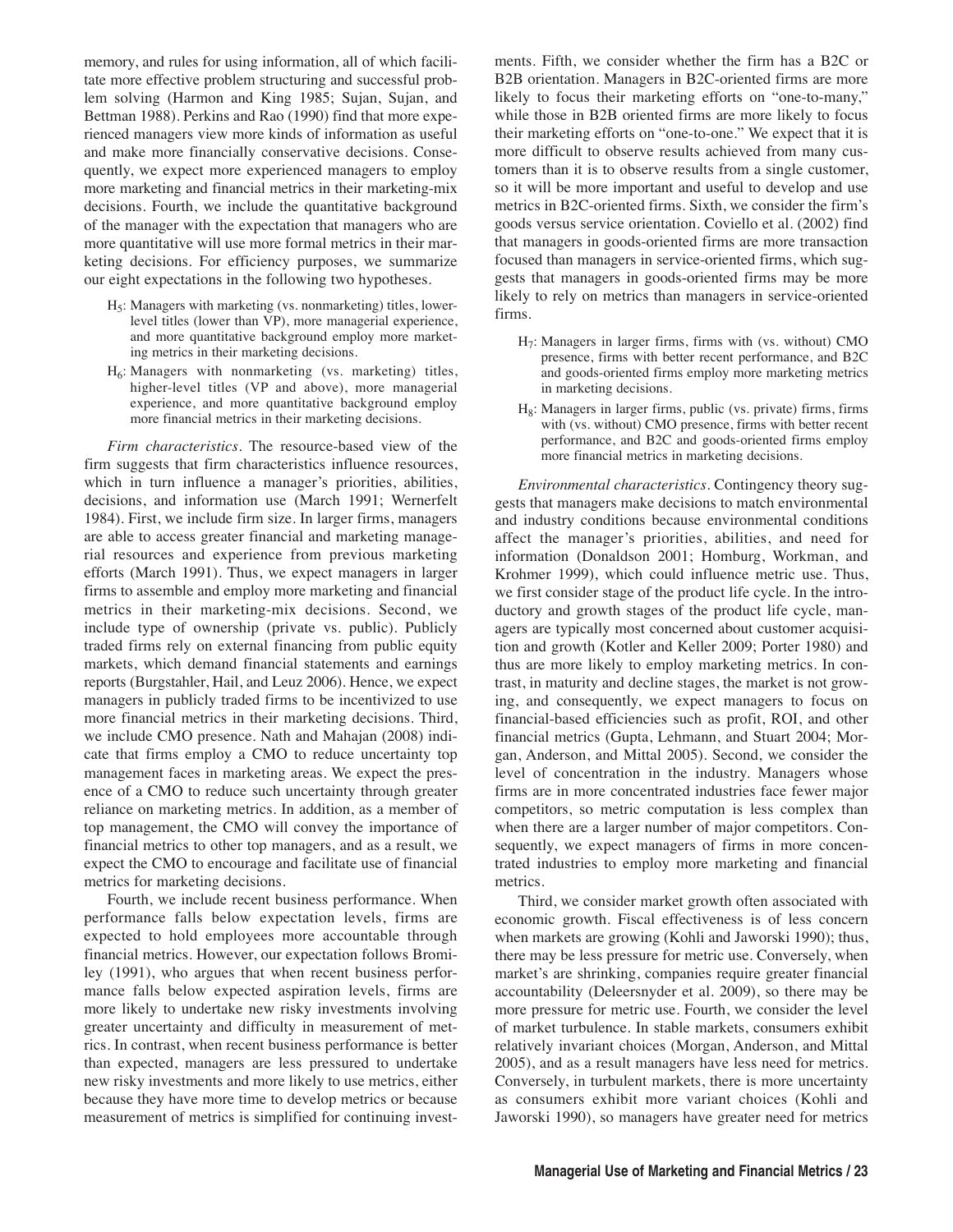to assess the effectiveness of their marketing-mix decisions. Thus, we expect managers in turbulent markets to use more marketing and financial metrics than when these markets are stable.

- H9: Managers in introductory/growth (vs. maturity/decline) product life cycle stages, in more (vs. less) concentrated industries, facing lower market growth, and experiencing more market turbulence employ more marketing metrics in marketing decisions.
- H10: Managers in maturity/decline (vs. introductory/growth) product life cycle stages, in more (vs. less) concentrated industries, facing lower market growth, and experiencing more market turbulence employ more financial metrics in marketing decisions.

*Type of marketing-mix activity*. Lehmann and Reibstein (2006) discuss a value chain for metrics and identify the marketing-mix activity as a driver of marketing and financial metric use. Ambler (2003) and Farris et al. (2010) propose a variety of metrics for each marketing-mix activity. Building on these works, we focus on how ten marketingmix activities are expected to drive marketing and financial metric use. We begin with public relations (PR)/sponsorship decisions, which are considered the most difficult to measure (Kotler and Keller 2009) for two reasons. First, PR usually focuses on new information about a company, which lacks historical benchmarks and reduces the firm's ability to generate metrics for such decisions. Second, companies rarely conduct both supply-side measurements on extent of media coverage (e.g., reach, volume of media coverage, total costs, cost per exposure) and demand-side measurements on reported exposure by consumers (e.g., awareness, recall, lead generation), so linking to marketing and financial metrics is difficult to achieve (Ambler 2003). Consequently, we consider PR/sponsorship a base level for hypothesizing effects of each other marketing-mix activity.

First, we consider traditional advertising decisions. Although it is difficult to measure long-term effects of advertising (Bucklin and Gupta 1999), advertising involves a large ongoing financial investment with historical benchmarks and several traditional short-term measures. Therefore, managers are likely to experience pressure to use not just more marketing metrics such as awareness, reach, and impressions but also more financial metrics such as ROI to justify large investments (Joshi and Hanssens 2010). As a result, we expect managers to employ a larger set of marketing and financial metrics for traditional advertising decisions than for PR/sponsorship decisions. Second, we consider Internet-based advertising, which facilitates computation of metrics such as hits/visits/page views, click-through rates, impressions, cost per click, conversion rates, and ROI (Bucklin and Sismeiro 2009). Thus, we expect managers making Internet-based advertising decisions to employ more marketing and financial metrics than when making PR/sponsorship decisions.

Third, we consider direct-to-consumer marketing, which involves traditional marketing efforts such as direct mail, catalog marketing, and telemarketing, for which historical benchmark data exist. In addition, newer approaches such as e-mail marketing, interactive television, kiosks, and mobile devices (i.e., Internet-based advertising) facilitate

the computation of metrics such as awareness, number of responses, lead generation, conversion rate, cost per customer acquired, and ROI. Consequently, we expect managers to use more marketing and financial metrics for direct-to-consumer decisions than for PR/sponsorship decisions. Fourth, we consider social media efforts, such as Facebook and Twitter campaigns, which allow consumers to cocreate brands and experiences, express themselves digitally, establish social networks, and share creations and expressions with their social networks (Steenburgh and Avery 2008). Social media efforts, like Internet advertising, are suited to the computation of marketing metrics such as hits/visits/page views, awareness, number of friends or followers, willingness to recommend, and lead generation. However, because of the relative newness of social media, consumer creations, expressions, and sharing have not as yet been linked to purchases on a larger scale and thus to financial metrics (eMarketer 2010; Hoffman and Fodor 2010). As a result, while we expect managers making social media decisions to employ more marketing metrics than when making PR/sponsorship decisions, it is unclear whether they will employ more financial metrics.

Fifth, we consider price promotions, which are not found to generate positive long-term effects (Pauwels, Hanssens, and Siddarth 2002) and could generate negative long-term effects on brand equity. Thus, we expect managers to experience greater pressure to justify their use of sales promotions financially and to employ a larger number of short-term financial metrics (compared with PR/sponsorship decisions) such as target volume, promotional sales or incremental lift, net profit, and ROI. Sixth, we consider pricing decisions, which have important implications for finance and thus will be supported by pricing models and data-based benchmarks (Bucklin and Gupta 1999). Consequently, we expect managers to employ a larger set of financial metrics in their pricing decisions (relative to PR/sponsorship decisions) such as margin, target volume, ROI, and price elasticity, but not necessarily a larger number of marketing metrics.

Seventh, we consider new product development, which requires substantial capital over long time horizons. Although longer horizons reduce confidence in metrics (Kahn 2009), because of the substantial capital involved, we expect managers to employ a larger set of marketing and financial metrics (relative to PR/sponsorship decisions) such as belief in or attitude toward the new product concept, expected margin, total customers and target volume, market share, net profit, and ROI as well as to periodically update such metrics to enhance confidence over long new product development periods.

Eighth, we consider sales force decisions. Salespeople are closer to the sale than marketers; therefore, their efforts (compared with marketers' PR/sponsorship decisions) are more readily tied to financial metrics such as forecasts of sales potential, productivity, target volumes, sales funnels and pipelines, net profit, and ROI. However, due to the typical rivalry and independence observed in firms between sales and marketing, it is not clear whether sales managers will apply more or fewer marketing metrics.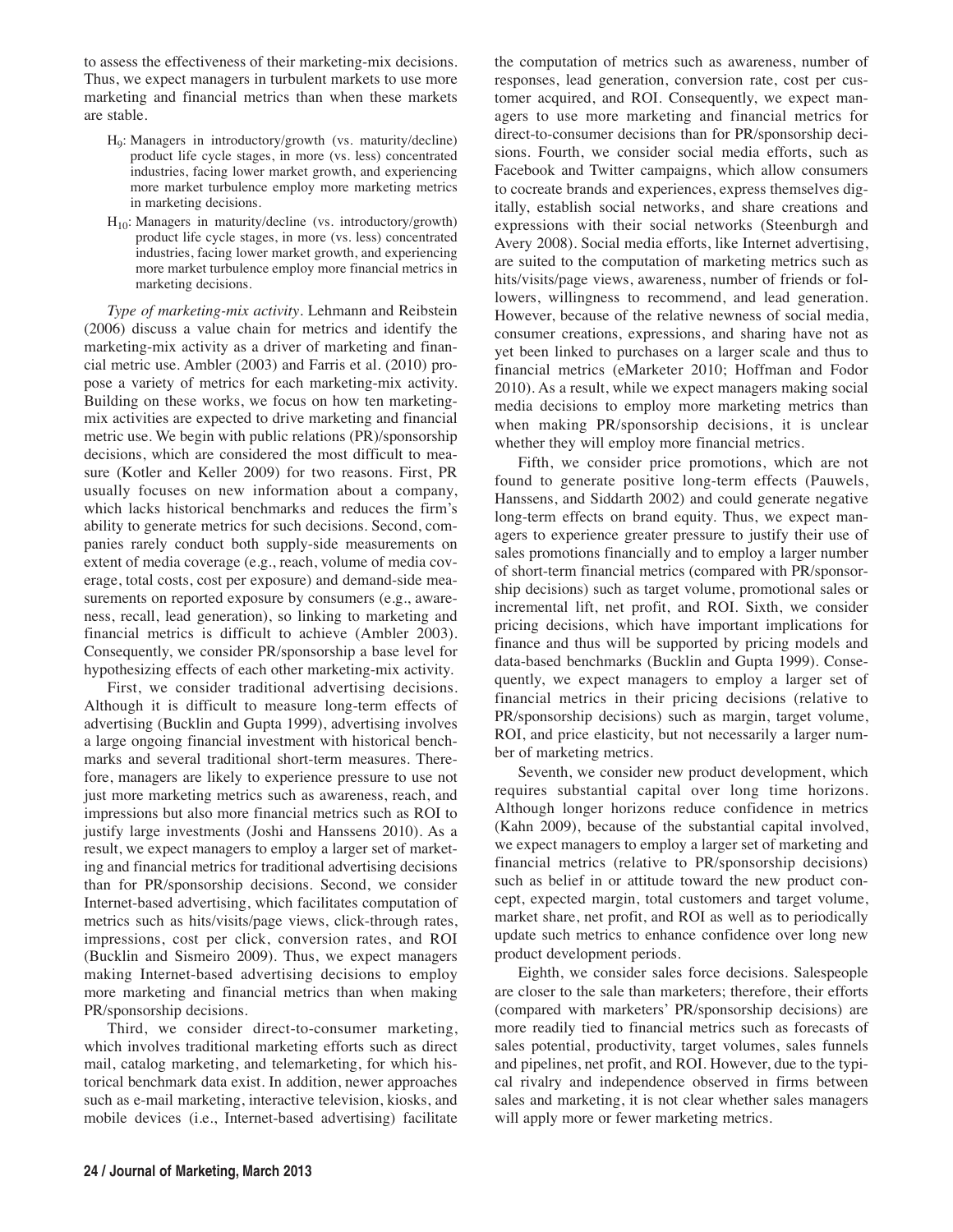Ninth, we consider distribution decisions, which, like sales force decisions, are more readily tied to financial metrics (compared with PR/sponsorship decisions) such as channel margins, target volume, inventory, number of distributors, and net profit. However, because distribution decisions are less likely made by marketers and more likely made by sales organizations or operations, it is not clear whether such decision makers will use more or fewer marketing metrics. For efficiency purposes, we present all 13 hypotheses in Table 2, but we summarize them here in two hypotheses:

- $H_{11}$ : Managers employ more marketing metrics when making traditional advertising, Internet advertising, direct-toconsumer, social media, and new product development decisions than when making PR/sponsorship decisions.
- $H_{12}$ : Managers employ more financial metrics when making traditional advertising, Internet advertising, direct-toconsumer, price promotion, pricing, new product development, sales force, and distribution decisions than when making PR/sponsorship decisions.

#### *Relationship Between Metric Use and Marketing-Mix Performance*

We define metric use as the employment of metrics as decision aids (e.g., for considering, benchmarking, monitoring) when making a marketing-mix decision (Abramson, Currim, and Sarin 2005). We define perceived performance of a marketing-mix activity as a firm's stated marketing (customer satisfaction, loyalty, market share), financial (sales, profitability, ROI), and overall outcomes, relative to the firm's stated objectives and similar prior activities or decisions (Jaworski and Kohli 1993; Moorman and Rust 1999; Verhoef and Leeflang 2009). We focus on perceived performance of the marketing-mix activity (in contrast to a firmbased performance metric) because the unit of analysis is a particular marketing-mix activity and not all efforts that affect firm performance.

When managers use more metrics (e.g., awareness, net profit) as decision aids, they perform more comprehensive evaluations of marketing-mix decisions, which increases the quality of decisions (Abramson, Currim, and Sarin 2005) and results in better marketing-mix performance (Menon et al. 1999). We describe the theoretical rationale briefly as follows: When managers use a metric (e.g., net profit) as a decision aid in a marketing-mix decision (e.g., price promotions), just the consideration of the metric (without benchmarking or monitoring) can be better than when no metric is considered because it makes managers sensitive to a goal (e.g., net profit). In addition, given that they have information on the metric (net profit) before the marketing-mix decision, which can serve as a benchmark, it is likely that the metric will be computed after implementation of the marketing-mix decision (price promotion), so there would be an opportunity to monitor performance of the marketing-mix activity. Monitoring the performance of the marketing-mix activity is facilitated in two ways: (1) relative to the manager's stated objectives or goals (net profit) for the marketing-mix activity and (2) relative to similar marketing-mix activities (price promotions) made in the past. In addition, benchmarking and monitoring over

time allows managers to assess performance differences between variants of the marketing-mix decision (e.g., price promotions with different price cuts) so that there is less uncertainty not just about the performance of the decision but also about whether the decision (the extent of the price cut) was the correct one (Abramson, Currim, and Sarin 2005). In summary, greater use of metrics enables better marketing-mix performance because it permits benchmarking and monitoring of performance and thus more comprehensive evaluations of marketing-mix decisions, which provides information to help planned marketing-mix activities produce desired results (Jaworski 1988; Menon et al. 1999).

Finally, it is important for managers to employ both marketing and financial metrics to assess the performance of the marketing-mix activity, because if only marketing metrics are employed (e.g., market share), there may be financial uncertainty (e.g., regarding net profit given that additional market share can come from loyals buying more and earlier than usual, which can later lead to postpromotion sales dips). Likewise, if only financial metrics are employed (ROI), there will be marketing uncertainty (regarding the extent to which sales come from switchers vs. loyals, which is important for targeting). Consequently, we expect that the greater the number of marketing and financial metrics used when making a marketing-mix decision, the better is the perceived performance of the marketingmix activity.

 $H_{13}$ : Increasing use of marketing and financial metrics in marketing-mix decisions is associated with better perceived performance of the marketing-mix activity.

# **Research Methodology**

#### *Questionnaire Development and Measurement*

We took operational measures for constructs in Figure 1 from a variety of extant literature, which we summarize in Appendix A. Specifically, we took measurement of (1) firm strategy from literatures on market orientation (Deshpandé and Farley 1998; Verhoef and Leeflang 2009), strategic orientation (Olson, Slater, and Hult 2005; Slater and Olson 2000), and organizational involvement (Noble and Mokwa 1999); (2) firm and environmental characteristics from literatures on market orientation (Jaworski and Kohli 1993), marketing's influence in the firm (Homburg, Workman, and Krohmer 1999; Verhoef and Leeflang 2009), firms' use of marketing research (Deshpandé and Zaltman 1982), new product entry (Kuester, Homburg, and Robertson 1999), and top management decision processes (Miller, Burke, and Glick 1998); (3) marketing-mix activity from the literature on marketing decision making (Menon et al. 1999); and (4) marketing and financial metrics from a three-step procedure— (i) a literature review (Ambler 2003; Ambler, Kokkinaki, and Puntoni 2004; Barwise and Farley 2004; Du, Kamakura, and Mela 2007; Farris et al. 2010; Hoffman and Fodor 2010; Lehmann and Reibstein 2006; Pauwels et al. 2009; Srinivasan, Vanhuele, and Pauwels 2010), (ii) conversations with 22 executives, as noted previously, mainly for validation and omission errors in the literature review; and (iii) equalization of the marketing and financial metrics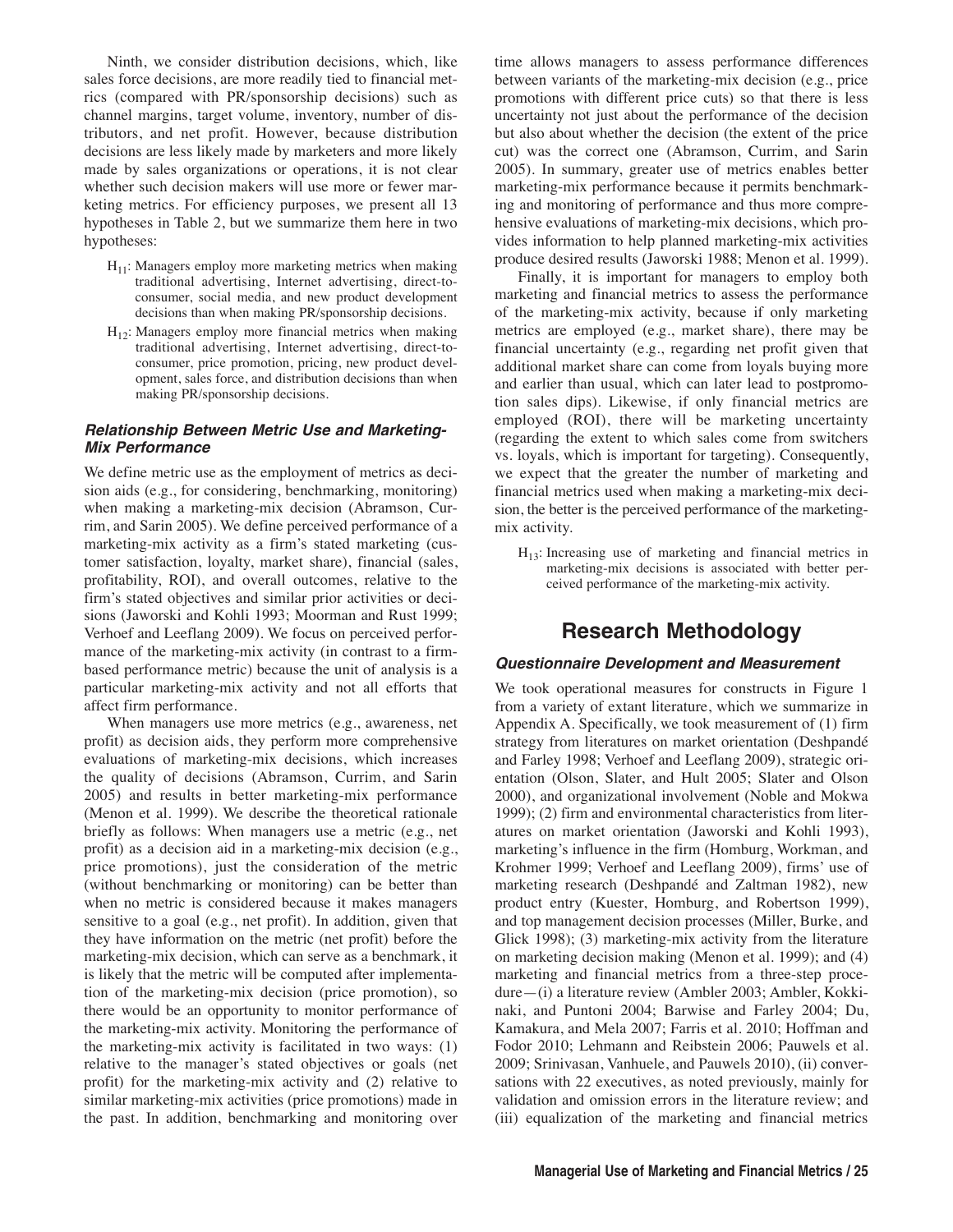to avoid presentation bias in managerial elicitation of the marketing and financial metrics employed in a particular marketing-mix decision).<sup>1</sup> Finally, (5) we based marketingmix activity performance on eight operational measures two measures of overall performance relative to the firm's stated objectives and to similar marketing-mix activities in the past, based on Jaworski and Kohli (1993), and six performance measures relative to the firm's objectives and specific marketing and financial goals such as customer satisfaction, loyalty, sales, market share, profitability, and ROI based on Moorman and Rust (1999) and Verhoef and Leeflang (2009).

The questionnaire consisted of two sections. First, from a list of ten marketing-mix activities, managers indicated which marketing-mix decisions they recently undertook. Following Menon et al. (1999, p. 28), we asked them to focus on decisions that "(1) were not so recent that performance evaluation is premature and (2) not so long ago that memory about the decision and performance is fuzzy." Next, for each marketing-mix activity they undertook (managers were required to report at least one marketing-mix decision but could report more than one decision), we asked managers to indicate which marketing (financial) metrics they used before or while making the decision from a list of 12 general marketing (financial) metrics common to all marketing-mix activities and 3 specific marketing (financial) metrics related to the particular marketing-mix activity (Table 1). Managers could also view the definition of each listed metric, indicate any other unlisted metric used, or select a "no metric employed" option. To minimize simultaneity/endogeneity concerns, we followed this item with 8 measures of marketingmix activity performance observed after the decision was made. Subsequently, managers indicated the level of organizational involvement for each activity. In the second section, managers provided information on firm strategy, metric orientation, and managerial, firm, and environmental characteristics.2

#### *Data Collection and Sample Description*

We used a variety of sources to obtain participants. First, we directly sent 500 members of the American Marketing Association and 560 MBA alumni of a West Coast university the study purpose, instructions on how to participate,

and the questionnaire hyperlink, followed by two reminders ten days later and the week following the first reminder. Second, we approached marketing professional organizations such as Marketing Executives Group, Marketing Executives Network Group, Society of Marketing Professional Services, and Sales Marketing Executives, whose membership range from 1,800 to 30,000 marketing professionals. These organizations posted announcements to their respective members on LinkedIn with a request to participate. LinkedIn is the most successful and comprehensive professional social media medium, consisting of 135 million members, and is designed to encourage exchange of information, ideas, and opportunities among members. Professional organizations use LinkedIn to carefully select members and advance best practices, white papers, and networking opportunities, which make the website not just legitimate but a high-involvement setting for professional managers. Following Fredrickson and Mitchell (1984), we indicated in our cover letter post and questionnaire introduction that we were interested in responses from managers who do and do not employ metrics in their decision making. To encourage response, we offered managers a customized benchmark report comparing their use of metrics with other respondents. To ensure validity of reports on metric use and marketing-mix performance, we guaranteed anonymity of the individual and company. A total of 439 managers responded on 1287 marketing decisions, with 84% of managers (and 81% of decisions) from professional organizations and 16% of managers (and 19% of decisions) from the alumni group. We did not detect nonresponse bias among our respondents, using the Armstrong and Overton (1977) test, in which we compared late and early respondents scores on the included constructs  $(p > .05)$ .

The sample consists of a good mix of top- and lower-level managers (56% vs. 44%); managers in prospector (26%), analyzer (25%), differentiated defender (37%), and low-cost defender (12%) organizations; companies in introductory/ growth (43%) versus maturity/decline (57%) stages of the product life cycle; and in concentrated (40%) vs. fragmented (60%) industries. The average number of employees is 12,658, and the median is 125 employees, which indicates a good mix of large and small firms. In addition, there is good variation on each of the other drivers of metric use included in Figure 1.3

<sup>1</sup>Equalization involved minimal change to the metrics considered. We accomplished this by excluding a particular marketing or financial metric conceptually similar to an included metric but reported less often used by managers in the pretest. Across the ten marketing-mix decisions, less than 5% (3%) of managers wrote in marketing (financial) metrics used not presented to them, indicating that the set of metrics presented is thorough.

<sup>2</sup>We expected respondent drop-off in the second section of the questionnaire because the effects of length are more likely to be felt in the second section of the questionnaire than the first section of the questionnaire. However, we observed a 40% dropout rate for the first section of the questionnaire and a much smaller 5% dropout rate for the second section of the questionnaire. This suggests that drop-off was due less to length of the questionnaire and perhaps explained better by whether the manager was fully informed about the marketing-mix decision or whether the manager responding was the one most responsible for the marketingmix decision.

 $3$ There is also good variance on metric-based compensation ( $M =$ 4.8,  $SD = 1.5$ , where  $1 = \text{``not important''}$  and  $7 = \text{``extremely}$ important"), metric training  $(M = 4.\overline{5}, SD = 1.8$ , where  $1 =$  "much less than average" and  $7 =$  "much more than average"), B2B- and B2C-oriented companies ( $M = 2.9$ ,  $SD = 2.2$ , where  $1 =$  "mostly B2B" and  $7 =$  "mostly B2C"), goods- and service-oriented firms  $(M = 5.0, SD = 2.4, where 1 = "mostly goods" and 7 = "mostly"$ services"), firms experiencing market growth and decline  $(M =$ 5.1, SD = 1.9, where  $1 = \frac{6}{20\%}$  decline" and  $7 = \frac{6}{20\%}$ growth"), and market turbulence  $(M = 4.4, SD = 1.1,$  where  $1 =$ "strongly disagree" and  $7 =$  "strongly agree"). The mix of privately held versus publicly traded companies is 76% versus 24%, which is close to but higher than the 2007 U.S. Census (67% vs. 33%) and firms without versus those with a CMO (72% vs. 28%) and is also close to Nath and Mahajan's (2008) modalities of 75% versus 25%.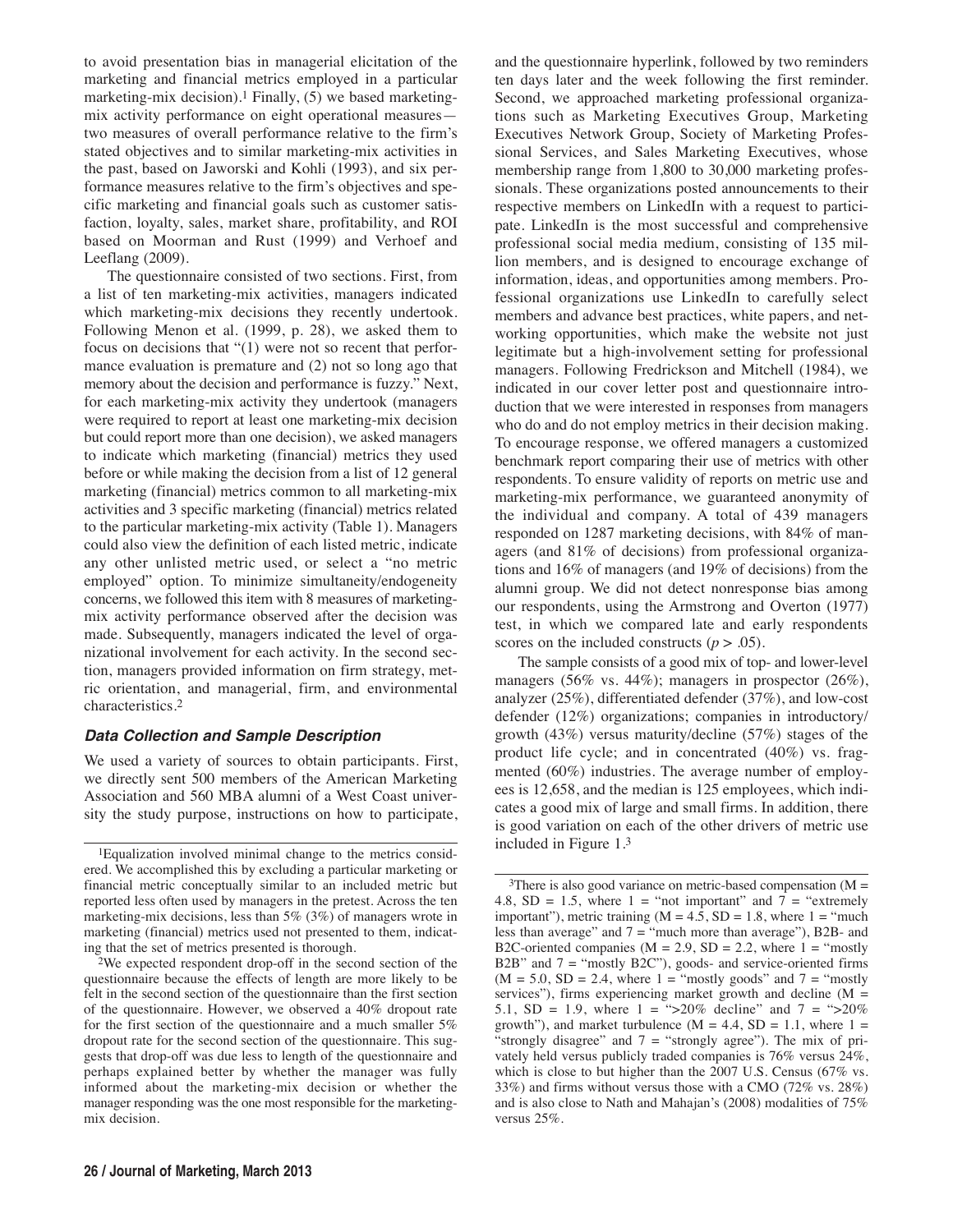#### *Validity and Reliability of Measures*

Before the questionnaire was distributed, we pretested it with five academic experts of a dissertation committee and ten marketing managers. To help ensure construct validity, we asked academic experts to assess whether questions and scale items were representative of our underlying constructs. In line with the pretest results, we reduced length, altered wording, and skipped redundant items, and all our pretest academic experts and managers felt comfortable that other managers could answer the questions. To further assess reliability and validity of measures, we conducted three tests. First, we computed coefficient alphas; all but three were greater than .7 (market turbulence is .63, market growth is .66, managerial experience is .68). Second, we conducted exploratory factor analyses for our new constructs, which revealed appropriate loadings higher than .7 for each scale item belonging to a construct. Third, we tested for common method bias using Harman's one-factor test, which did not indicate any common method bias. We also employed the test that Lindell and Whitney (2001) propose and Podsakoff et al. (2003) suggest and adjusted the correlation matrix by the lowest positive pairwise correlation value to create a partial-correlation adjusted matrix. No pairwise correlation lost significance, again indicating no evidence of common method bias in our sample.

#### *Econometric Model*

Following our conceptual model, we formulate our econometric model as follows:

(1) 
$$
MMET = \beta_0 + \sum_{p=1}^{5} \beta_p FS_p + \sum_{d=1}^{2} \beta_{d+5} MO_d + \sum_{g=1}^{4} \beta_{g+7} MC_g
$$

$$
+ \sum_{q=1}^{6} \beta_{q+11} FC_q + \sum_{c=1}^{4} \beta_{c+17} EC_c + \sum_{i=1}^{9} \beta_{i+21} MA_i + \varepsilon_{MMET},
$$

$$
(2) \text{FMET} = \omega_0 + \sum_{p=1}^{5} \omega_p \text{FS}_p + \sum_{d=1}^{2} \omega_{d+5} \text{MO}_d + \sum_{g=1}^{4} \omega_{g+7} \text{MC}_g
$$

$$
+ \sum_{q=1}^{6} \omega_{q+11} \text{FC}_q + \sum_{c=1}^{4} \omega_{c+17} \text{EC}_c + \sum_{i=1}^{9} \omega_{i+21} \text{MA}_i + \varepsilon_{\text{FMET}}
$$

(3) 
$$
\text{PERF} = \alpha_0 + \alpha_1 \text{MMET} + \alpha_2 \text{FMET} + \varepsilon_{\text{PERF}},
$$

where MMET is the number of marketing metrics employed in a marketing-mix decision,  $FS_p$  are five firm strategy variables (analyzers, differentiated defenders, and low-cost defenders each relative to prospectors [which is the base level], market orientation, and organizational involvement),  $MO_d$  are two metric orientation measures,  $MC_g$  are four managerial characteristics,  $FC_q$  are six firm characteristics,  $EC_c$  are four environmental characteristics, and  $MA_i$  are nine marketing activities relative to PR/sponsorship, which is the base level. In Equation 2, FMET is the number of financial metrics employed in a marketing-mix decision, with independent variables similar to Equation 1. We account for potential dependence created by including multiple marketing-mix decisions made by a single manager by including managerial characteristics. In Equation 3, PERF assesses marketing activity performance, which is explained by MMET and FMET.

To estimate our econometric model, we use a seemingly unrelated regression (SUR) to allow for (1) contemporaneous correlations between error terms of Equations 1, 2, and 3 and (2) joint estimation of Equations 1, 2, and 3. In addition, we estimate the system of equations using ordinary least squares (OLS) and generalized least squares (GLS), the latter technique to account for variances of observations being unequal (heteroskedasticity) or when there is correlation between observations. We report SUR-GLS results because fits and significance levels were higher, though differences between SUR-GLS and SUR-OLS results were small. In addition, we ran Equation 3 with managerial characteristics, recent business performance, and growth as additional independent variables; however, the results were similar to our original model specification. Variance inflation factor scores computed for each independent variable are well below 6 (Hair et al. 1998), so estimation is not expected to suffer from multicollinearity in the aggregate based on all other independent variables. In addition, more than 99% of pairwise correlation coefficients (524 of 528) in Appendix B are less than .40 (e.g., Leeflang et al. 2000). One exception is firm size and ownership (.66). The null hypothesis that variance of the residuals is homogenous cannot be rejected in any of three equations ( $p > .66, .86$ , and .86, respectively), indicating no heteroskedasticity in any equation.

## **Results**

Of the 439 managers reporting on 1287 marketing-mix decisions, more than 100 managers reported on 8 of 10 marketing-mix decisions, while 70 and 46 managers reported on price promotion and distribution decisions, respectively (Table 3). The news on the reported use of metrics appears to be good. Managers reported using 3.64 marketing and 3.18 financial metrics on average and between 2.8 and 4.8 marketing metrics and between 1.8 and 4.2 financial metrics across 10 marketing-mix decisions. In Table 4, Panels A and B, we present reported use (in percentage of times used) and rank order of use for each general and specific marketing and financial metric for each of ten marketing-mix activities. The results in Tables 3 and 4 have face validity and should be useful for researchers and managers interested in selecting metrics to link marketingmix efforts to performance.

#### *Antecedents of Marketing and Financial Metric Use*

Table 5 presents the standardized coefficients for Equations 1 and 2. We begin with firm strategy. We found that firms with a greater market orientation use more marketing metrics  $(p < .01)$  but not more financial metrics, so the results support  $H_1$  only for marketing metrics. We found that analyzers  $(p < .05)$  and low-cost defenders  $(p < .01)$  use more marketing metrics than prospectors, and analyzers ( $p < .01$ ), lowcost defenders ( $p < .01$ ), and differentiated defenders ( $p <$ .05) use more financial metrics (each  $p < .01$ ) than prospec-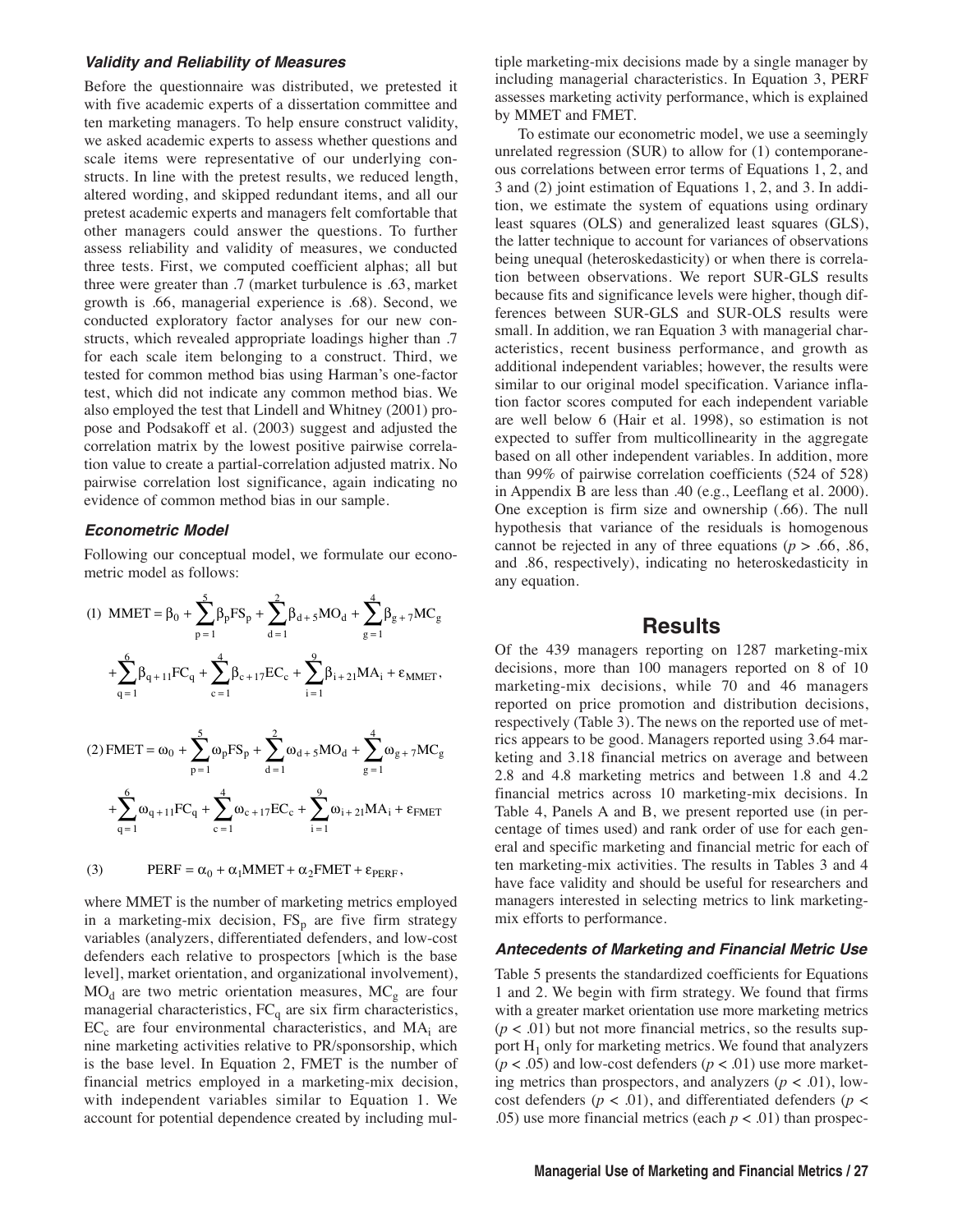**TABLE 3 Reported Usage of Metrics**

| <b>Marketing-Mix Activity</b>  | <b>Number of Managers</b> | <b>Marketing Metricsa</b> | <b>Financial Metricsa</b> | <b>Total Metricsa</b> |
|--------------------------------|---------------------------|---------------------------|---------------------------|-----------------------|
| <b>Traditional advertising</b> | 136                       | 3.81                      | 2.94                      | 6.75                  |
| Internet advertising           | 150                       | 4.03                      | 3.33                      | 7.36                  |
| Direct to consumer             | 214                       | 3.48                      | 3.34                      | 6.82                  |
| Social media                   | 142                       | 3.68                      | 1.94                      | 5.62                  |
| Price promotions               | 70                        | 2.83                      | 3.44                      | 6.27                  |
| Pricing                        | 104                       | 3.88                      | 3.99                      | 7.87                  |
| New product development        | 144                       | 4.76                      | 4.15                      | 8.91                  |
| Sales force                    | 127                       | 3.10                      | 3.75                      | 6.85                  |
| <b>Distribution</b>            | 46                        | 3.76                      | 4.09                      | 7.85                  |
| PR/sponsorships                | 154                       | 2.90                      | 1.82                      | 4.72                  |
| Overall                        | 1.287                     | 3.64                      | 3.18                      | 6.82                  |

aMeans are reported.

tors. Consequently, the results largely support  $H<sub>2</sub>$  (for five of six firm strategy–metric combinations). The greater the organizational involvement in the marketing decision, the more the use of marketing  $(p < .01)$  and financial  $(p < .01)$ metrics. Thus,  $H_3$  is supported. Second, we discuss metric orientation. The greater the manager's metric-based compensation and metric-based training, the greater is the number of marketing and financial metrics used in marketing-mix decisions (all four  $p < .01$ ). Consequently,  $H_4$  is supported. Third, in contrast to firm strategy and metric orientation, we did not find evidence that managerial characteristics explained variance in the number of marketing and financial metrics employed. As we expected, only the quantitative background of the manager is positively associated with the use of financial metrics ( $p < .01$ ). Thus, H<sub>5</sub> is not supported, and  $H_6$  is minimally supported on only the quantitative background measure.

Fourth, we found that firm characteristics are associated with managerial use of metrics. Managers report a greater use of marketing metrics in public (vs. private) firms (*p* < .05), firms with better recent business performance, and in B2C vs. B2B and goods- vs. service-focused firms (each *p* < .01). Thus,  $H_7$  is largely supported (three of five expectations). In addition, managers report more use of financial metrics in firms that are publicly owned (vs. private), with CMO presence, with better recent business performance, and with B2C vs. B2B and goods vs. service orientations (each  $p < .01$ ). Thus, H<sub>8</sub> is largely supported (five of six expectations). A possible explanation for the hypotheses on firm size not being supported is the correlation between ownership and size (.66). Fifth, managers report more use of marketing and financial metrics when there is greater industry concentration ( $p < .01$ ) and more market turbulence ( $p < .01$ ). Consequently, H<sub>9</sub> and H<sub>10</sub>, on environmental characteristics, are partially supported (two of four expectations each) for industry concentration and market turbulence. Finally, regarding marketing-mix activities, we found that, as hypothesized, managers use more marketing metrics for Internet advertising and new product decisions (each  $p < .01$ ) than for PR/sponsorship decisions and use more financial metrics for traditional advertising, Internet advertising, direct-to-consumer, price promotions, pricing, new product development, and sales force decisions (each *p* < .01 except traditional advertising, which has  $p < .05$ ), each

relative to the PR/sponsorship decision. Consequently,  $H_{11}$ is partially supported only for Internet advertising and new product decisions, while  $H_{12}$  is largely supported (seven of eight expectations). Although we found that firm strategy, metric orientation, and firm and environmental (managerial) characteristics are approximately equally important (unimportant) in explaining variation in marketing and financial metrics used, type of marketing-mix effort is somewhat more important in explaining number of financial metrics used than number of marketing metrics used, in particular, for traditional advertising, direct-to-consumer, pricing, and sales force decisions.

#### *Relationship Between Metric Use and Marketing-Mix Performance*

Table 5 also reports estimation results of Equation 3. As hypothesized, we found that the increasing use of marketing and financial metrics results in better perceived marketingmix performance (both  $p < .01$ ), in support of H<sub>13</sub>. This result supports the measurement of use of metrics and perceived marketing-mix performance. It is notable that after we correct or account for the use of financial metrics, the use of marketing metrics contributes almost equally to improved marketing-mix performance, with the additional use of a marketing (financial) metric in a marketing-mix decision being associated with a 3% (2%) increase in marketing-mix performance.

#### *Additional Analyses*

First, we investigated conditions under which managers use more marketing than financial metrics (the third column in Table 5). The results demonstrate that firm strategy (three of five variables) and type of marketing-mix activity (six of nine variables) largely influence the relative use of marketing versus financial metrics, firm (two of six variables) and managerial characteristics (one of four variables) only somewhat influence the relative use of marketing versus financial metrics, and metric orientation (zero of two variables) and environmental characteristics (zero of four variables) do not influence the relative use of marketing versus financial metrics. Second, we investigated whether the effects of driver variables on marketing and financial metrics employed were different for private versus public firms. Of the 58 potential effects (29 driver variables  $\times$  2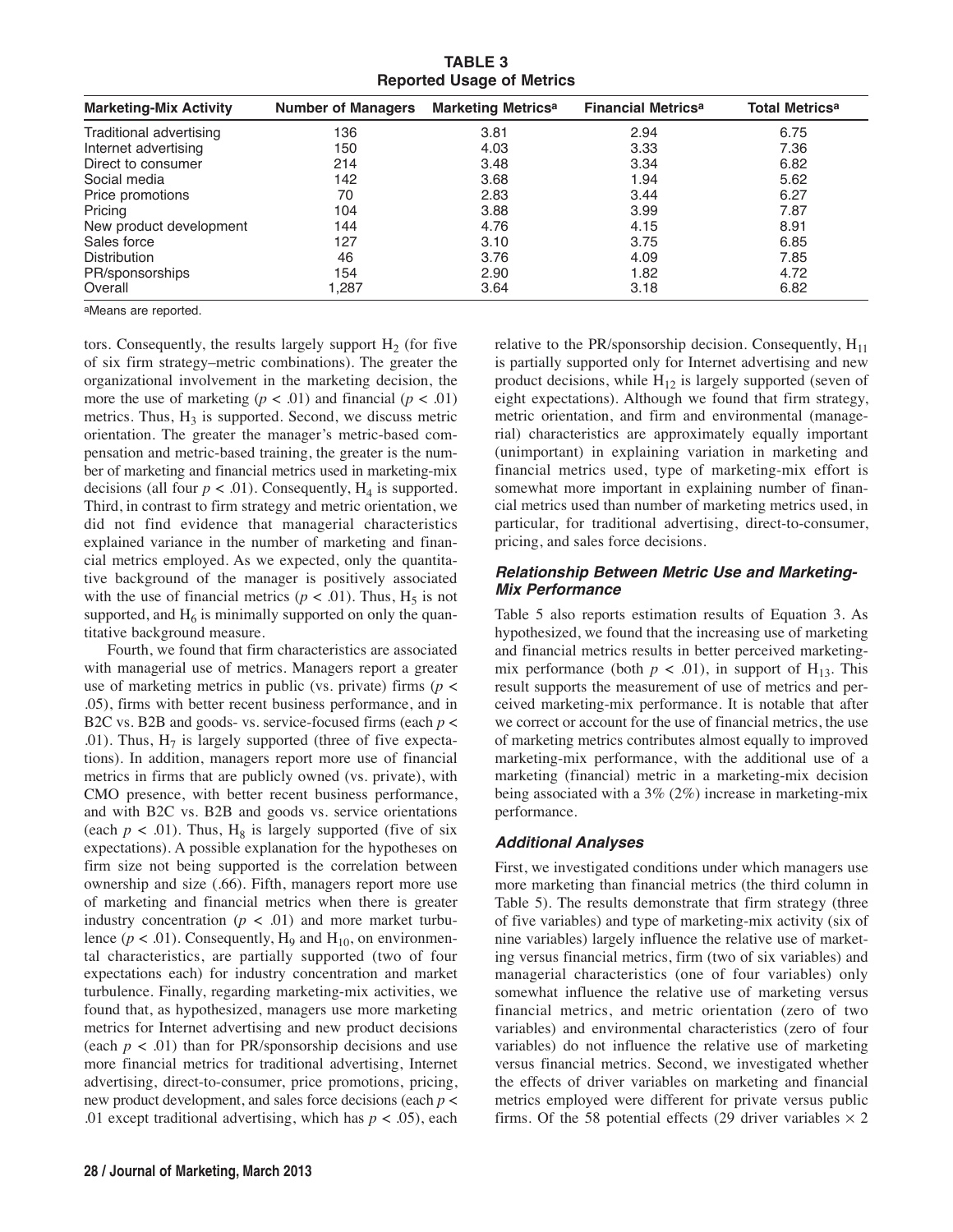TABLE 4<br>Reported Percentage Use and Rank Order of Metrics **Reported Percentage Use and Rank Order of Metrics TABLE 4**

|                                 |                           |                                        |                                                                                                                                                                                                                     |                                                                                                                                                                                                                                                                                                                                                                                                                                                                                                                        |                                         | A: General Metrics by Marketing-Mix Activity                                                                                                         |                                                                                                                                                                                                                                                                                                                                                                                                                                  |                                                                                                                                                                                                                                                                                                                                                                                                                                            |                                                                                                                                                                                                                                                                                                                                                                                                                                                                                                                                  |                                                                                                                                                                                                     |                                                                                                                                                                                                                                                   |
|---------------------------------|---------------------------|----------------------------------------|---------------------------------------------------------------------------------------------------------------------------------------------------------------------------------------------------------------------|------------------------------------------------------------------------------------------------------------------------------------------------------------------------------------------------------------------------------------------------------------------------------------------------------------------------------------------------------------------------------------------------------------------------------------------------------------------------------------------------------------------------|-----------------------------------------|------------------------------------------------------------------------------------------------------------------------------------------------------|----------------------------------------------------------------------------------------------------------------------------------------------------------------------------------------------------------------------------------------------------------------------------------------------------------------------------------------------------------------------------------------------------------------------------------|--------------------------------------------------------------------------------------------------------------------------------------------------------------------------------------------------------------------------------------------------------------------------------------------------------------------------------------------------------------------------------------------------------------------------------------------|----------------------------------------------------------------------------------------------------------------------------------------------------------------------------------------------------------------------------------------------------------------------------------------------------------------------------------------------------------------------------------------------------------------------------------------------------------------------------------------------------------------------------------|-----------------------------------------------------------------------------------------------------------------------------------------------------------------------------------------------------|---------------------------------------------------------------------------------------------------------------------------------------------------------------------------------------------------------------------------------------------------|
|                                 | Overall                   | Advertising Advertising<br>Traditional | nternet                                                                                                                                                                                                             | Consumer<br>Direct to                                                                                                                                                                                                                                                                                                                                                                                                                                                                                                  | Media<br>Social                         | Promotions<br>Price                                                                                                                                  | Pricing                                                                                                                                                                                                                                                                                                                                                                                                                          | New Product<br>Development                                                                                                                                                                                                                                                                                                                                                                                                                 | Sales<br>Force                                                                                                                                                                                                                                                                                                                                                                                                                                                                                                                   | <b>Distribution</b>                                                                                                                                                                                 | PR/Sponsor-<br>ships                                                                                                                                                                                                                              |
| General Marketing Metrics       |                           |                                        |                                                                                                                                                                                                                     |                                                                                                                                                                                                                                                                                                                                                                                                                                                                                                                        |                                         |                                                                                                                                                      |                                                                                                                                                                                                                                                                                                                                                                                                                                  |                                                                                                                                                                                                                                                                                                                                                                                                                                            |                                                                                                                                                                                                                                                                                                                                                                                                                                                                                                                                  |                                                                                                                                                                                                     |                                                                                                                                                                                                                                                   |
| Market share (units or dollars) | $\widehat{5}$<br>28%      | (11)<br>30%                            | $\binom{6}{1}$                                                                                                                                                                                                      | (24)                                                                                                                                                                                                                                                                                                                                                                                                                                                                                                                   | <u>ପ୍</u> ର                             | 37%<br>29%<br>10%                                                                                                                                    |                                                                                                                                                                                                                                                                                                                                                                                                                                  |                                                                                                                                                                                                                                                                                                                                                                                                                                            |                                                                                                                                                                                                                                                                                                                                                                                                                                                                                                                                  |                                                                                                                                                                                                     |                                                                                                                                                                                                                                                   |
| Awareness (product or brand)    | $\widehat{\omega}$<br>41% | $\widehat{E}$<br>60%                   |                                                                                                                                                                                                                     |                                                                                                                                                                                                                                                                                                                                                                                                                                                                                                                        |                                         |                                                                                                                                                      |                                                                                                                                                                                                                                                                                                                                                                                                                                  |                                                                                                                                                                                                                                                                                                                                                                                                                                            |                                                                                                                                                                                                                                                                                                                                                                                                                                                                                                                                  |                                                                                                                                                                                                     |                                                                                                                                                                                                                                                   |
| Satisfaction (product or brand) | (11)<br>20%               | (18)<br>17%                            |                                                                                                                                                                                                                     | 14%<br>45%<br>20%                                                                                                                                                                                                                                                                                                                                                                                                                                                                                                      |                                         | <u>ତ ଚ ରୁ ନ୍</u>                                                                                                                                     |                                                                                                                                                                                                                                                                                                                                                                                                                                  |                                                                                                                                                                                                                                                                                                                                                                                                                                            |                                                                                                                                                                                                                                                                                                                                                                                                                                                                                                                                  | ၉ ခု ခု ခွ                                                                                                                                                                                          |                                                                                                                                                                                                                                                   |
| likeability (product or brand)  | (16)<br>15%               | (15)<br>19%                            | $\widetilde{C}$ $\widetilde{D}$ $\widetilde{D}$<br>ಹಿತ್ಯ ಕಿ<br>ಹಿತ್ತಿ ಕಿ ಹಿ                                                                                                                                         | $0.69$<br>$0.69$<br>$0.69$<br>$0.69$<br>14%                                                                                                                                                                                                                                                                                                                                                                                                                                                                            | $17%$<br>$58%$<br>$58%$<br>$15%$        | 9%                                                                                                                                                   | $\widehat{\tau}$ $\widehat{\mathrm{e}}$ $\widehat{\mathrm{e}}$ $\widehat{\mathrm{e}}$ $\widehat{\mathrm{e}}$ $\widehat{\mathrm{e}}$<br>$\frac{28}{38}$<br>$\frac{28}{38}$<br>$\frac{28}{38}$<br>$\frac{28}{38}$                                                                                                                                                                                                                  | $\widehat{\mathfrak{G}}$ $\widehat{\mathfrak{G}}$ $\widehat{\mathfrak{G}}$ $\widehat{\mathfrak{G}}$<br>ಹಿ ಹಿ ಹಿ ಹಿ<br>ಹಿ ಹಿ ಹಿ ಸ                                                                                                                                                                                                                                                                                                           | $38888888$<br>$7888888$<br>$7288$                                                                                                                                                                                                                                                                                                                                                                                                                                                                                                | $35%$<br>$30%$<br>$24%$<br>$15%$                                                                                                                                                                    | ភូទទួទទួ<br>8%<br>55%%<br>17%                                                                                                                                                                                                                     |
| Preference (product or brand)   | (15)<br>17%               | (14)<br>22%                            | $\frac{1}{2}$<br>$4\%$                                                                                                                                                                                              | 16%                                                                                                                                                                                                                                                                                                                                                                                                                                                                                                                    |                                         | (85)<br>6%                                                                                                                                           |                                                                                                                                                                                                                                                                                                                                                                                                                                  | 28%                                                                                                                                                                                                                                                                                                                                                                                                                                        |                                                                                                                                                                                                                                                                                                                                                                                                                                                                                                                                  | $\widehat{S}$                                                                                                                                                                                       |                                                                                                                                                                                                                                                   |
| Willingness to recommend        |                           |                                        |                                                                                                                                                                                                                     |                                                                                                                                                                                                                                                                                                                                                                                                                                                                                                                        |                                         |                                                                                                                                                      |                                                                                                                                                                                                                                                                                                                                                                                                                                  |                                                                                                                                                                                                                                                                                                                                                                                                                                            |                                                                                                                                                                                                                                                                                                                                                                                                                                                                                                                                  |                                                                                                                                                                                                     |                                                                                                                                                                                                                                                   |
| (product or brand)              | $\widehat{C}$<br>22%      | (12)<br>26%                            |                                                                                                                                                                                                                     |                                                                                                                                                                                                                                                                                                                                                                                                                                                                                                                        |                                         |                                                                                                                                                      |                                                                                                                                                                                                                                                                                                                                                                                                                                  |                                                                                                                                                                                                                                                                                                                                                                                                                                            |                                                                                                                                                                                                                                                                                                                                                                                                                                                                                                                                  |                                                                                                                                                                                                     |                                                                                                                                                                                                                                                   |
| Loyalty (product or brand)      | (12)<br>20%               | (13)<br>23%                            |                                                                                                                                                                                                                     | 8 % % % % %<br>8 % % % % %<br>8 % % % % %                                                                                                                                                                                                                                                                                                                                                                                                                                                                              |                                         | $\frac{288}{1788}$<br>20% $\frac{288}{1788}$                                                                                                         | % % % % %<br>8 % % % % %<br>8 % % % % %                                                                                                                                                                                                                                                                                                                                                                                          | 8%%%%%<br>8%%%%%<br>8%%%                                                                                                                                                                                                                                                                                                                                                                                                                   |                                                                                                                                                                                                                                                                                                                                                                                                                                                                                                                                  |                                                                                                                                                                                                     |                                                                                                                                                                                                                                                   |
| Perceived product quality       | $\circledast$<br>22%      | (19)<br>16%                            |                                                                                                                                                                                                                     |                                                                                                                                                                                                                                                                                                                                                                                                                                                                                                                        |                                         |                                                                                                                                                      |                                                                                                                                                                                                                                                                                                                                                                                                                                  |                                                                                                                                                                                                                                                                                                                                                                                                                                            |                                                                                                                                                                                                                                                                                                                                                                                                                                                                                                                                  |                                                                                                                                                                                                     |                                                                                                                                                                                                                                                   |
| Consideration set               | (24)<br>4%                | (27)<br>4%                             |                                                                                                                                                                                                                     |                                                                                                                                                                                                                                                                                                                                                                                                                                                                                                                        |                                         |                                                                                                                                                      |                                                                                                                                                                                                                                                                                                                                                                                                                                  |                                                                                                                                                                                                                                                                                                                                                                                                                                            |                                                                                                                                                                                                                                                                                                                                                                                                                                                                                                                                  |                                                                                                                                                                                                     |                                                                                                                                                                                                                                                   |
| Total customers                 | $\circledcirc$<br>37%     | (10)<br>31%                            |                                                                                                                                                                                                                     |                                                                                                                                                                                                                                                                                                                                                                                                                                                                                                                        |                                         |                                                                                                                                                      |                                                                                                                                                                                                                                                                                                                                                                                                                                  |                                                                                                                                                                                                                                                                                                                                                                                                                                            |                                                                                                                                                                                                                                                                                                                                                                                                                                                                                                                                  |                                                                                                                                                                                                     |                                                                                                                                                                                                                                                   |
| Share of customer wallet        | (18)<br>13%               | (25)<br>8%                             |                                                                                                                                                                                                                     |                                                                                                                                                                                                                                                                                                                                                                                                                                                                                                                        |                                         |                                                                                                                                                      |                                                                                                                                                                                                                                                                                                                                                                                                                                  |                                                                                                                                                                                                                                                                                                                                                                                                                                            |                                                                                                                                                                                                                                                                                                                                                                                                                                                                                                                                  |                                                                                                                                                                                                     |                                                                                                                                                                                                                                                   |
| Share of voice                  | (21)<br>8%                | (17)<br>18%                            | <u>ត្តត្តត្តត្ត</u><br>*********<br>********                                                                                                                                                                        | ត្តក្តួកត្តត្ត                                                                                                                                                                                                                                                                                                                                                                                                                                                                                                         |                                         | ទូទូទូទូទូទូទូ<br>$\delta$                                                                                                                           | $\begin{array}{cccccc}\n\mathbf{1} & \mathbf{1} & \mathbf{1} & \mathbf{1} & \mathbf{1} & \mathbf{1} & \mathbf{1} & \mathbf{1} & \mathbf{1} & \mathbf{1} & \mathbf{1} & \mathbf{1} & \mathbf{1} & \mathbf{1} & \mathbf{1} & \mathbf{1} & \mathbf{1} & \mathbf{1} & \mathbf{1} & \mathbf{1} & \mathbf{1} & \mathbf{1} & \mathbf{1} & \mathbf{1} & \mathbf{1} & \mathbf{1} & \mathbf{1} & \mathbf{1} & \mathbf{1} & \mathbf{1} & \$ | $\begin{array}{cccccc} \widehat{\tau} & \widehat{\mathrm{e}} & \widehat{\tau} & \widehat{\mathrm{e}} & \widehat{\mathrm{e}} & \widehat{\mathrm{e}} & \widehat{\mathrm{e}} & \widehat{\mathrm{e}} & \widehat{\mathrm{e}} & \widehat{\mathrm{e}} & \widehat{\mathrm{e}} & \widehat{\mathrm{e}} & \widehat{\mathrm{e}} & \widehat{\mathrm{e}} & \widehat{\mathrm{e}} \end{array}$                                                             | $\begin{array}{cccccccccc} \widehat{\mathbf{e}} & \widehat{\mathbf{e}} & \widehat{\mathbf{e}} & \widehat{\mathbf{e}} & \widehat{\mathbf{e}} & \widehat{\mathbf{e}} & \widehat{\mathbf{e}} & \widehat{\mathbf{e}} & \widehat{\mathbf{e}} & \widehat{\mathbf{e}} & \widehat{\mathbf{e}} & \widehat{\mathbf{e}} & \widehat{\mathbf{e}} & \widehat{\mathbf{e}} & \widehat{\mathbf{e}} & \widehat{\mathbf{e}} & \widehat{\mathbf{e}} & \widehat{\mathbf{e}} & \widehat{\mathbf{e}} & \widehat{\mathbf{e}} & \widehat{\mathbf{e}} & \$ | ลิลิลิริสิธิลิลิ<br>อิลิยิลิริสิธิลิ                                                                                                                                                                | $\widetilde{P}$ $\widetilde{P}$ $\widetilde{Q}$ $\widetilde{Q}$ $\widetilde{Q}$ $\widetilde{Q}$ $\widetilde{Q}$ $\widetilde{Q}$ $\widetilde{Q}$ $\widetilde{Q}$ $\widetilde{Q}$ $\widetilde{Q}$ $\widetilde{Q}$ $\widetilde{Q}$ $\widetilde{Q}$   |
| Other marketing metric          | (23)<br>5%                | (27)<br>4%                             |                                                                                                                                                                                                                     | $\frac{8}{6}$                                                                                                                                                                                                                                                                                                                                                                                                                                                                                                          |                                         | $9\%$                                                                                                                                                | နို့ နို့ နိ                                                                                                                                                                                                                                                                                                                                                                                                                     | 6%                                                                                                                                                                                                                                                                                                                                                                                                                                         |                                                                                                                                                                                                                                                                                                                                                                                                                                                                                                                                  |                                                                                                                                                                                                     |                                                                                                                                                                                                                                                   |
| No marketing metric             | (20)<br>12%               | (24)<br>$12\%$                         | $\widetilde{Z}$                                                                                                                                                                                                     | (36)<br>$\frac{6}{6}$                                                                                                                                                                                                                                                                                                                                                                                                                                                                                                  |                                         | $3\%$                                                                                                                                                | (26)                                                                                                                                                                                                                                                                                                                                                                                                                             | $8\%$                                                                                                                                                                                                                                                                                                                                                                                                                                      |                                                                                                                                                                                                                                                                                                                                                                                                                                                                                                                                  | $1\frac{6}{6}$                                                                                                                                                                                      |                                                                                                                                                                                                                                                   |
| General Financial Metrics       |                           |                                        |                                                                                                                                                                                                                     |                                                                                                                                                                                                                                                                                                                                                                                                                                                                                                                        |                                         |                                                                                                                                                      |                                                                                                                                                                                                                                                                                                                                                                                                                                  |                                                                                                                                                                                                                                                                                                                                                                                                                                            |                                                                                                                                                                                                                                                                                                                                                                                                                                                                                                                                  |                                                                                                                                                                                                     |                                                                                                                                                                                                                                                   |
| Net profit                      | $\circlede$<br>28%        |                                        | $\frac{1}{2}$                                                                                                                                                                                                       | $\overline{5}$                                                                                                                                                                                                                                                                                                                                                                                                                                                                                                         | (26)                                    | $\widehat{\mathcal{F}}$                                                                                                                              |                                                                                                                                                                                                                                                                                                                                                                                                                                  |                                                                                                                                                                                                                                                                                                                                                                                                                                            | $\left(\begin{smallmatrix}1\1\end{smallmatrix}\right)$                                                                                                                                                                                                                                                                                                                                                                                                                                                                           |                                                                                                                                                                                                     | $\widetilde{S}$                                                                                                                                                                                                                                   |
| <b>ROI</b>                      | $\widehat{f}$<br>36%      | $13% (23)$<br>42% (5)                  |                                                                                                                                                                                                                     |                                                                                                                                                                                                                                                                                                                                                                                                                                                                                                                        |                                         | 438%<br>438%                                                                                                                                         |                                                                                                                                                                                                                                                                                                                                                                                                                                  |                                                                                                                                                                                                                                                                                                                                                                                                                                            |                                                                                                                                                                                                                                                                                                                                                                                                                                                                                                                                  |                                                                                                                                                                                                     |                                                                                                                                                                                                                                                   |
| <b>ROS</b>                      | (14)<br>19%               | $15%$ (21)                             |                                                                                                                                                                                                                     |                                                                                                                                                                                                                                                                                                                                                                                                                                                                                                                        |                                         |                                                                                                                                                      |                                                                                                                                                                                                                                                                                                                                                                                                                                  |                                                                                                                                                                                                                                                                                                                                                                                                                                            |                                                                                                                                                                                                                                                                                                                                                                                                                                                                                                                                  |                                                                                                                                                                                                     |                                                                                                                                                                                                                                                   |
| ROMI                            | (10)<br>20%               | $\tilde{z}$<br>32%                     | 69985<br>8<br>8 8 8 8 8 8<br>1 7 8 8 8 9                                                                                                                                                                            | $E \oplus E \oplus E$                                                                                                                                                                                                                                                                                                                                                                                                                                                                                                  | 23.5.5.5<br>8888888<br>88982            | $\circledcirc$ $\circledcirc$ $\circledcirc$ $\circledcirc$<br>19%                                                                                   | ខទ្ទត្ត<br>8%%%%%<br>53%2%%                                                                                                                                                                                                                                                                                                                                                                                                      | <u> ១ ១ ត្តូ តូ ក្នុ ត្</u>                                                                                                                                                                                                                                                                                                                                                                                                                | $\circ$ $\circ$ $\frac{1}{2}$ $\frac{1}{2}$ $\frac{1}{2}$<br>8 % % % % %<br>8 9 9 9 9 9 9 9                                                                                                                                                                                                                                                                                                                                                                                                                                      | $\begin{array}{ccc}\n\circ & \circ & \circ & \circ & \circ \\ \circ & \circ & \circ & \circ & \circ \\ \circ & \circ & \circ & \circ & \circ\n\end{array}$<br>% % % % % %<br>8 % % % % %<br>4 N 3 N | 0.60000000000000                                                                                                                                                                                                                                  |
| Net present value               | (22)<br>$\frac{8%}{4%}$   | 4% (27)                                |                                                                                                                                                                                                                     | 6%<br>2%                                                                                                                                                                                                                                                                                                                                                                                                                                                                                                               |                                         | 9%                                                                                                                                                   |                                                                                                                                                                                                                                                                                                                                                                                                                                  |                                                                                                                                                                                                                                                                                                                                                                                                                                            |                                                                                                                                                                                                                                                                                                                                                                                                                                                                                                                                  |                                                                                                                                                                                                     |                                                                                                                                                                                                                                                   |
| EVA                             | (25)                      | (31)<br>3%                             |                                                                                                                                                                                                                     |                                                                                                                                                                                                                                                                                                                                                                                                                                                                                                                        |                                         | $\frac{5}{6}$                                                                                                                                        | (26)                                                                                                                                                                                                                                                                                                                                                                                                                             | 8%%%%%<br>65%%%%                                                                                                                                                                                                                                                                                                                                                                                                                           |                                                                                                                                                                                                                                                                                                                                                                                                                                                                                                                                  |                                                                                                                                                                                                     |                                                                                                                                                                                                                                                   |
| Marketing expenditures          |                           |                                        |                                                                                                                                                                                                                     |                                                                                                                                                                                                                                                                                                                                                                                                                                                                                                                        |                                         |                                                                                                                                                      |                                                                                                                                                                                                                                                                                                                                                                                                                                  |                                                                                                                                                                                                                                                                                                                                                                                                                                            |                                                                                                                                                                                                                                                                                                                                                                                                                                                                                                                                  |                                                                                                                                                                                                     |                                                                                                                                                                                                                                                   |
| (% specifically on brand        |                           |                                        |                                                                                                                                                                                                                     |                                                                                                                                                                                                                                                                                                                                                                                                                                                                                                                        |                                         |                                                                                                                                                      |                                                                                                                                                                                                                                                                                                                                                                                                                                  |                                                                                                                                                                                                                                                                                                                                                                                                                                            |                                                                                                                                                                                                                                                                                                                                                                                                                                                                                                                                  |                                                                                                                                                                                                     |                                                                                                                                                                                                                                                   |
| building activities)            | $\circledcirc$<br>21%     | $\widehat{\omega}$<br>48%              | (10)                                                                                                                                                                                                                | (14)                                                                                                                                                                                                                                                                                                                                                                                                                                                                                                                   | <u>(10</u>                              | (52)                                                                                                                                                 | <u>බූ</u>                                                                                                                                                                                                                                                                                                                                                                                                                        |                                                                                                                                                                                                                                                                                                                                                                                                                                            |                                                                                                                                                                                                                                                                                                                                                                                                                                                                                                                                  |                                                                                                                                                                                                     |                                                                                                                                                                                                                                                   |
| Stock prices/stock returns      | (27)<br>$\frac{106}{106}$ | 0% (33)                                |                                                                                                                                                                                                                     |                                                                                                                                                                                                                                                                                                                                                                                                                                                                                                                        |                                         |                                                                                                                                                      | $\widehat{33}$                                                                                                                                                                                                                                                                                                                                                                                                                   |                                                                                                                                                                                                                                                                                                                                                                                                                                            |                                                                                                                                                                                                                                                                                                                                                                                                                                                                                                                                  |                                                                                                                                                                                                     |                                                                                                                                                                                                                                                   |
| Tobin's q                       | (28)                      | (33)<br>0%                             |                                                                                                                                                                                                                     |                                                                                                                                                                                                                                                                                                                                                                                                                                                                                                                        |                                         | 8 % %<br>0 %                                                                                                                                         |                                                                                                                                                                                                                                                                                                                                                                                                                                  |                                                                                                                                                                                                                                                                                                                                                                                                                                            |                                                                                                                                                                                                                                                                                                                                                                                                                                                                                                                                  |                                                                                                                                                                                                     |                                                                                                                                                                                                                                                   |
| Target volume (units or sales)  | $\widehat{\tau}$<br>43%   | $\overline{C}$<br>32%                  |                                                                                                                                                                                                                     |                                                                                                                                                                                                                                                                                                                                                                                                                                                                                                                        |                                         |                                                                                                                                                      |                                                                                                                                                                                                                                                                                                                                                                                                                                  |                                                                                                                                                                                                                                                                                                                                                                                                                                            |                                                                                                                                                                                                                                                                                                                                                                                                                                                                                                                                  |                                                                                                                                                                                                     |                                                                                                                                                                                                                                                   |
| Customer segment profitability  | (13)<br>19%               | 16% (19)                               |                                                                                                                                                                                                                     |                                                                                                                                                                                                                                                                                                                                                                                                                                                                                                                        |                                         | 76%<br>19%                                                                                                                                           |                                                                                                                                                                                                                                                                                                                                                                                                                                  |                                                                                                                                                                                                                                                                                                                                                                                                                                            |                                                                                                                                                                                                                                                                                                                                                                                                                                                                                                                                  | 8%%%%%<br>0%%%%%                                                                                                                                                                                    |                                                                                                                                                                                                                                                   |
| Customer lifetime value         | (19)<br>12%               | (25)<br>8%                             | $\overset{\frown}{3}$ $\overset{\frown}{2}$ $\overset{\frown}{2}$ $\overset{\frown}{2}$ $\overset{\frown}{3}$ $\overset{\frown}{3}$ $\overset{\frown}{3}$ $\overset{\frown}{3}$<br>)<br>၂<br>၂<br>၂ ၁ ၁ ၂ ၂ ၁ ၁ ၁ ၂ | $\begin{array}{ccc} & \overbrace{30} & \overbrace{30} & \overbrace{30} & \overbrace{30} & \overbrace{30} & \overbrace{30} & \overbrace{30} & \overbrace{30} & \overbrace{30} & \overbrace{30} & \overbrace{30} & \overbrace{30} & \overbrace{30} & \overbrace{30} & \overbrace{30} & \overbrace{30} & \overbrace{30} & \overbrace{30} & \overbrace{30} & \overbrace{30} & \overbrace{30} & \overbrace{30} & \overbrace{30} & \overbrace{30} & \overbrace{30} & \overbrace{30} & \overbrace{$<br>21% 8% 8%<br>20% 8% 8% | <u> ສ ສ ສ ສ ສ ສ ສ</u><br>88888888888888 | $\widehat{a}$ , $\widehat{a}$ , $\widehat{b}$ , $\widehat{c}$ , $\widehat{c}$ , $\widehat{c}$ , $\widehat{c}$ , $\widehat{c}$ , $\widehat{c}$<br>14% | $\begin{array}{c} 0.9768 \\ 0.9768 \\ 0.9768 \\ \end{array}$                                                                                                                                                                                                                                                                                                                                                                     | $\begin{smallmatrix} 0 & 0 & \frac{\sqrt{3}}{2} & \frac{\sqrt{3}}{2} & \frac{\sqrt{3}}{2} & \frac{\sqrt{3}}{2} & \frac{\sqrt{3}}{2} & \frac{\sqrt{3}}{2} & \frac{\sqrt{3}}{2} & \frac{\sqrt{3}}{2} & \frac{\sqrt{3}}{2} & \frac{\sqrt{3}}{2} & \frac{\sqrt{3}}{2} & \frac{\sqrt{3}}{2} & \frac{\sqrt{3}}{2} & \frac{\sqrt{3}}{2} & \frac{\sqrt{3}}{2} & \frac{\sqrt{3}}{2} & \frac{\sqrt{3}}{2} & \frac{\sqrt{3}}{2} & \frac{\sqrt{3}}{2}$ | <u>ສີ ສີ ສີ 5 6 6 6 6 7</u><br>$78888888$<br>$72988888$                                                                                                                                                                                                                                                                                                                                                                                                                                                                          | $\widehat{P}_{1}$ $\widehat{S}_{2}$ $\widehat{S}_{3}$ $\widehat{S}_{4}$ $\widehat{S}_{5}$ $\widehat{S}_{6}$ $\widehat{S}_{7}$ $\widehat{S}_{8}$ $\widehat{S}_{9}$                                   | $\in$ $\mathop{\mathrm{gr}}\nolimits$ $\mathop{\mathrm{gr}}\nolimits$ $\mathop{\mathrm{gr}}\nolimits$ $\mathop{\mathrm{gr}}\nolimits$ $\mathop{\mathrm{gr}}\nolimits$ $\mathop{\mathrm{gr}}\nolimits$ $\mathop{\mathrm{gr}}\nolimits$<br>******** |
| Other financial metric          | (26)<br>3%                | (32)<br>$19%$<br>13%                   |                                                                                                                                                                                                                     | $\frac{2\%}{5\%}$                                                                                                                                                                                                                                                                                                                                                                                                                                                                                                      |                                         | $3%$<br>11%                                                                                                                                          | 8%<br>8%                                                                                                                                                                                                                                                                                                                                                                                                                         |                                                                                                                                                                                                                                                                                                                                                                                                                                            |                                                                                                                                                                                                                                                                                                                                                                                                                                                                                                                                  | $4%$<br>11%                                                                                                                                                                                         |                                                                                                                                                                                                                                                   |
| No financial metric             | (17)                      | (22)                                   |                                                                                                                                                                                                                     |                                                                                                                                                                                                                                                                                                                                                                                                                                                                                                                        |                                         |                                                                                                                                                      |                                                                                                                                                                                                                                                                                                                                                                                                                                  |                                                                                                                                                                                                                                                                                                                                                                                                                                            |                                                                                                                                                                                                                                                                                                                                                                                                                                                                                                                                  |                                                                                                                                                                                                     |                                                                                                                                                                                                                                                   |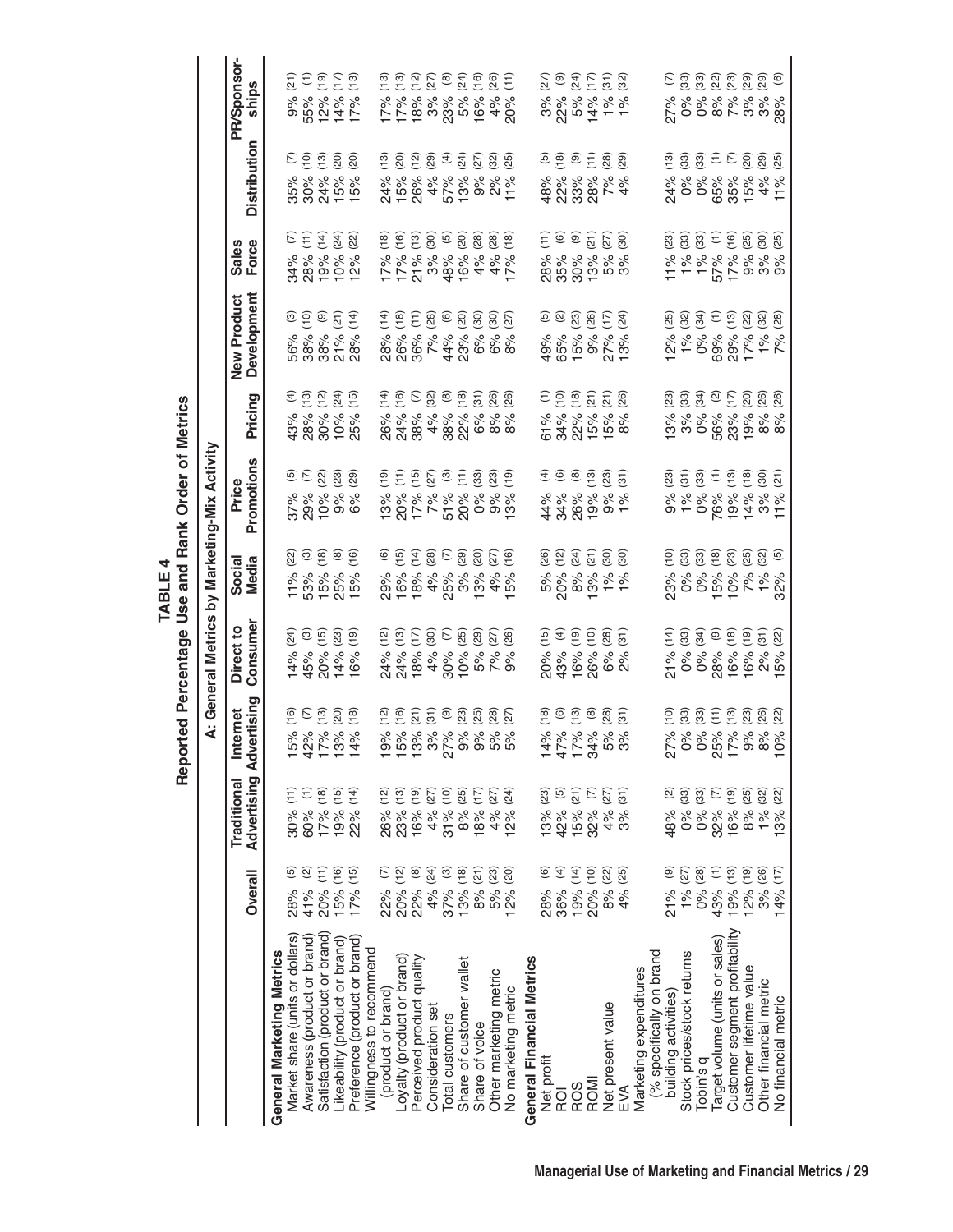|         |                                                              | Consumer<br>Direct to<br>Advertising<br>Internet | Specific Marketing Metrics | responses by<br>Number of<br>campaign<br>$61%$ (1)<br>Click-through<br>$75%$ (1)<br>rate | 29% (8)<br>Reach<br>page views<br>75% (1)<br>Hits/visits/ | New customer<br>retention rate<br>25% (11)<br>Impressions<br>$51\%$ (5) | generation<br>$\widehat{a}$<br>Lead<br>58%<br>Cost per click<br>$\widehat{\mathcal{C}}$<br>Specific Financial Metrics<br>64%<br>Lead generation | Conversion<br>42% (5)<br>rate<br>Conversion<br>59% (4)<br>rate<br>acquired/cost | tomer acquired<br>Cost per cus-<br>Internal rate of<br>return<br>$4% (30)$<br>Internal rate of |                                                                         |                                                   |                                         |
|---------|--------------------------------------------------------------|--------------------------------------------------|----------------------------|------------------------------------------------------------------------------------------|-----------------------------------------------------------|-------------------------------------------------------------------------|-------------------------------------------------------------------------------------------------------------------------------------------------|---------------------------------------------------------------------------------|------------------------------------------------------------------------------------------------|-------------------------------------------------------------------------|---------------------------------------------------|-----------------------------------------|
|         |                                                              | <b>Media</b><br>Social                           |                            | followers/tags<br>Number of<br>$\widehat{(\mathbf{1})}$<br>60%                           | Hits/visits/page<br>$\widehat{\text{2}}$<br>views<br>55%  | erage by media<br>Volume of cov-<br>(10)<br>23%                         | generation<br>$\widehat{\mathcal{F}}$<br>Lead<br>47%                                                                                            | Total costs<br>$\circledcirc$<br>23%                                            | Cost per expo-<br>sure                                                                         |                                                                         |                                                   |                                         |
|         | B: Metrics Specific to Marketing-Mix Activities<br>Continued |                                                  |                            |                                                                                          | Promotions<br>Price                                       |                                                                         | Trial/repeat vol-<br>ume (or ratio)<br>23% (10)                                                                                                 | Reach<br>17% (15)                                                               | Impressions<br>$16%$ (17)                                                                      | Promotional<br>sales/incre-<br>mental lift<br>$\widehat{\infty}$<br>59% | Redemption<br>rates (e.g.,<br>coupons)<br>26% (8) | Internal rate of<br>return<br>7% $(27)$ |
| TABLE 4 |                                                              | Pricing                                          |                            | Relative price<br>$\widehat{e}$<br>40%                                                   | Price premium<br>$37%$ (9)                                | Reservation<br>10% (24)<br>price                                        | margin/margin<br>percentage<br>$\widehat{\mathcal{C}}$<br>jnit<br>47%                                                                           | Price elasticity<br>42% (5)                                                     | Optimal price<br>33% (11)                                                                      |                                                                         |                                                   |                                         |
|         |                                                              | New Product<br><b>Development</b>                |                            | new product<br>Belief in<br>concept<br>44% (6)                                           | annual growth<br>Expected<br>39% (8)<br>rate              | Attitude toward<br>product/brand<br>$36%$ (11)                          | gin percentage<br>Expected mar-<br>55% (4)                                                                                                      | cannibalization/<br>cannibalization<br>Level of<br>28% (14)<br>rate             | Internal rate of<br>return<br>24% (19)                                                         |                                                                         |                                                   |                                         |
|         |                                                              | Force<br><b>Sales</b>                            |                            | New customer<br>retention rate<br>$31\%$ (8)                                             | responses by<br>Number of<br>campaign<br>29% (10)         | Reach<br>18% (15)                                                       | funnel/sales<br>pipeline<br>56% (2)<br>Sales<br>56%                                                                                             | Sales force<br>productivity<br>54% (3)                                          | Sales potential<br>forecast                                                                    |                                                                         |                                                   |                                         |
|         |                                                              | <b>Distribution</b>                              |                            | of channel rela-<br>tionships<br>Strength<br>63% (2)                                     | Out of stock<br>percentage/<br>availability<br>$24%$ (13) | Product cate-<br>gory volume<br>$20%$ (19)                              | margins<br>$61\%$ (3)<br>Channel                                                                                                                | total distributors<br>Total inventory/<br>39% (6)                               | keeping units<br>24% (13)<br>store/stock-<br>Sales per                                         |                                                                         |                                                   |                                         |
|         |                                                              | Sponsorships<br><b>R</b>                         |                            | 42% (2)<br>Reach                                                                         | coverage by<br>Volume of<br>29% (4)<br>media              | 11% (20)<br>Recall                                                      | generation<br>40% (3)<br>Lead                                                                                                                   | Total costs<br>29% (4)                                                          | exposure<br>21% (10)<br>Cost per                                                               |                                                                         |                                                   |                                         |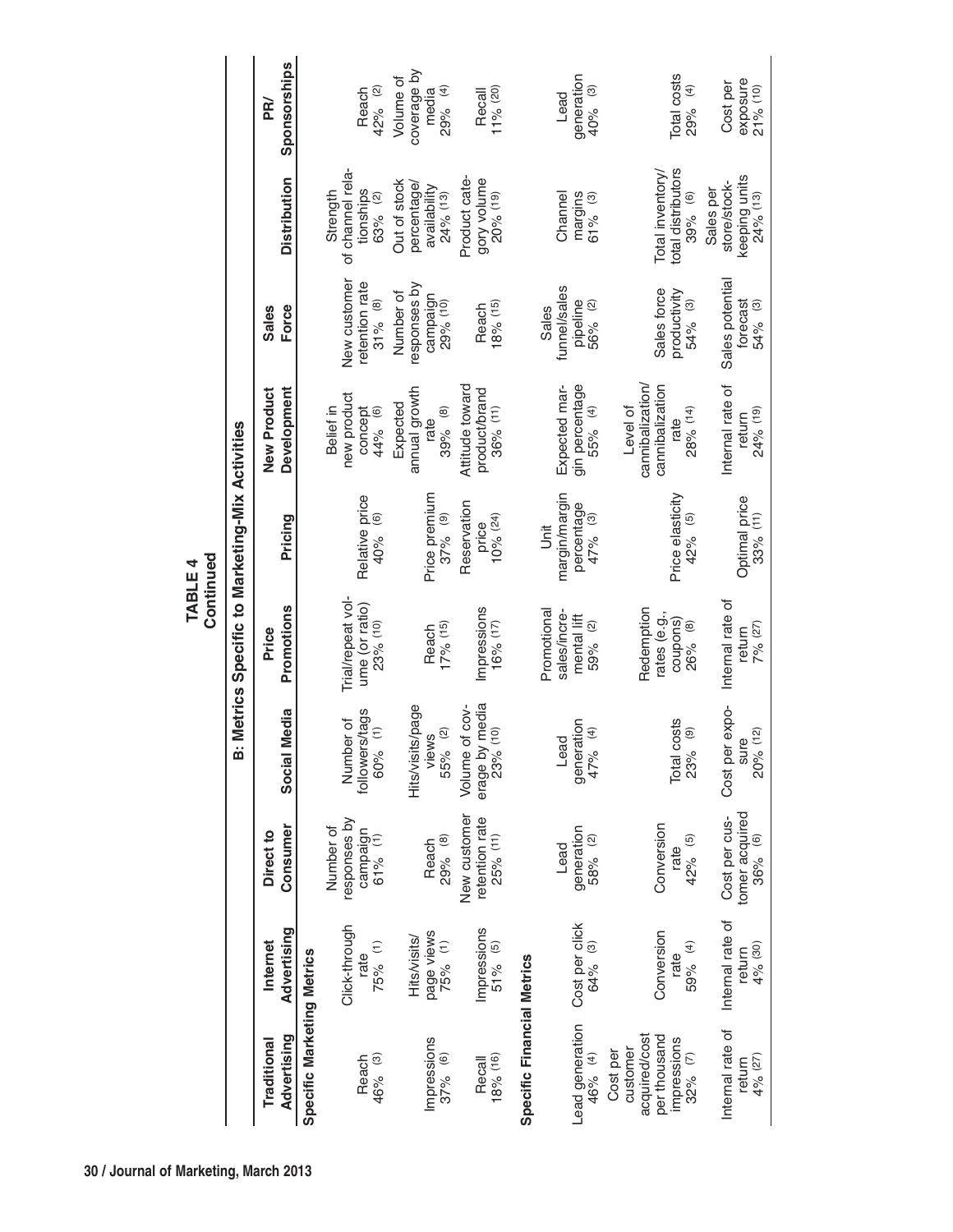|                                                                                                                                                                                                                                | A. Allieceuellis OI Metric Ose                                                   |                                                                                                      |                                                                                                        |
|--------------------------------------------------------------------------------------------------------------------------------------------------------------------------------------------------------------------------------|----------------------------------------------------------------------------------|------------------------------------------------------------------------------------------------------|--------------------------------------------------------------------------------------------------------|
| Variable                                                                                                                                                                                                                       | <b>Marketing Metric Use</b>                                                      | <b>Financial Metric Use</b>                                                                          | <b>Marketing-Financial</b><br><b>Metric Use</b>                                                        |
| Intercept                                                                                                                                                                                                                      | $.00***$                                                                         | $.00***$                                                                                             | $.00***$                                                                                               |
| Firm Strategy <sup>a</sup><br>Market orientation<br>Analyzers<br>Low-cost defenders<br>Differentiated defenders<br>Organizational involvement                                                                                  | $.17***$<br>$.06**$<br>$.10***$<br>.04<br>$.07***$                               | .04<br>$.17***$<br>$.18***$<br>$.07***$<br>$.12***$                                                  | $.13***$<br>$-.11***$<br>$-.08***$<br>$-.06*$<br>$-.04$                                                |
| <b>Metric Orientation</b><br>Metric-based compensation<br>Metric training level                                                                                                                                                | $.15***$<br>$.10***$                                                             | $.16***$<br>$.11***$                                                                                 | $-.03$<br>.00                                                                                          |
| <b>Managerial Characteristics</b><br>Functional area (marketing)<br>Managerial level<br>Managerial experience<br>Quantitative background                                                                                       | .01<br>.03<br>.02<br>$-.04$                                                      | $-.02$<br>.05<br>$-.05*$<br>$.07***$                                                                 | .04<br>.00<br>.05<br>$-.11***$                                                                         |
| <b>Firm Characteristics</b><br>Firm size<br>Type of ownership (public)<br>CMO presence<br>Recent business performance (better)<br>B <sub>2</sub> C<br>Services                                                                 | $-.05$<br>$.09**$<br>.02<br>$.10***$<br>$.12***$<br>$-.10***$                    | $-.07*$<br>$.12***$<br>$.11***$<br>$.09***$<br>$.08***$<br>$-.19***$                                 | .04<br>$-.05$<br>$-.08***$<br>$-.04$<br>$.05*$<br>$.09***$                                             |
| <b>Environmental Characteristics</b><br>Product life cycle stage (maturity/declining)<br>Industry concentration (concentrated)<br>Market growth<br>Market turbulence (More Turbulent)                                          | $-.05*$<br>$.11***$<br>$-.06*$<br>$.10***$                                       | .02<br>$.08***$<br>$-.04$<br>$.07***$                                                                | $-.05*$<br>.03<br>$-.01$<br>$.05*$                                                                     |
| <b>Marketing-Mix Activityb</b><br><b>Traditional advertising</b><br>Internet advertising<br>Direct to consumer<br>Social media<br>Price promotions<br>Pricing<br>New product development<br>Sales Force<br><b>Distribution</b> | .04<br>$.10***$<br>.03<br>.05<br>$-.08**$<br>.05<br>$.14***$<br>$-.02$<br>$-.02$ | $.06***$<br>$.18***$<br>$.20***$<br>$-.03$<br>$.08***$<br>$.15***$<br>$.17***$<br>$.18***$<br>$.04*$ | $-.01$<br>$-.04$<br>$-.15***$<br>$.08**$<br>$-.12***$<br>$-.10***$<br>$-.02$<br>$-.18***$<br>$-.08***$ |

**TABLE 5 Seemingly Unrelated Regression-GLS Estimation Results**

**A: Antecedents of Metric Use**

**B: Relationship Between Metric Use and Marketing-Mix Activity Performance**

| Variable                           | <b>Marketing-Mix Activity Performance</b>      | <b>Marketing-Mix Activity Performance</b> |
|------------------------------------|------------------------------------------------|-------------------------------------------|
| Intercept                          | $.00***$                                       | $.00***$                                  |
| Marketing metrics                  | $.21***$                                       |                                           |
| <b>Financial metrics</b>           | $15***$                                        |                                           |
| Marketing - financial metrics      |                                                | .00                                       |
|                                    | <b>C: Model Diagnostics for SUR-GLS System</b> |                                           |
| System weighted R-square           | .21                                            | .08                                       |
| System weighted degrees of freedom | 3796                                           | 2541                                      |
| System weighted mean square error  | 1.00                                           | 1.00                                      |

\**p* < .10.

\*\*\**p* < .01.

aAnalyzers, low-cost defenders, and differentiated defenders are compared with prospectors.

bAll marketing-mix activities are compared with PR/sponsorships.

types of metrics employed marketing and financial), we found no differences on 39 effects and differences on 19 effects (approximately a 2:1 ratio in favor of no differences). Most differences we found indicated that effects

were greater for private firms and number of financial metrics employed. For example, the effects of firm strategy, metric orientation, and firm and environmental characteristics on financial metric use (to a greater extent) and market-

<sup>\*\*</sup>*p* < .05.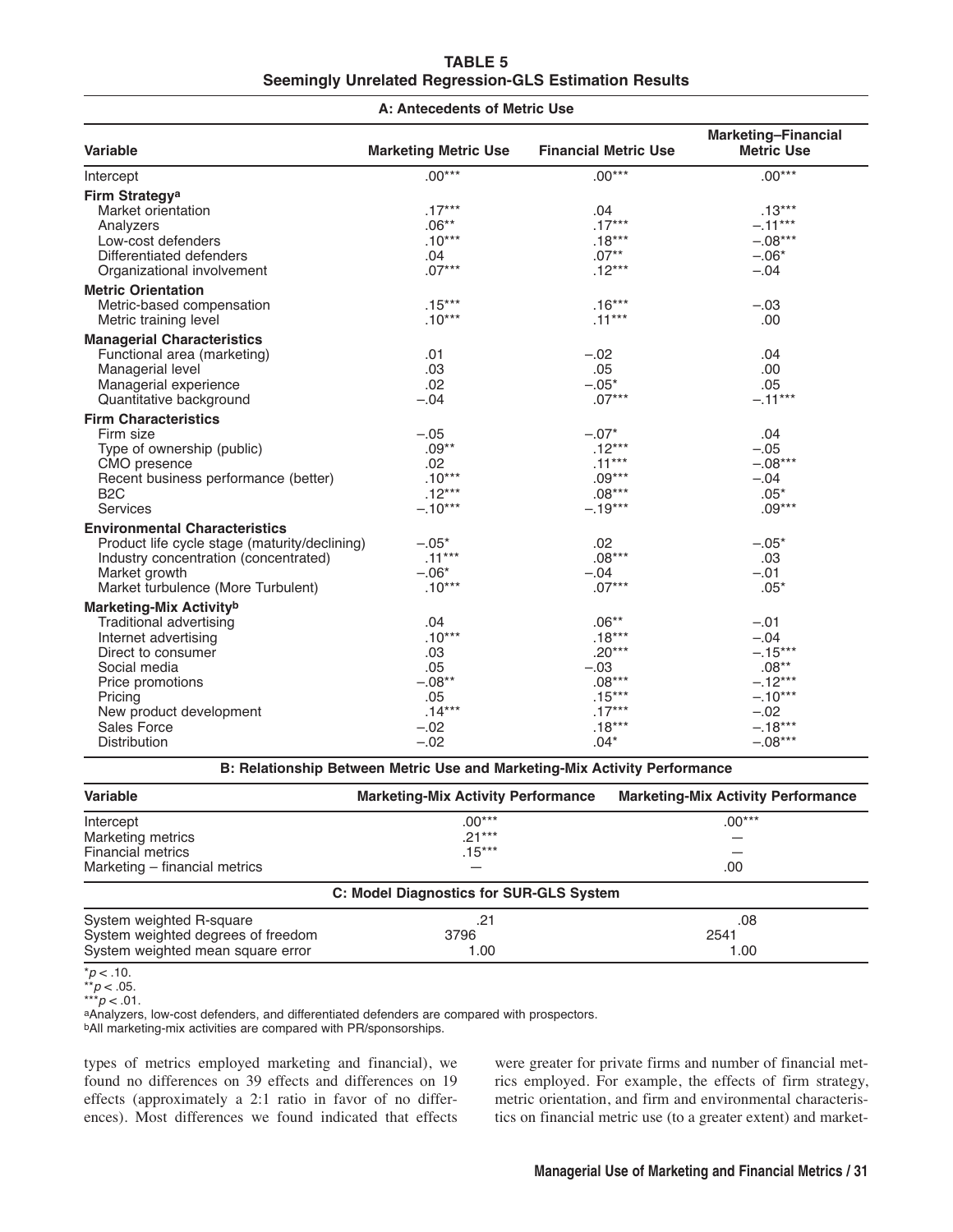ing metric use (to a lesser extent) are greater for private firms. Third, we investigated whether the effects of driver variables on marketing and financial metric use were different for the sample of MBA alumni versus the sample of professional organizations' members and found that the alumni sample had no distorting effect or makes the results reported herein (with the inclusion of the alumni sample) more conservative for 90% of the hypotheses.4 Fourth, we added squared terms for MMET and FMET in Equation 3. The coefficient for FMET<sup>2</sup> was insignificant ( $p > .05$ ), while the coefficient for MMET2 indicated diminishing returns of scale after one marketing metric.

In summary, the results demonstrate that type of marketing-mix activity, firm strategy, metric orientation, and firm and environmental characteristics are more useful than managerial characteristics in explaining metric use. Firm strategy, metric orientation, and firm characteristics explain both marketing and financial metric use; however, the type of marketing-mix activity is more useful in explaining financial metric use than marketing metric use. Firm strategy and type of marketing-mix activity also influence relative marketing versus financial metric use, while the aforementioned results largely hold when the sample is split by public and private firms and when pooled or not.

# **Discussion and Managerial Recommendations**

Our main result suggests that a manager's use of metrics is not based on who the manager is but rather on the cluster of other variables describing the setting in which the manager operates (e.g., firm strategy, metric orientation, type of marketingmix decision, firm and environmental characteristics). In other words, the strategic theory of homophily, agency theory, the resource-based view of the firm, and contingency theory are more powerful than the decision maker's perspective in explaining metric use. Our secondary result is that use of metrics is positively associated with marketing-mix performance. In particular, we found that marketing metrics are positively associated with marketing-mix performance and equally important to financial metrics, which supports the current demand for development and use of both marketing and financial metrics for marketing accountability.

Our results help us identify settings in which managers use fewer marketing and financial metrics both independently and relative to one another, subsequent to which we make recommendations on how to encourage managers to use more metrics in such settings. On the independent use of metrics, we found that managers use fewer marketing metrics in firms with lower market orientation and in prospector and differentiated defender firms (vs. low-cost defender and analyzer firms). Moreover, we found that managers use fewer marketing metrics for traditional advertising, direct-to-consumer, social media, price promotions, pricing, sales force, and distribution decisions than for new product development and Internet advertising decisions. In addition, we found that managers use fewer financial metrics in firms that are prospectors, are private, and have no CMO presence. We also found that managers employ fewer marketing and financial metrics when there is less organizational involvement in the marketing-mix decision, when their compensation is less metric based, and when there is less metric-based training, as well as in firms with worse recent business performance, in greater B2B and service orientations, and industries that are less concentrated and turbulent. On the relative use of metrics, managers use fewer marketing (than financial) metrics in firms that are analyzers and low-cost defenders (both relative to prospectors), when managers have a greater quantitative background, and when the firm has a CMO presence, as well as in direct-to-consumer, price promotion, pricing, sales force, and distribution decisions. Managers use fewer financial (than marketing) metrics when the firm has a greater market orientation, when sales come more from services than goods, and in social media decisions.

Our results suggest five strategies to increase the overall use of metrics. First, top management can link managerial compensation to metrics. Second, managers should receive training on the development and use of metrics. Third, managers from other functions in the organization (e.g., accounting, finance) could be involved in the marketingmix decision, so the decision is not just a marketing effort but companywide. Fourth, top management can hire a CMO to participate in top management decisions to increase the relative use of financial over marketing metrics. Fifth, managers with quantitative backgrounds should be involved in the marketing-mix decision to increase relative use of financial over marketing metrics. Although these five recommendations are straightforward and easy to implement, the reward for marketing can be great (Lehmann 2004). Indeed, if top management is less forthcoming on these aspects, it is in the interest of marketing managers to encourage top management to move independently on these aspects.

This study has its limitations. First, we only study firms in one country. Clearly, there is need for an international study that compares metric use across countries. Second, we use self-reported performance from a single informant. In general, the use of self-reported performance can lead to stronger relationships between metric use and performance (e.g., Verhoef and Leeflang 2009). However, we do use eight subjective measures based on three separate published studies from the literatures on the role of marketing, market orientation, and marketing's influence in the firm. Multiple respondents per firm could increase reliability of findings. Third, the use of cross-sectional data has inherent limitations for inferring causal relationships and dynamics. How-

<sup>4</sup>We also conducted an analysis to investigate how the alumni sample, compared with the sample of members of professional organizations, affects support for hypotheses proposed in the study. The sizes of the two samples vary in that the alumni sample accounts for 241 marketing-mix decisions, while the member of professional organizations sample accounts for 1046 marketingmix decisions. Of the 52 hypotheses, we found that the alumni sample had no differential effect on the results of 32 hypotheses, weakened support for 13 hypotheses proposed, and strengthened support for 7 hypotheses. As a result, for  $45$  ( $32 + 13$ ) of the  $52$ hypotheses (or close to 90% of the hypotheses), the alumni sample had no distorting effect or made the reported results (with the inclusion of the alumni sample) more conservative.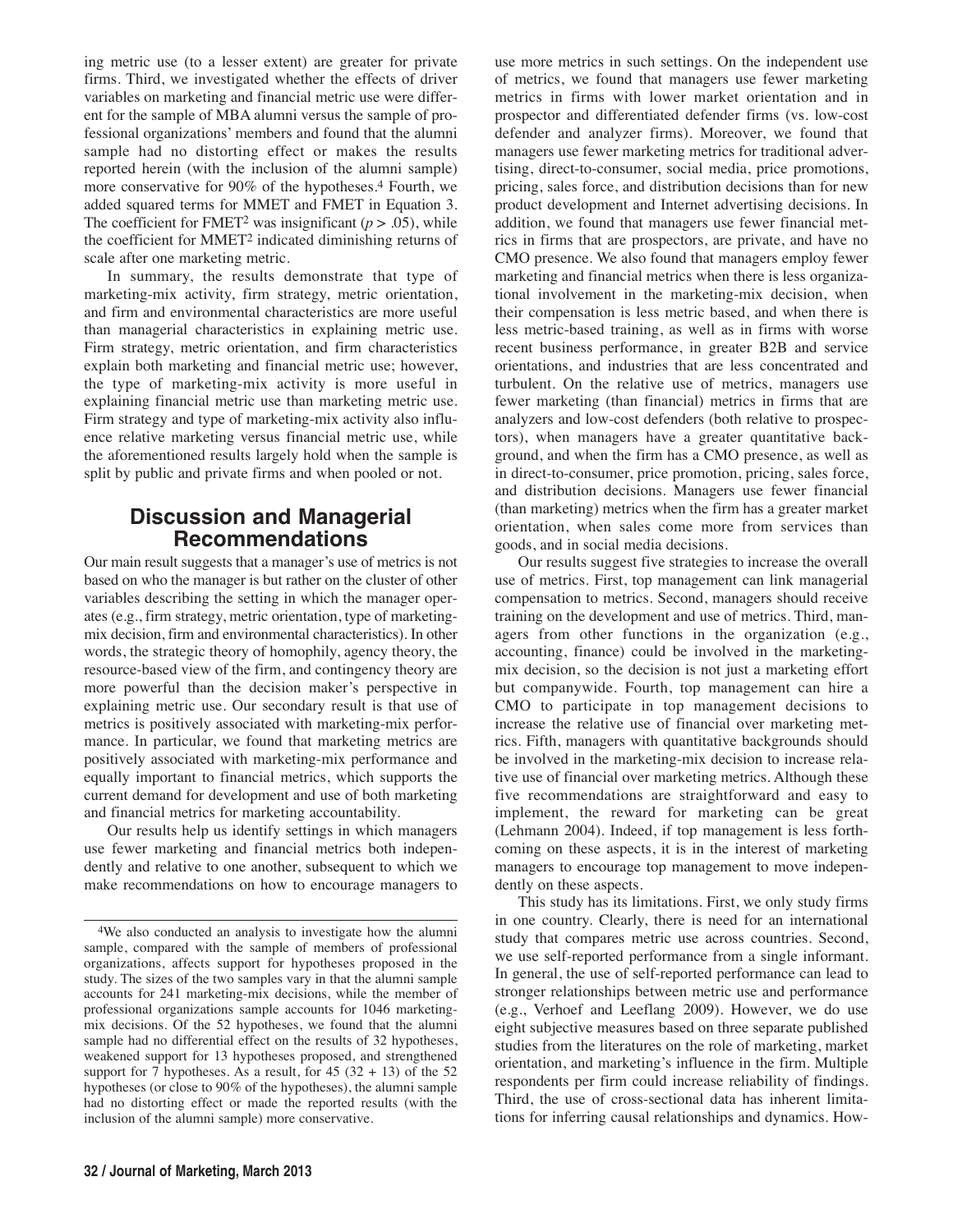ever, these three limitations are shared with majority of published studies in literature streams on the role of marketing, market orientation, and marketing's influence in the firm. Fourth, although we study the use of metrics, we do not comment on the importance of metrics used to judge marketing-mix performance. We did measure importance of each metric used; however, the results were similar to the reported results. Fifth, we excluded a few overlapping metrics to equalize the number of marketing and financial metrics, though we considered 42 marketing and 42 financial metrics and allowed managers to write in any unlisted marketing or financial metric used. Consequently, the exclusion problem is minimal. Sixth, the level of accountability and

#### **REFERENCES**

- Abramson, Charles, Imran S. Currim, and Rakesh Sarin (2005), "An Experimental Investigation of the Impact of Information on Competitive Decision Making," *Management Science*, 51 (2), 195–207.
- Ambler, Tim (2003), *Marketing and the Bottom Line: The Marketing Metrics to Pump Up Cash Flow*. London: FT Prentice Hall. -, Flora Kokkinaki, and Stefano Puntoni (2004), "Assessing Marketing Performance: Reasons for Metrics Selection," *Journal of Marketing Management*, 20 (3), 475–98.
- Anderson, Eugene W. (2006), "Linking Service and Finance," *Marketing Science*, 25 (6), 587–89.
- Armstrong, J. Scott and Terry S. Overton (1977), "Estimating Nonresponse Bias in Mail Surveys," *Journal of Marketing Research*, 14 (August), 396–402.
- Barwise, Patrick and John U. Farley (2004), "Marketing Metrics: Status of Six Metrics in Five Countries," *European Management Journal*, 22 (3), 257–62.
- Bromiley, Philip (1991), "Testing a Causal Model of Corporate Risk Taking and Performance," *Academy of Management Journal*, 34 (1), 37–59.
- Bucklin, Randolph E. and Sunil Gupta (1999), "Commercial Use of UPC Scanner Data: Industry and Academic Perspectives," *Marketing Science*, 18 (3), 247–63.
- and Catarina Sismeiro (2009), "Click Here for Internet Insight: Advances in Clickstream Data Analysis in Marketing," *Journal of Interactive Marketing*, 23 (1), 35–48.
- Burgstahler, David C., Luzi Hail, and Christian Leuz (2006), "The Importance of Reporting Incentives: Earnings Management in European Private and Public Firms," *Accounting Review*, 81 (5), 983–1016.
- Clark, Bruce H., Andrew V. Abela, and Tim Ambler (2006), "Behind the Wheel," *Marketing Management*, 15 (3), 19–23.
- Coles, Jeffrey L., Naveen D. Daniel, and Lalitha Naveen (2006), "Managerial Incentives and Risk-Taking," *Journal of Financial Economics*, 79 (2), 431–68.
- Coviello, Nicole E., Roderick J. Brodie, Peter J. Danaher, and Wesley J. Johnston (2002), "How Firms Relate to Their Markets: An Empirical Examination of Contemporary Marketing Practices," *Journal of Marketing*, 66 (July), 33–46.
- Curren, Mary T., Valerie S. Folkes, and Joel H. Steckel (1992), "Explanations for Successful and Unsuccessful Marketing Decisions: The Decision Maker's Perspective," *Journal of Marketing*, 56 (April), 18–31.
- Day, George S. and Liam Fahey (1988), "Valuing Market Strategies," *Journal of Marketing*, 52 (July), 45–57.
- Deleersnyder, Barbara, Marnik G. Dekimpe, Jan-Benedict E.M. Steenkamp, and Peter S.H. Leeflang (2009), "The Role of National Culture in Advertising's Sensitivity to Business Cycles: An Investigation Across Continents," *Journal of Marketing Research*, 46 (October), 623–36.

long- versus short-term orientation of the firm could affect the use of metrics, though we do consider firm strategy and metric orientation, which mitigate this issue.

A future direction to extend this work is to explore heterogeneity across managers' decisions in the variety of settings in the study. In this first study on drivers of metric use, we focus on establishing main effects of marketing-mix activities, firm strategy, metric orientation, and managerial, firm, and environmental characteristics to understand which variables are useful in driving metric use. A subsequent study might focus on interaction effects to judge whether importance of drivers is moderated by variables considered. We hope such further research will build on our efforts.

- Deloitte (2007), "In the Dark II: What Many Boards and Executives STILL Don't Know About the Health of Their Businesses," research report, (accessed January 15, 2013) [available at http://www.deloitte.com/view/en\_RS/rs/services/consulting/ 5412fa0d6b1fb110VgnVCM 100000ba42f00aRCRD.htm].
- Deshpandé, Rohit and John U. Farley (1998), "Measuring Market Orientation: Generalization and Synthesis," *Journal of Market-Focused Management*, 2 (3), 213–32.
	- and Gerald Zaltman (1982), "Factors Affecting the Use of Market Research Information: A Path Analysis," *Journal of Marketing Research*, 19 (February), 14–31.
- Donaldson, Lex (2001), *The Contingency Theory of Organizations*. Thousand Oaks, CA: Sage Publications.
- Du, Rex Yuxing, Wagner A. Kamakura, and Carl F. Mela (2007), "Size and Share of Customer Wallet," *Journal of Marketing*, 71 (April), 94–113.
- eMarketer (2010), "Measuring Return on Social Investment: Marketers Must Connect Business Goals to Social Media Objectives," *eMarketer.com,* (February 9), (accessed January 4, 2013), [available at http://www.seomarketinglouisville.com/ measuring-return-on-social-investment/].
- Fama, Eugene F. (1980), "Agency Problems and the Theory of the Firm," *Journal of Political Economy*, 88 (2), 288–307.
- Farris, Paul W., Neil T. Bendle, Phillip E. Pfeifer, and David J. Reibstein (2010), *Marketing Metrics: The Definitive Guide to Measuring Marketing Performance*. Upper Saddle River, NJ: Wharton School Publishing.
- Finkelstein, Sydney, Donald C. Hambrick, and Albert A. Cannella (2009), *Strategic Leadership: Theory and Research on Executives, Top Management Teams, and Boards*. Oxford: Oxford University Press.
- Fredrickson, James W. and Terence R. Mitchell (1984), "Strategic Decision Processes: Comprehensiveness and Performance in an Industry with an Unstable Environment," *Academy of Management Journal*, 27 (2), 399–423.
- Gupta, Sunil, Donald R. Lehmann, and Jennifer Ames Stuart (2004), "Valuing Customers," *Journal of Marketing Research*, 41 (February), 7–18.
- Hair, Joseph F., Rolf E. Anderson, Ronald L. Tatham, and William C. Black (1998), *Multivariate Data Analysis*. Upper Saddle River, NJ: Prentice Hall.
- Hanssens, Dominique M., Roland T. Rust, and Rajendra K. Srivastava (2009), "Marketing Strategy and Wall Street: Nailing Down Marketing's Impact," *Journal of Marketing*, 73 (November), 115–266.
- Harmon, Paul and David King (1985), *Expert Systems: Artificial Intelligence in Business*. New York: John Wiley & Sons.
- Hoffman, Donna L. and Marek Fodor (2010), "Can You Measure the ROI of Your Social Media Marketing?" *MIT Sloan Management Review*, 52 (1), 41–49.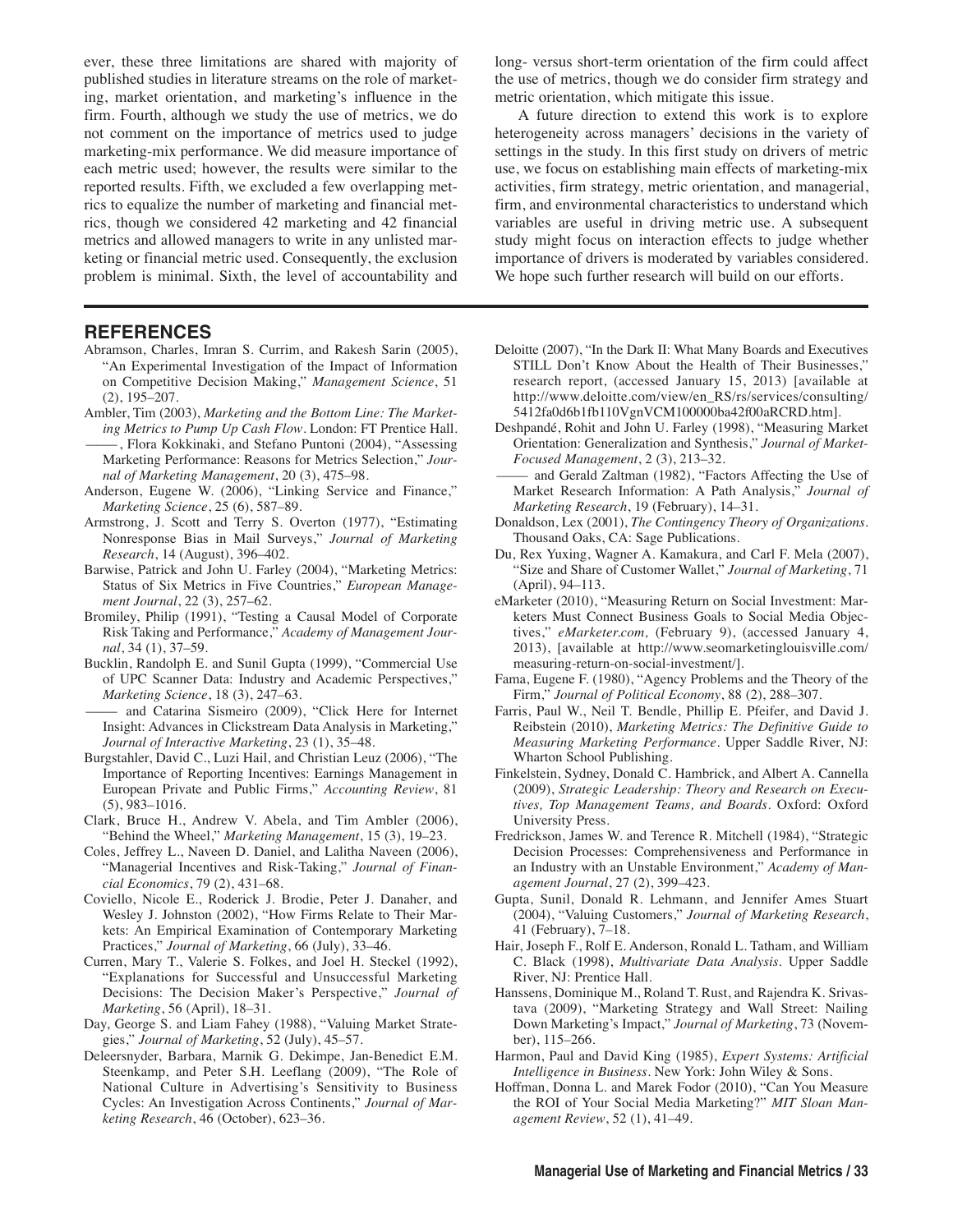|                                                                        | ಠ                                   | 86                                                                                                                                                                                                                                                                                                                                                                                                                                                                                                                                                                                                                                                                                                                                                                                                                                                                                                                                                                                                                      | <<br>≥<br>Z                                                                                                                                                                                                                                                                                                                                                                                                                                                                                                                                                                                                                                                                                                                                                                                                                                                                                                                                                                                                                                                                                                                                                                                                                                                                                                                                                                                                                                                                                                                                                                                                                                                                                                                                                                                                                                                                                                                                                                                 | 94                                                                                                                                                                                                                                                                                                                                                                                                                                                                                                                                                       | $\frac{8}{2}$                                                                                                                                                                                                                                                                                                     |
|------------------------------------------------------------------------|-------------------------------------|-------------------------------------------------------------------------------------------------------------------------------------------------------------------------------------------------------------------------------------------------------------------------------------------------------------------------------------------------------------------------------------------------------------------------------------------------------------------------------------------------------------------------------------------------------------------------------------------------------------------------------------------------------------------------------------------------------------------------------------------------------------------------------------------------------------------------------------------------------------------------------------------------------------------------------------------------------------------------------------------------------------------------|---------------------------------------------------------------------------------------------------------------------------------------------------------------------------------------------------------------------------------------------------------------------------------------------------------------------------------------------------------------------------------------------------------------------------------------------------------------------------------------------------------------------------------------------------------------------------------------------------------------------------------------------------------------------------------------------------------------------------------------------------------------------------------------------------------------------------------------------------------------------------------------------------------------------------------------------------------------------------------------------------------------------------------------------------------------------------------------------------------------------------------------------------------------------------------------------------------------------------------------------------------------------------------------------------------------------------------------------------------------------------------------------------------------------------------------------------------------------------------------------------------------------------------------------------------------------------------------------------------------------------------------------------------------------------------------------------------------------------------------------------------------------------------------------------------------------------------------------------------------------------------------------------------------------------------------------------------------------------------------------|----------------------------------------------------------------------------------------------------------------------------------------------------------------------------------------------------------------------------------------------------------------------------------------------------------------------------------------------------------------------------------------------------------------------------------------------------------------------------------------------------------------------------------------------------------|-------------------------------------------------------------------------------------------------------------------------------------------------------------------------------------------------------------------------------------------------------------------------------------------------------------------|
| Definition of Constructs and Operational Measures<br><b>APPENDIX A</b> | Definition and Operational Measures | firm measures, monitors, and communicates customer needs and experiences throughout the firm<br>agree or disagree with each of the following statements: (1 = "strongly disagree," and 7 = "strongly<br>We freely communicate information about our successful and unsuccessful customer experiences throughout all business functions.<br>We constantly monitor our level of commitment and orientation to serving customer needs.<br>· Our strategy for competitive advantage is based on our understanding of customer needs.<br>Our business objectives are driven primarily by customer satisfaction.<br>. We measure customer satisfaction systematically and frequently.<br>. We have routine or regular measures for customer service.<br>I believe this business exists primarily to serve customers.<br>and whether the firm's strategy is based on this information<br>. We are more customer focused than our competitors.<br>Definition: The extent to which a<br>Measures: How strongly do you<br>agree") | position. They rarely are at the forefront of product or service development; instead, they focus on providing superior service and/or<br>Differentiated defenders: These firms attempt to maintain a relatively stable domain by aggressively protecting their product market<br>market segments in which there appears to be an opportunity. These firms concentrate on offering products that push performance<br>·Prospectors: These firms are frequently the first to market with new product or service concepts. They do not hesitate to enter new<br>strategic orientation; Miles and Snow's (1978) typology, which focuses on the firm's intended rate of product-market change; and the<br>position. They rarely are at the forefront of product of service development; instead, they focus on producing goods or services as<br>boundaries. Their proposition is an offer of the most innovative product, whether it is based on substantial performance improve-<br>Analyzers: These firms are seldom first-in with new products or services or first to enter emerging market segments. However, by<br>monitoring market activity, they can be early followers with a better targeting strategy, increased customer benefits, or lower costs.<br>efficiently as possible. In general, these firms focus on increasing share in existing markets by providing products at the best prices.<br>·Low-cost defenders: These firms attempt to maintain a relatively stable domain by aggressively protecting their product market<br>Definition: The strategy a firm employs to compete in an industry or market, categorized based on two dominant frameworks of<br>the following descriptions that best characterizes your organization:<br>Porter (1980) typology, which focuses on the firm's differentiation or cost advantage.<br>product quality. Their prices are typically higher than the industry average.<br>Measures: Please select one of<br>ment or cost reduction. | firm's marketing-mix decision or action is based on involvement of a wide range of managers across<br>agree or disagree with each of the following statements: (1 = "strongly disagree," and 7 = "strongly<br>A wide range of departments or functions in the company got involved in this marketing action.<br>·People from all over the organization were involved in this marketing action.<br>. This marketing action was a real company-wide effort.<br>Definition: The extent to which a<br>Measures: How strongly do you<br>functions.<br>agree") | Measures: Please indicate how important each metric type is related to your compensation package: (1 = "not at all important," and<br>Definition: The importance of metrics in a manager's compensation package.<br>$7 = "extremely important")$<br>. Marketing metrics<br>·Financial metrics<br>•Overall metrics |
|                                                                        | <b>Construct Basis</b>              | Farley<br>Jaworski 1990; Verhoef<br>and Leeflang 2009)<br>(Deshpandé and<br>Market Orientation<br>1998; Kohli and                                                                                                                                                                                                                                                                                                                                                                                                                                                                                                                                                                                                                                                                                                                                                                                                                                                                                                       | (Olson, Slater, and Hult<br>2005; Slater and Olson<br>Strategic Orientation<br>2000)                                                                                                                                                                                                                                                                                                                                                                                                                                                                                                                                                                                                                                                                                                                                                                                                                                                                                                                                                                                                                                                                                                                                                                                                                                                                                                                                                                                                                                                                                                                                                                                                                                                                                                                                                                                                                                                                                                        | (Noble and Mokwa<br>Organizational<br>Involvement<br>1999)                                                                                                                                                                                                                                                                                                                                                                                                                                                                                               | Compensation<br>Metric-Based                                                                                                                                                                                                                                                                                      |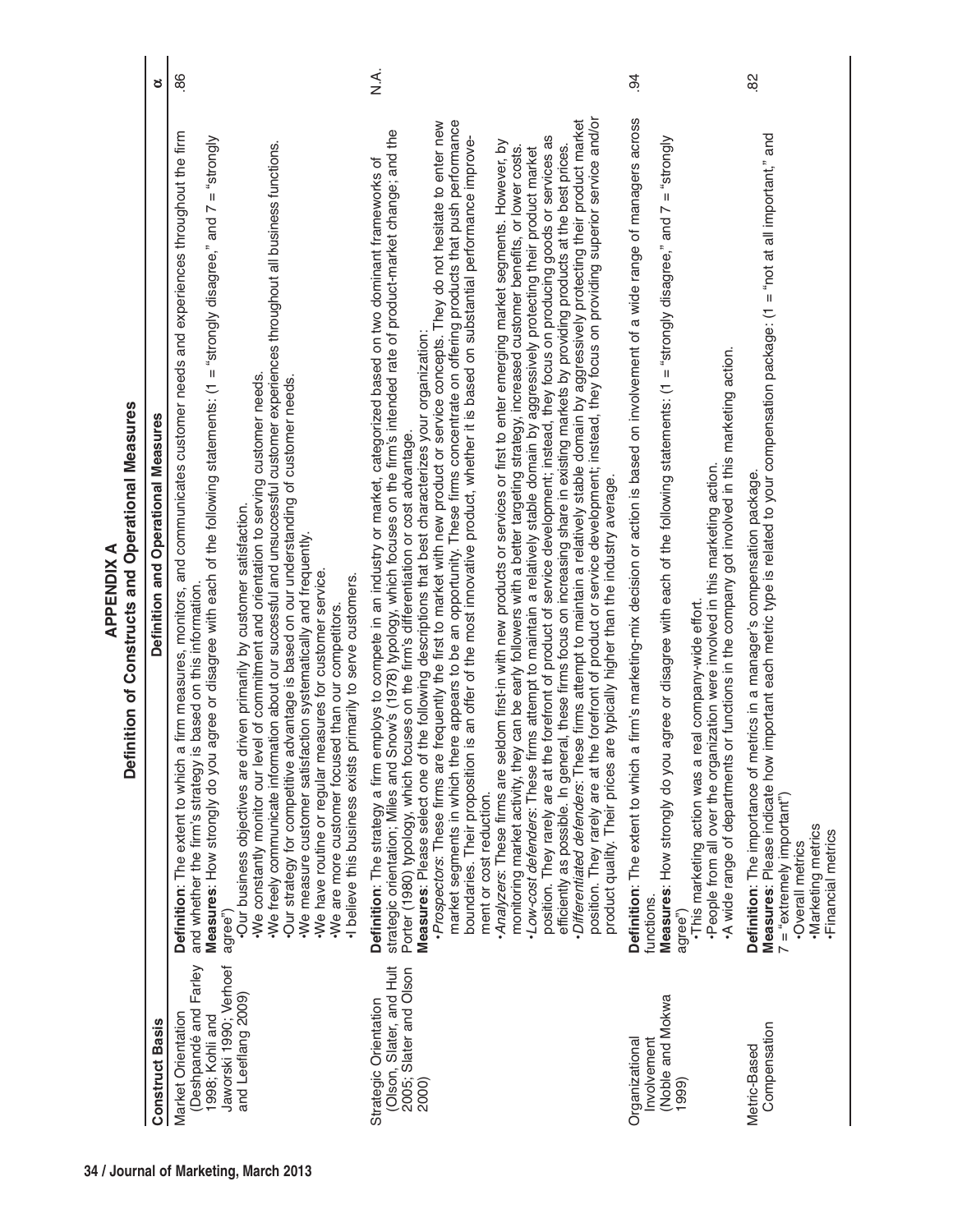|                                                                                          | <b>APPENDIX A</b><br>Continued                                                                                                                                                                                                                                                                                                                                                                                                                                                                                                                                   |                  |
|------------------------------------------------------------------------------------------|------------------------------------------------------------------------------------------------------------------------------------------------------------------------------------------------------------------------------------------------------------------------------------------------------------------------------------------------------------------------------------------------------------------------------------------------------------------------------------------------------------------------------------------------------------------|------------------|
| <b>Construct Basis</b>                                                                   | Definition and Operational Measures                                                                                                                                                                                                                                                                                                                                                                                                                                                                                                                              | ಠ                |
| Metric-Based Training                                                                    | level of training with metrics (can be through work or educational experiences): (1 = "much less than<br>$7 =$ "much more than average amount of training")<br>training on the use of metrics<br>Measures: Please indicate your I<br>average amount of training," and<br>Definition: A manager's level of<br>. Marketing metrics<br>·Financial metrics<br>.Overall metrics                                                                                                                                                                                       | $\ddot{9}$       |
| (Finkelstein, Hambrick,<br>and Cannella 2009)<br>Functional Area and<br>Managerial Level | <b>Definition</b> : (Functional Area) Whether a manager works in the marketing department; (Managerial Level) Whether a manager is (a)<br>VP level or higher (e.g., senior VP, C-level, or owner) or (b) lower than VP-level (e.g., dir<br>Director of Sales, Brand Manager, Marketing Manager, Product Manager, Sales Manager, Other<br>•CEO/Owner, CMO, C-Level (other than marketing), SVP/VP of Marketing, SVP/VP Sales, SVP/VP (other than marketing and<br>job title:<br>Measures: Please indicate your<br>sales), Director of Marketing,<br>(please list) | ≮.<br>Z          |
| Managerial Experience                                                                    | Definition: A manager's experience in number of years as a manager, at the firm, and in the current position.<br>. How many years have you been working at your current position?<br>. How many years have you been working for this company?<br>. How many years of managerial experience do you have?<br>Measures:                                                                                                                                                                                                                                             | 89.              |
| Quantitative Background                                                                  | Measures: Please rate your qualitative/quantitative background: (1 = "entirely qualitative," and 7 = "entirely quantitative")<br>Definition: A manager's qualitative/quantitative orientation based on education and work experience.<br>·Work experience background<br>·Educational background<br>Overall orientation                                                                                                                                                                                                                                           | 85               |
| Firm Size                                                                                | Measure: Approximately how many full-time employees does your firm have?<br>Definition: The number of full-time employees in a firm.                                                                                                                                                                                                                                                                                                                                                                                                                             | $\leq$           |
| Verhoef and Leeflang<br>Type of Ownership<br>2009)                                       | Definition: Whether a firm is publicly traded or privately held<br>Measure: Is your firm publicly traded?                                                                                                                                                                                                                                                                                                                                                                                                                                                        | $\frac{1}{2}$    |
| <b>CMO</b> Presence                                                                      | Definition: Whether a firm employs a chief marketing officer (CMO).<br>a chief marketing officer (CMO)?<br>Measure: Does your firm employ                                                                                                                                                                                                                                                                                                                                                                                                                        | $\frac{1}{2}$    |
| (Jaworski and Kohli<br>Recent Business<br>Performance<br>1993)                           | performance of your business unit relative to your major competitors meet expectations last year?<br>performance of the business unit meet expectations last year" (1 = "poor," and 7 = "excellent")<br>Definition: A business unit's overall performance last year, relative to its own expectations and its competitors' performance.<br>$(1 = "poor," and 7 = "excellent")$<br>. To what extent did the overall<br>. To what extent did the overall<br><b>Measures:</b>                                                                                       | $\overline{8}$   |
| (Verhoef and Leeflang<br>B2B vs. B2C<br>2009)                                            | Measure: Please indicate the extent to which your sales come from B2B or B2C markets. (1 = "mostly B2B," and 7 = "mostly B2C")<br>manager's sales come from B2B or B2C markets.<br>Definition: The extent to which a                                                                                                                                                                                                                                                                                                                                             | $\sum_{i=1}^{n}$ |
| (Verhoef and Leeflang<br>Goods vs. Services<br>2009)                                     | ent to which your sales come from goods or services markets. (1 = "mostly goods," and 7 = "mostly<br>Definition: The extent to which a manager's sales come from goods or services markets.<br>Measure: Please indicate the ext<br>services")                                                                                                                                                                                                                                                                                                                    | $\frac{1}{2}$    |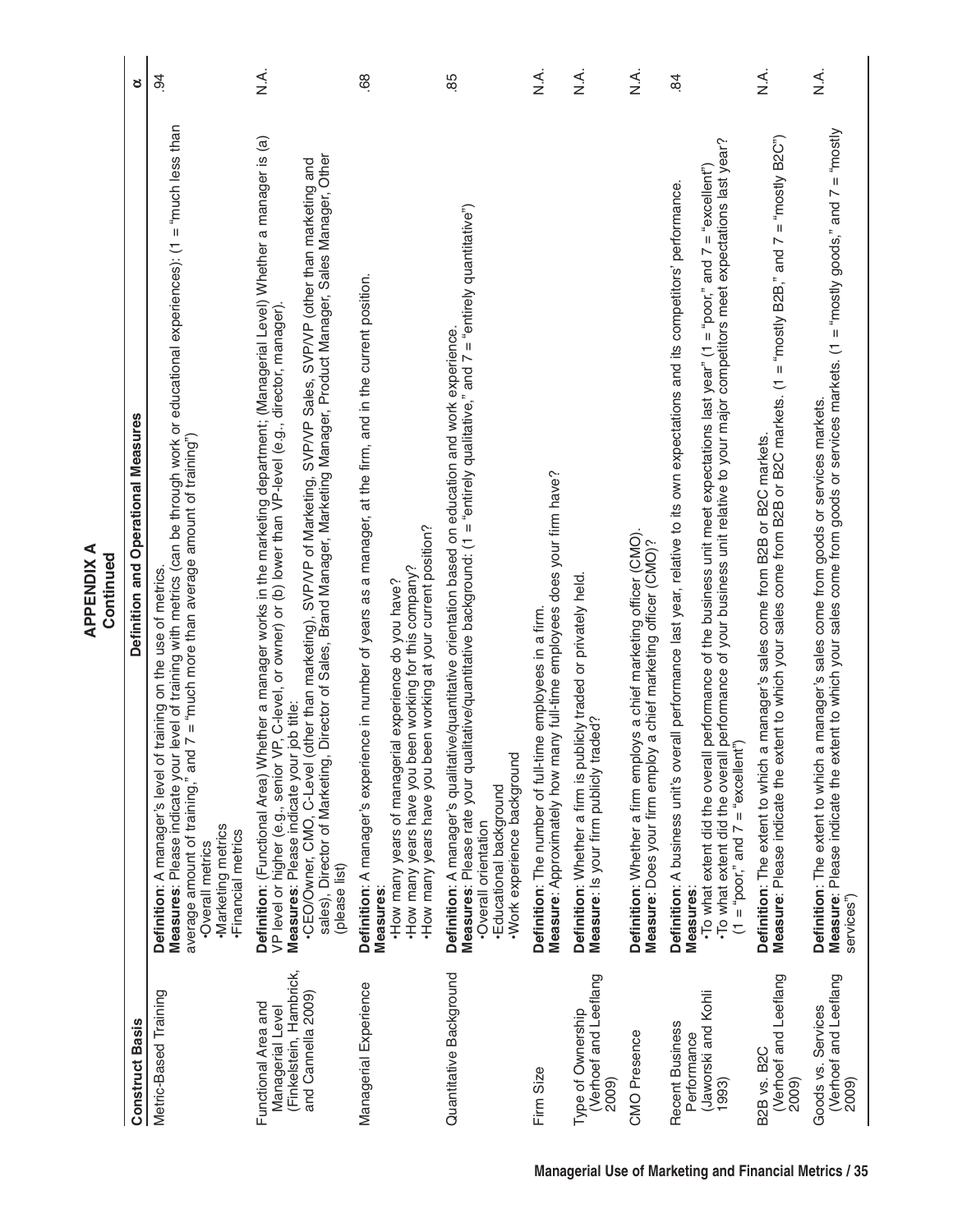| ⋖ |  |
|---|--|
| è |  |
|   |  |
|   |  |
|   |  |

|                                | ಠ                                   | $\vec{\leq}$                                                                                                                                                                                                        | <<br>≥<br>Z                                                                                                                                                                                                                                   | 86                                                                                                                                                                                                                                                                                                                                   | 8                                                                                                                                                                                                                                                                                                                                                                                                                                                                                                                                                                                                                                                                                                                                                                                                                                             | $\sum_{i=1}^{n}$                                                                                                                                                                                                                                                                                                                                                                                                                                                                                                                                                                                                                                                                                                                                                                                                                    | $\frac{1}{2}$                                                                                                                                                                                                                                                                                                                                                                                                                                                                                                                                                                                                                                                                       |
|--------------------------------|-------------------------------------|---------------------------------------------------------------------------------------------------------------------------------------------------------------------------------------------------------------------|-----------------------------------------------------------------------------------------------------------------------------------------------------------------------------------------------------------------------------------------------|--------------------------------------------------------------------------------------------------------------------------------------------------------------------------------------------------------------------------------------------------------------------------------------------------------------------------------------|-----------------------------------------------------------------------------------------------------------------------------------------------------------------------------------------------------------------------------------------------------------------------------------------------------------------------------------------------------------------------------------------------------------------------------------------------------------------------------------------------------------------------------------------------------------------------------------------------------------------------------------------------------------------------------------------------------------------------------------------------------------------------------------------------------------------------------------------------|-------------------------------------------------------------------------------------------------------------------------------------------------------------------------------------------------------------------------------------------------------------------------------------------------------------------------------------------------------------------------------------------------------------------------------------------------------------------------------------------------------------------------------------------------------------------------------------------------------------------------------------------------------------------------------------------------------------------------------------------------------------------------------------------------------------------------------------|-------------------------------------------------------------------------------------------------------------------------------------------------------------------------------------------------------------------------------------------------------------------------------------------------------------------------------------------------------------------------------------------------------------------------------------------------------------------------------------------------------------------------------------------------------------------------------------------------------------------------------------------------------------------------------------|
| <b>APPENDIX A</b><br>Continued | Definition and Operational Measures | Measure: At which one of the following stages would you place your product? (shown in a product life cycle diagram, introductory,<br>Definition: The stage of the product life cycle.<br>growth, maturity, decline) | Measure: Approximately what percentage of sales does the largest 4 competing businesses in your market control?<br>Definition: The percentage of sales the four largest businesses competing in a market control.<br>$-0\% - 50\%$ , 51%-100% | Definition: The average annual growth or decline of the company and the industry over the last three years.<br>•Over the last three years, what was the average annual market growth or decline for your company?<br>•Over the last three years, what was the average annual market growth or decline for your industry?<br>Measure: | Definition: The rate at which products or services become obsolete, the ease of forecasting consumer preferences, and how often a<br>Measures: How strongly do you agree or disagree with each of the following statements: (1 = "strongly disagree," and 7 = "strongly<br>firm needs to change its marketing and production/service technology to keep up with competitors and/or consumer preferences.<br>Your firm must frequently change its production/service technology to keep up with competitors and/or consumer preferences.<br>Consumer demand and preferences are very easy to forecast in your firm's principal industry. (R)<br>Your firm seldom needs to change its marketing practices to keep up with competitors. (R)<br>·Products/services become obsolete very slowly in your firm's principal industry. (R)<br>agree"): | Definition: A major marketing-mix decision undertaken not so recently that performance evaluation is premature and not so long ago<br>recent that performance evaluation is premature and (2) not so long ago that memory about the decision and performance is fuzzy:<br>direct mail, etc.), social media (i.e., Twitter, Facebook, MySpace, etc.), price promotions, pricing,<br>Measures: Please indicate which types of major marketing decisions you have undertaken (or implemented) that (1) were not so<br>·Traditional advertising (i.e., TV, magazine, radio, etc.), Internet advertising (i.e., banner ads, display ads, SEO, etc.), direct to<br>les force, distribution, PR/sponsorships<br>that memory of the decision and its performance is fuzzy.<br>consumer (i.e., e-mails, CRM,<br>new product development, sal | Measure: Please indicate if you used any of the following MARKETING or FINANCIAL metrics when making your marketing-mix decision:<br>Financial Metric Definition: Financial metrics are either monetary based, based on financial ratios, or readily converted to monetary<br>Marketing Metric Definition: Marketing metrics are based on a customer or marketing mind set. A metric is defined to be used in a<br>·See Table 1 for 12 general marketing and 12 general financial metrics that were listed for each of 10 marketing-mix decisions.<br>marketing-mix decision if a manager employed the metric as a decision aid when making the marketing-mix decision<br>outcomes. |
|                                | <b>Construct Basis</b>              | (Deshpandé and<br>Product Life Cycle<br>Zaltman 1982)                                                                                                                                                               | (Kuester, Homburg, and<br>Industry Concentration<br>Robertson 1999)                                                                                                                                                                           | (Homburg, Workman,<br>and Krohmer 1999)<br>Market Growth                                                                                                                                                                                                                                                                             | (Miller, Burke, and Glick<br>Market Turbulence<br>1998)                                                                                                                                                                                                                                                                                                                                                                                                                                                                                                                                                                                                                                                                                                                                                                                       | Marketing-Mix Decision<br>(Menon et al. 1999)                                                                                                                                                                                                                                                                                                                                                                                                                                                                                                                                                                                                                                                                                                                                                                                       | al. 2010; Hoffman and<br>Marketing and Financial<br>Farley 2003; Farris et<br>(Partial list: Ambler<br>2003; Barwise and<br>Metrics Used                                                                                                                                                                                                                                                                                                                                                                                                                                                                                                                                            |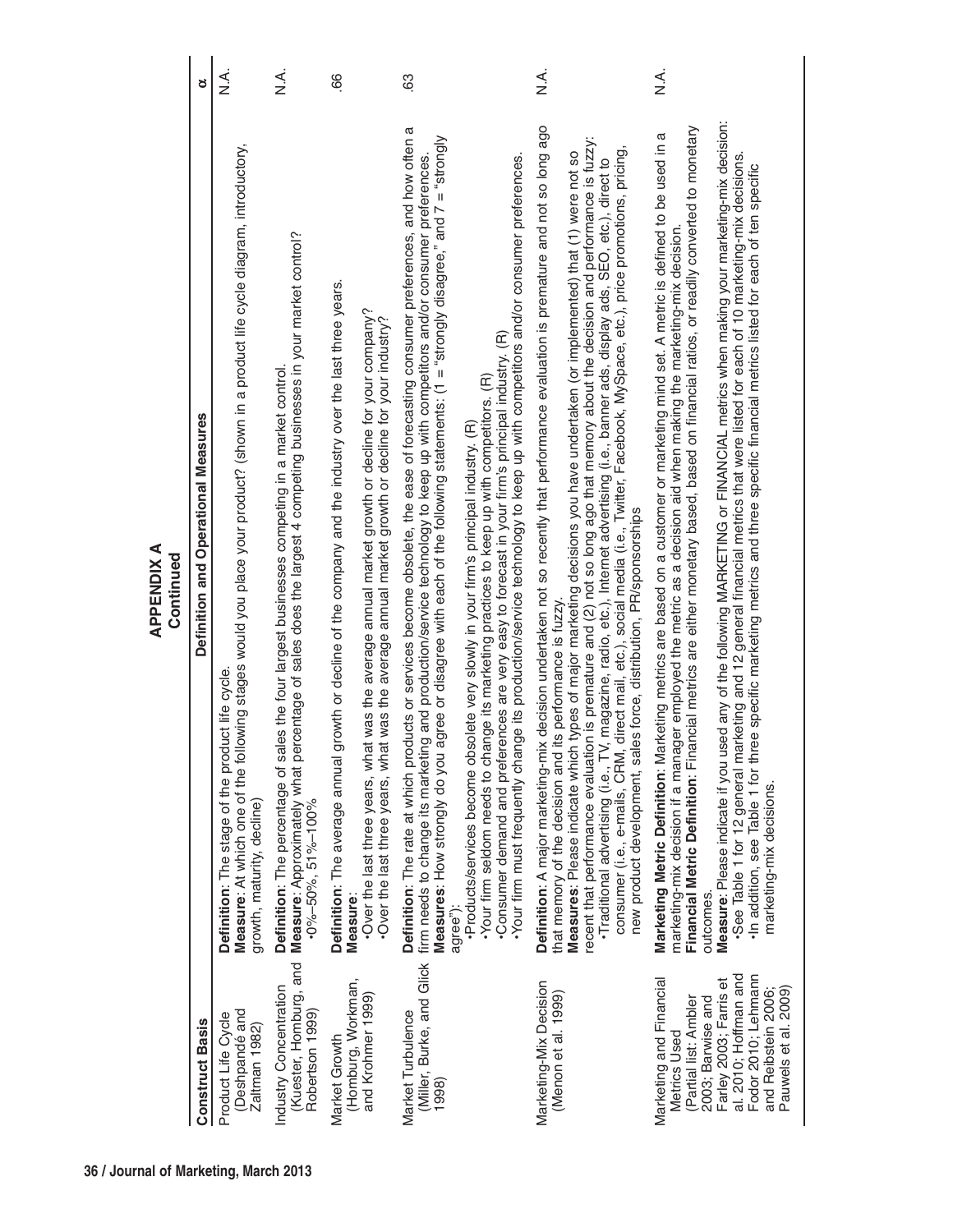| <b>Construct Basis</b>                                                                                                       | Definition and Operational Measures<br><b>APPENDIX A</b><br>Continued                                                                                                                                                                                                                                                                                                                                                                                                                                                                                                                                                                                                                                                                                                                                                                                                                                                                                                                                                                                                                                                                                                                                                                                       | ರ  |
|------------------------------------------------------------------------------------------------------------------------------|-------------------------------------------------------------------------------------------------------------------------------------------------------------------------------------------------------------------------------------------------------------------------------------------------------------------------------------------------------------------------------------------------------------------------------------------------------------------------------------------------------------------------------------------------------------------------------------------------------------------------------------------------------------------------------------------------------------------------------------------------------------------------------------------------------------------------------------------------------------------------------------------------------------------------------------------------------------------------------------------------------------------------------------------------------------------------------------------------------------------------------------------------------------------------------------------------------------------------------------------------------------|----|
| Rust 1999; Verhoef and<br>1993; Moorman and<br>Jaworski and Kohli<br>Marketing-Mix Activity<br>Leeflang 2009)<br>Performance | a marketing-mix activity is defined based on a firm's stated marketing, financial, and overall outcomes,<br>Relative to your firm's stated objectives, how is the last major marketing activity undertaken performing on: (1 = "much worse," and<br>Relative to similar prior marketing activities you've undertaken, how is the last major marketing activity undertaken performing?<br>Relative to your firm's stated objectives, how is the last major marketing activity undertaken performing overall? (Jaworski and<br>= "much worse," and 7 = "much better"; N.A. if unsure or never undertook activity)<br>°Customer satisfaction (Moorman and Rust 1999; Verhoef and Leeflang 2009)<br>nd Rust 1999; Verhoef and Leeflang 2009)<br>Profitability (Moorman and Rust 1999; Verhoef and Leeflang 2009)<br>relative to a firm's stated objectives and to similar prior decisions.<br>Kohli 1993) (1 = "much worse," and $7$ = "much better")<br>and Leeflang 2009)<br>1999)<br>999)<br>$7 = "much better"; NA if unsafeure)$<br>Definition: The performance of<br>Jaworski and Kohli 1993) (1<br><b>Customer loyalty (Verhoef</b><br><b>Sales (Moorman and Rust</b><br>·Market share (Moorman ar<br><b>ROI (Moorman and Rust 1</b><br><b>Measures:</b> | 94 |
| Notes: (R) = reverse scored. N.A. = not applicable.                                                                          |                                                                                                                                                                                                                                                                                                                                                                                                                                                                                                                                                                                                                                                                                                                                                                                                                                                                                                                                                                                                                                                                                                                                                                                                                                                             |    |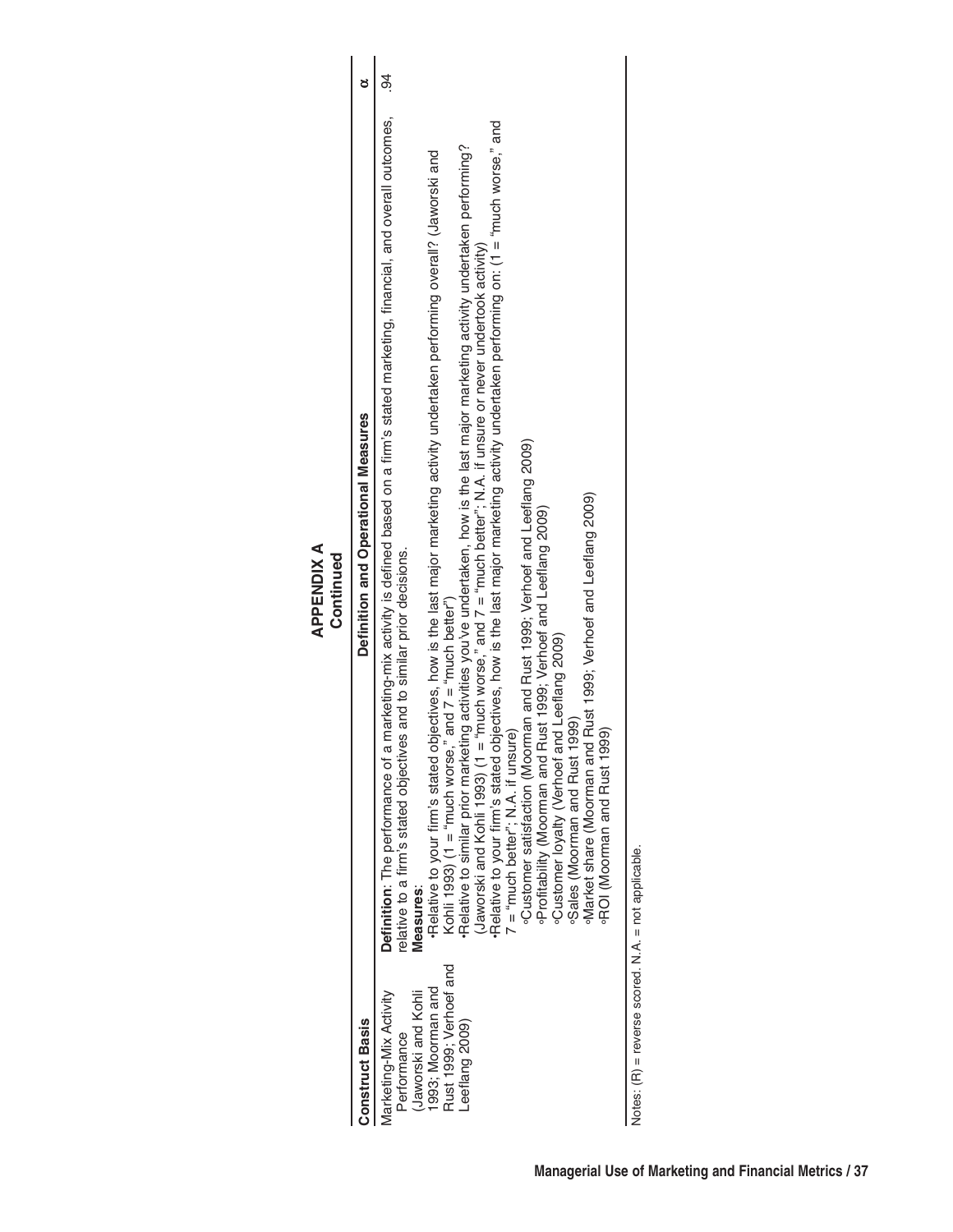|                                       | Performance                    |                                                                                                                                                                                                                                                                                                                                                                                                                                                                                           |  |  |  |
|---------------------------------------|--------------------------------|-------------------------------------------------------------------------------------------------------------------------------------------------------------------------------------------------------------------------------------------------------------------------------------------------------------------------------------------------------------------------------------------------------------------------------------------------------------------------------------------|--|--|--|
|                                       | <b>Financial Metrics</b>       | $1.00$<br>$.19$ 1.00                                                                                                                                                                                                                                                                                                                                                                                                                                                                      |  |  |  |
|                                       | Marketing Metrics              | $\frac{1}{2}$ $\frac{1}{4}$ $\frac{1}{2}$                                                                                                                                                                                                                                                                                                                                                                                                                                                 |  |  |  |
|                                       | noitudintid                    | 6544                                                                                                                                                                                                                                                                                                                                                                                                                                                                                      |  |  |  |
|                                       | <b>Sales Force</b>             | 69883                                                                                                                                                                                                                                                                                                                                                                                                                                                                                     |  |  |  |
|                                       | New Product Development        | $7 - 0$<br>$7 - 0$<br>$7 - 0$<br>$7 - 0$<br>$7 - 0$<br>$7 - 0$                                                                                                                                                                                                                                                                                                                                                                                                                            |  |  |  |
|                                       | <b>Pricing</b>                 | 57798993                                                                                                                                                                                                                                                                                                                                                                                                                                                                                  |  |  |  |
|                                       | <b>Price Promotions</b>        | $\begin{array}{cccccccccc} 8 & 8 & 8 & 8 & 8 & 8 & 8 & 5 \\ 9 & 6 & 8 & 8 & 8 & 8 & 8 & 5 \\ \end{array}$                                                                                                                                                                                                                                                                                                                                                                                 |  |  |  |
|                                       | Social Media                   |                                                                                                                                                                                                                                                                                                                                                                                                                                                                                           |  |  |  |
|                                       | Direct to Consumer             |                                                                                                                                                                                                                                                                                                                                                                                                                                                                                           |  |  |  |
|                                       | <b>pnisithevbA</b> femeth      |                                                                                                                                                                                                                                                                                                                                                                                                                                                                                           |  |  |  |
|                                       | pnisithevbA lsnoitibs1T        |                                                                                                                                                                                                                                                                                                                                                                                                                                                                                           |  |  |  |
|                                       | <b>Market Turbulence</b>       | 58583388552                                                                                                                                                                                                                                                                                                                                                                                                                                                                               |  |  |  |
|                                       | Market Growth                  |                                                                                                                                                                                                                                                                                                                                                                                                                                                                                           |  |  |  |
|                                       | Industry Concentration         |                                                                                                                                                                                                                                                                                                                                                                                                                                                                                           |  |  |  |
|                                       | <b>Life Cycle</b>              |                                                                                                                                                                                                                                                                                                                                                                                                                                                                                           |  |  |  |
|                                       | Services                       |                                                                                                                                                                                                                                                                                                                                                                                                                                                                                           |  |  |  |
|                                       | <b>B<sub>2</sub>C</b>          | $\begin{array}{cccccccccccccc} 8 & 8 & 8 & 1 & 8 & 8 & 1 & 8 & 8 & 8 & 1 & 8 & 8 & 8 & 1 & 8 & 8 & 8 & 1 & 8 & 8 & 1 & 8 & 8 & 1 & 8 & 8 & 1 & 8 & 8 & 1 & 8 & 1 & 8 & 1 & 8 & 1 & 8 & 1 & 8 & 1 & 8 & 1 & 8 & 1 & 8 & 1 & 8 & 1 & 8 & 1 & 8 & 1 & 8 & 1 & 8 & 1 & 8 & 1 & 8 & 1 & 8 & 1 & 8 & 1 & 8 & 1 & 8 & 1 & 8 &$                                                                                                                                                                   |  |  |  |
| <b>APPENDIX B</b>                     | <b>Recent Performance</b>      | $\begin{array}{c}\n 8 \\  8 \\  9 \\  1\n \end{array}\n \begin{array}{c}\n 8 \\  7 \\  8 \\  9 \\  1\n \end{array}\n \begin{array}{c}\n 8 \\  7 \\  8 \\  9 \\  1\n \end{array}\n \begin{array}{c}\n 8 \\  7 \\  8 \\  1\n \end{array}\n \begin{array}{c}\n 8 \\  7 \\  1\n \end{array}\n \begin{array}{c}\n 8 \\  7 \\  1\n \end{array}\n \end{array}\n \begin{array}{c}\n 8 \\  7 \\  1\n \end{array}\n \begin{array}{c}\n 8 \\  7 \\  1\n \end{array}\n \end{array}\n \begin{array}{c$ |  |  |  |
|                                       | <b>CMO</b>                     |                                                                                                                                                                                                                                                                                                                                                                                                                                                                                           |  |  |  |
| <b>Correlation Matrix</b>             | Ownership                      | $3788888885$                                                                                                                                                                                                                                                                                                                                                                                                                                                                              |  |  |  |
|                                       | Firm Size                      |                                                                                                                                                                                                                                                                                                                                                                                                                                                                                           |  |  |  |
|                                       | <b>Quantitative</b>            | $39478587878585878788888588588$                                                                                                                                                                                                                                                                                                                                                                                                                                                           |  |  |  |
|                                       | <b>Work Experience</b>         |                                                                                                                                                                                                                                                                                                                                                                                                                                                                                           |  |  |  |
|                                       | <b>Manager Level</b>           | $\frac{5}{6}$ exercise de la partida de la partida de la partida de la partida de la partida de la partida de la p<br>De la partida de la partida de la partida de la partida de la partida de la partida de la partida de la partid                                                                                                                                                                                                                                                      |  |  |  |
|                                       | Functional Area                | 64898988<br>S<br>- 05<br>$\vec{y}$ $\vec{z}$ is<br>Ę<br>$-03$<br>ლ<br>⊦<br>စ္ပ္ ဗ္<br>S.<br>- 02<br>$-0.9$<br>ვ<br>−<br>$-0.7$<br>- 53<br>$-5$<br>$rac{6}{1}$                                                                                                                                                                                                                                                                                                                             |  |  |  |
|                                       | Metric Training                | 5.88858787<br>$\overline{0}$<br>25<br>8889555<br>$\dot{q}$<br>S.<br>S.<br>8<br>- 03<br>-.02<br>ō.<br>S.<br>Ë                                                                                                                                                                                                                                                                                                                                                                              |  |  |  |
|                                       | Metric Compensation            | 8Ò<br>g g<br>8.9.9.8.5.8.8<br>ප<br>8.<br>89.<br>$\ddot{5}$<br>္က ၁<br>಼<br>F<br>Š<br>$\tilde{f}$<br>g<br>ĕ.<br>Ċ.<br>÷.<br>$-0.7$                                                                                                                                                                                                                                                                                                                                                         |  |  |  |
|                                       | tnemevlovnl lanoits inspio     | $\dot{q}$ $\dot{q}$ $\dot{q}$ $\dot{q}$ $\dot{q}$<br>$\begin{array}{cccccccccc} 8 & 8 & 8 & \mp & 8 & 8 & 5 & 8 & 8 & 8 & 8 \\ \hline 1 & 1 & 1 & 1 & 1 & 1 & 1 & 1 & 1 \\ \hline 1 & 1 & 1 & 1 & 1 & 1 & 1 & 1 & 1 \\ \end{array}$<br>S<br>ង ឌ ន់<br>$\overline{\mathrm{0}}$<br>Ę<br>$\ddot{\circ}$<br>$-02$<br>8<br>F.<br>$\frac{8}{1}$                                                                                                                                                 |  |  |  |
|                                       | <b>Differentiated Defender</b> | $8892597798595$<br>$50 - 70$<br>S.<br>Sci-<br>ō<br>္<br>$-5$<br>$-02$<br>$-0.9$<br>50<br>င္း<br>흓<br>$-0.5$<br>$-02$<br>$\frac{5}{1}$                                                                                                                                                                                                                                                                                                                                                     |  |  |  |
|                                       | <b>Low-Cost Defender</b>       | 87798877888558<br>$\frac{1}{6}$ $\frac{1}{6}$ $\frac{1}{6}$ $\frac{1}{6}$ $\frac{1}{6}$ $\frac{1}{6}$<br>$-14$<br>င္ ဗု<br>$8\frac{8}{1}$<br>ā<br>S.<br>5.8<br>$-27$<br>$-18$<br>50<br>$-0.5$                                                                                                                                                                                                                                                                                             |  |  |  |
|                                       | Analyzer                       | $-20$<br>58.7588855579<br>5.858<br>ō<br>$-5$<br><u>s</u> s<br>ී.<br>ී.<br>$-41$<br>$-5$<br>ġ.                                                                                                                                                                                                                                                                                                                                                                                             |  |  |  |
|                                       | <b>Market Orientation</b>      | 60.<br>ខុ ត្<br>$-0.4$<br>$\frac{6}{1}$<br>$\frac{9}{7}$ .<br>$\begin{array}{c} 8 \overline{16} \\ 6 \overline{16} \\ 1 \end{array}$<br>8.8779888857<br>F.<br>$\frac{9}{2}$<br>0.100<br>$-14$<br>$\frac{15}{10}$<br>$\frac{1}{2}$ $\frac{1}{2}$ $\frac{1}{2}$ $\frac{1}{2}$ $\frac{1}{2}$ $\frac{1}{2}$ $\frac{1}{2}$<br>$-0$<br>-oʻ<br>$\vec{a}$ is                                                                                                                                      |  |  |  |
|                                       |                                | Organizational involvement                                                                                                                                                                                                                                                                                                                                                                                                                                                                |  |  |  |
|                                       |                                | New product development<br>Differentiated defender<br>Industry concentration<br>Traditional advertising<br>Metrics compensation<br>Recent performance                                                                                                                                                                                                                                                                                                                                     |  |  |  |
|                                       |                                |                                                                                                                                                                                                                                                                                                                                                                                                                                                                                           |  |  |  |
|                                       |                                | Internet advertising<br>Direct to consumer<br>Low-cost defender<br>Market turbulence<br>Market orientation<br>Marketing metrics<br>Financial metrics<br>Work experience<br>Price promotion<br>Functional area<br>Metrics training<br>Market growth<br>Manager level<br>Social media<br>Performance<br>Quantitative<br>Sales force<br>Distribution<br>Ownership<br>Life cycle<br>Firm size<br>Analyzer<br>Services<br>Pricing<br>CMO<br>B <sub>2C</sub>                                    |  |  |  |
|                                       |                                |                                                                                                                                                                                                                                                                                                                                                                                                                                                                                           |  |  |  |
| 38 / Journal of Marketing, March 2013 |                                |                                                                                                                                                                                                                                                                                                                                                                                                                                                                                           |  |  |  |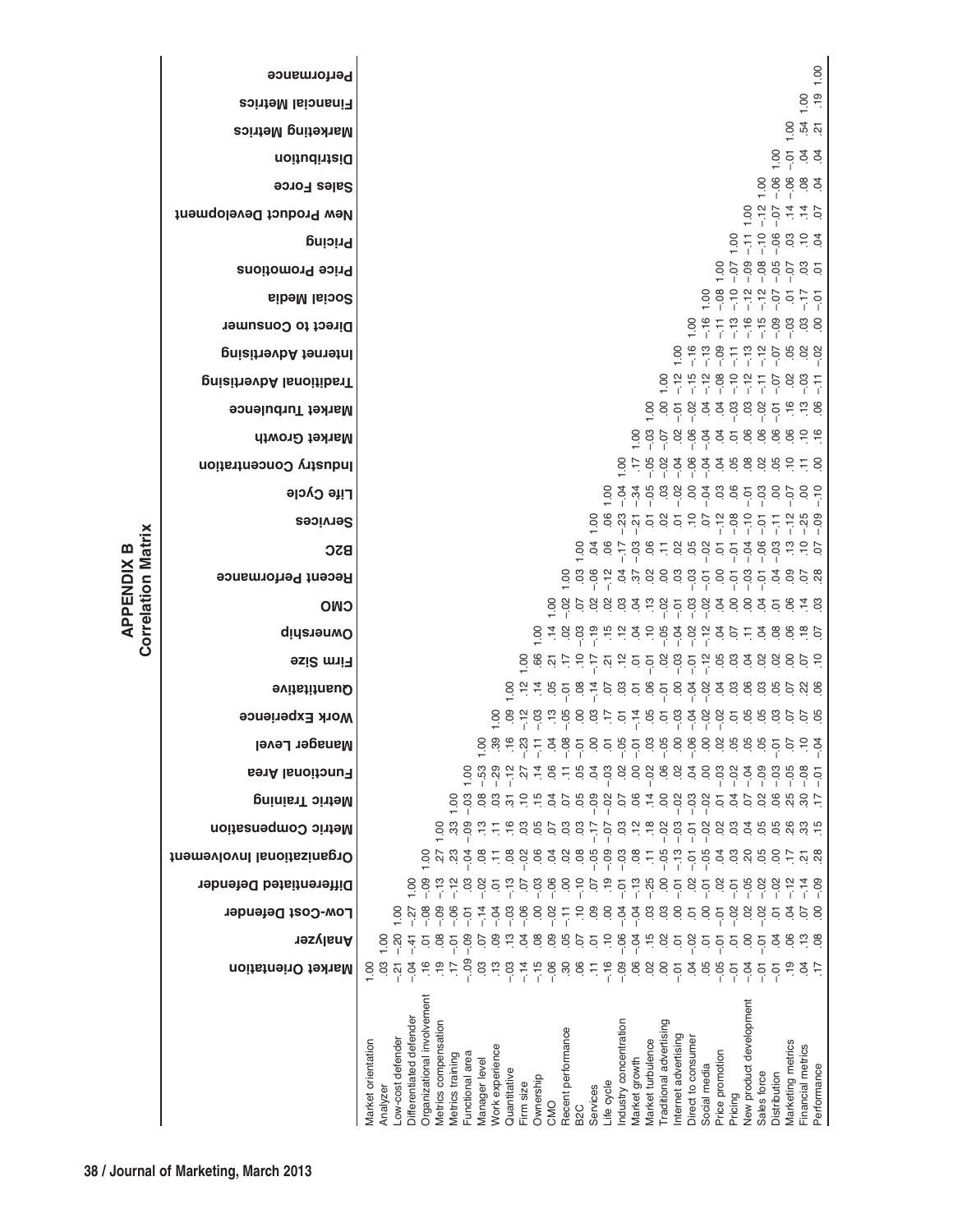- Homburg, Christian, John P. Workman Jr., and Harley Krohmer (1999), "Marketing's Influence Within the Firm," *Journal of Marketing*, 63 (April), 1–17.
- ———, Martin Artz, and Jan Wieseke (2012), "Marketing Performance Measurement Systems: Does Comprehensiveness Really Improve Performance?" *Journal of Marketing*, 76 (May), 56–77.
- The Institute for the Study of Business Markets (2010), "B-to-B Marketing Trends 2010," research report, University Park, Pennsylvania.
- Jaworski, Bernard J. (1988), "Toward a Theory of Marketing Control: Environmental Context, Control Types, and Consequences," *Journal of Marketing*, 52 (July), 23–39.
- and Ajay K. Kohli (1993), "Market Orientation: Antecedents and Consequences," *Journal of Marketing*, 57 (July), 53–70.
- Jensen, Michael C. and William H. Meckling (1976), "Theory of the Firm: Managerial Behavior, Agency Costs and Ownership Structure," *Journal of Financial Economics*, 3 (4), 305–360.
- Joshi, Amit and Dominique M. Hanssens (2010), "The Direct and Indirect Effects of Advertising Spending on Firm Value," *Journal of Marketing*, 74 (January), 20–33.
- *Journal of Marketing* Special Section (2004), "Linking Marketing to Financial Performance and Firm Value," *Journal of Marketing*, 68 (October), 73–185.
- Kahn, Kenneth B. (2009), "Identifying the Biases in New Product Forecasting," *Journal of Business Forecasting*, 28 (1), 34–37.
- Kalyanaram, Gurumurthy, William T. Robinson, and Glen L. Urban (1995), "Order of Market Entry: Established Empirical Generalizations, Emerging Empirical Generalizations, and Future Research," *Marketing Science*, 14 (3), G212–G221.
- Kirca, Ahmet H., Satish Jayachandran, and William O. Bearden (2005), "Market Orientation: A Meta-Analytic Review and Assessment of Its Antecedents and Impact on Performance," *Journal of Marketing*, 69 (April), 24–41.
- Kohli, Ajay K. and Bernard J. Jaworski (1990), "Market Orientation: The Construct, Research Propositions, and Managerial Implications," *Journal of Marketing*, 54 (April), 1–18.
- Kotler, Philip and Kevin Lane Keller (2009), *Marketing Management*. Upper Saddle River, NJ: Prentice Hall.
- Kuester, Sabine, Christian Homburg, and Thomas S. Robertson (1999), "Retaliatory Behavior to New Product Entry," *Journal of Marketing*, 63 (October), 90–106.
- Leeflang, Peter S.H., Dick R. Wittink, Michel Wedel, and Philip A. Naert (2000), *Building Models for Marketing Decisions*. Dordrecht, NE: Kluwer Academic Publishers.
- Lehmann, Donald R. (2004), "Metrics for Making Marketing Matter," *Journal of Marketing*, 68 (October), 73–75.
- ——— and David J. Reibstein (2006), *Marketing Metrics and Financial Performance*. Relevant Knowledge Series. Cambridge, MA: Marketing Science Institute.
- Lenskold Group/MarketSphere (2009), "2009 Marketing ROI & Measurements Study," research report, (May), (accessed January 4, 2013), [available at http://www.marketsphere.com/ftp/ file/2009mROI\_study.pdf].
- Lindell, Michael K. and David J. Whitney (2001), "Accounting for Common Method Variance in Cross-Selectional Research Designs," *Journal of Applied Psychology*, 86 (1), 114–21.
- March, James G. (1991), "Exploration and Exploitation in Organizational Learning," *Organization Science*, 2 (1), 71–87.
- Marketing Science Institute (1998, 2000, 2002, 2004, 2006, 2008), *Research Priorities: A Guide to MSI Research Programs and Procedures*. Cambridge, MA: Marketing Science Institute.
- Matsuno, Ken and John T. Mentzer (2000), "The Effects of Strategy Type on the Market Orientation-Performance Relationship," *Journal of Marketing*, 64 (October), 1–16.
- Menon, Anil, Sundar G. Bharadwaj, Phani Tej Adidam, and Steven W. Edison (1999), "Antecedents and Consequences of

Marketing Strategy Making: A Model and a Test," *Journal of Marketing*, 63 (April), 18–40.

- Miles, Robert E. and Charles C. Snow (1978), *Organizational Strategy, Structure, and Process*. New York: McGraw-Hill.
- Miller, C. Chet, Linda M. Burke, and William H. Glick (1998), "Cognitive Diversity Among Upper-Echelon Executives: Implications for Strategic Decision Processes," *Strategic Management Journal*, 19 (1), 39–58.
- Moorman, Christine and Roland T. Rust (1999), "The Role of Marketing," *Journal of Marketing*, 63 (October), 180–97.
- Morgan, Neil A., Eugene W. Anderson, and Vikas Mittal (2005), "Understanding Firms' Customer Satisfaction Information Usage," *Journal of Marketing*, 69 (July), 131–51.
- Nath, Pravin and Vijay Mahajan (2008), "Chief Marketing Officers: A Study of Their Presence in Firms' Top Management Teams," *Journal of Marketing*, 72 (January), 65–81.
- Noble, Charles H. and Michael P. Mokwa (1999), "Implementing Marketing Strategies: Developing and Testing a Managerial Theory," *Journal of Marketing*, 63 (October), 57–73.
- Olson, Eric M., Stanley F. Slater, and G. Tomas M. Hult (2005), "The Performance Implications of Fit Among Business Strategy, Marketing Organization Structure, and Strategic Behavior," *Journal of Marketing*, 69 (July), 49–65.
- Palmatier, Robert W., Rajiv P. Dant, and Dhruv Grewal (2007), "A Comparative Longitudinal Analysis of Theoretical Perspectives of Interorganizational Relationship Performance," *Journal of Marketing*, 71 (October), 172–94.
- Pauwels, Koen, Tim Ambler, Bruce H. Clark, Pat LaPointe, David J. Reibstein, Bernd Skiera, et al. (2009), "Dashboards as a Service: Why, What, How, and What Research Is Needed?" *Journal of Service Research*, 12 (2), 175–89.
- ———, Dominique M. Hanssens, and S. Siddarth (2002), "The Long-Term Effects of Price Promotions on Category Incidence, Brand Choice, and Purchase Quantity," *Journal of Marketing Research*, 39 (November), 421–39.
- Perkins, W. Steven and Ram C. Rao (1990), "The Role of Experience in Information Use and Decision Making by Marketing Managers," *Journal of Marketing Research*, 27 (February),  $1-10$ .
- Podsakoff, Philip M., Scott B. MacKenzie, Jeong-Yeon Lee, and Nathan P. Podsakoff (2003), "Common Method Biases in Behavioral Research: A Critical Review of the Literature and Recommended Remedies," *Journal of Applied Psychology*, 88 (5), 879–904.
- Porter, Michael E. (1980), *Competitive Strategy: Techniques for Analyzing Industries and Competitors*. New York: The Free Press.
- Rajgopal, Shivaram and Terry Shevlin (2002), "Empirical Evidence on the Relation Between Stock Option Compensation and Risk Taking," *Journal of Accounting & Economics*, 33 (2), 145–71.
- Reibstein, David J., George S. Day, and Yoram Wind (2009), "Guest Editorial: Is Marketing Academia Losing Its Way?" *Journal of Marketing*, 73 (July), 1–3.
- Rust, Roland T., Tim Ambler, Gregory S. Carpenter, V. Kumar, and Rajendra K. Srivastava (2004), "Measuring Marketing Productivity: Current Knowledge and Future Directions,' *Journal of Marketing*, 68 (October), 76–89.
- Schulze, Christian, Bernd Skiera, and Thorsten Wiesel (2012), "Linking Customer and Financial Metrics to Shareholder Value: The Leverage Effect in Customer-Based Valuation," *Journal of Marketing*, 76 (March), 17–32.
- Slater, Stanley F. and Eric M. Olson (2000), "Strategy Type and Performance: The Influence of Sales Force Management," *Strategic Management Journal*, 21 (8), 813–29.
- Srinivasan, Shuba and Dominique M. Hanssens (2009), "Marketing and Firm Value: Metrics, Methods, Findings, and Future